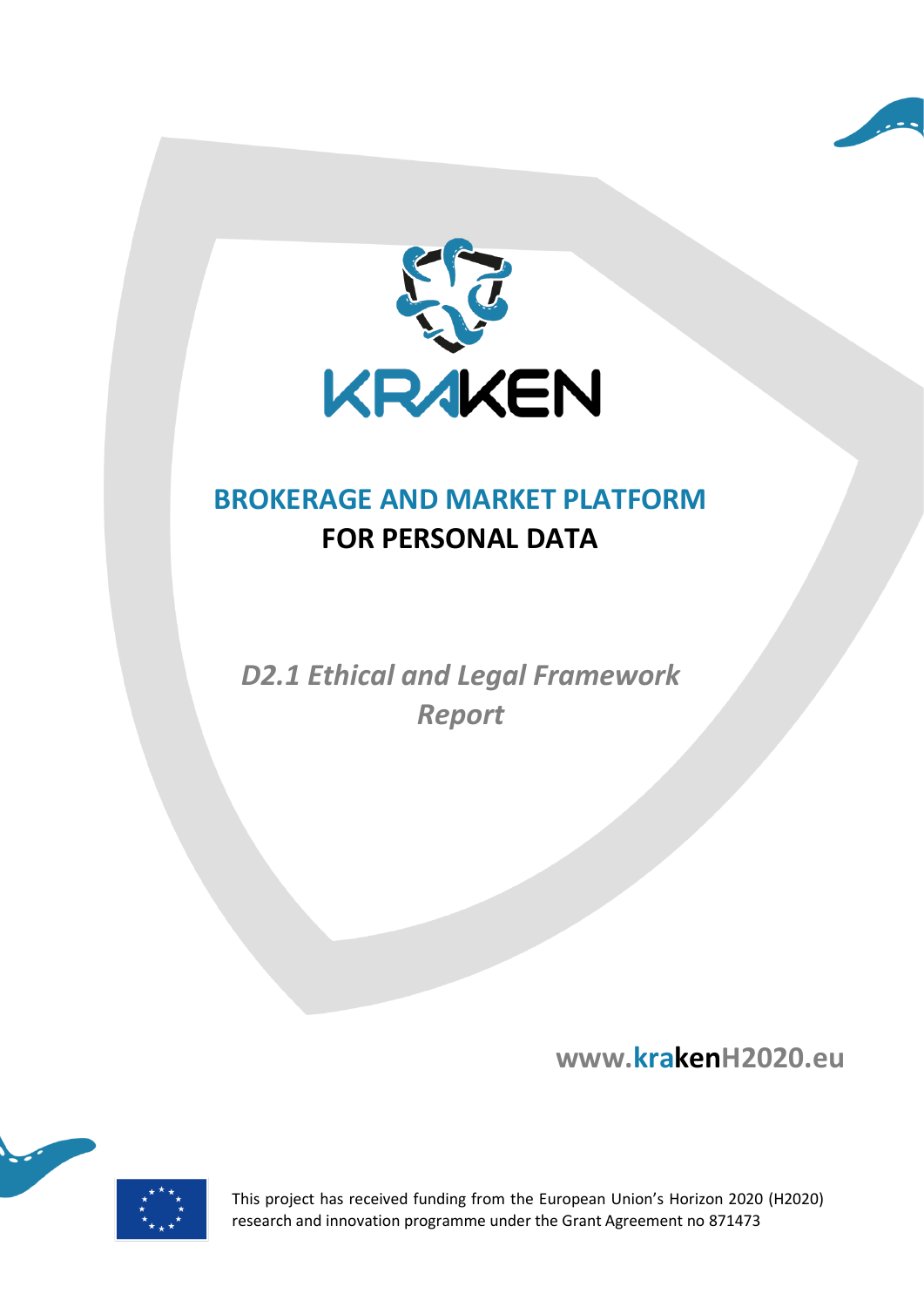

## **D2.1 Ethical and Legal Framework Report**

| <b>Grant agreement</b>     | 871473                                                                                                               |  |
|----------------------------|----------------------------------------------------------------------------------------------------------------------|--|
| <b>Work Package Leader</b> | <b>INFOCERT</b>                                                                                                      |  |
| Author(s)                  | Wim Vandevelde (KU Leuven)                                                                                           |  |
| <b>Contributors</b>        | Jessica Schroers (KU Leuven), Danaja Fabčič Povše (KU Leuven), Stefan<br>Schauer (AIT), and Martin Latzenhofer (AIT) |  |
| Reviewer(s)                | Alfonso Carcasona Prats (INFOCERT) and Rob Holmes (TEX)                                                              |  |
| <b>Version</b>             | Final                                                                                                                |  |
| Due Date                   | 31/08/2020                                                                                                           |  |
| <b>Submission Date</b>     | 31/08/2020                                                                                                           |  |
| <b>Dissemination Level</b> | Public                                                                                                               |  |

#### **Copyright**

© KRAKEN consortium. This document cannot be copied or reproduced, in whole or in part for any purpose without express attribution to the KRAKEN project.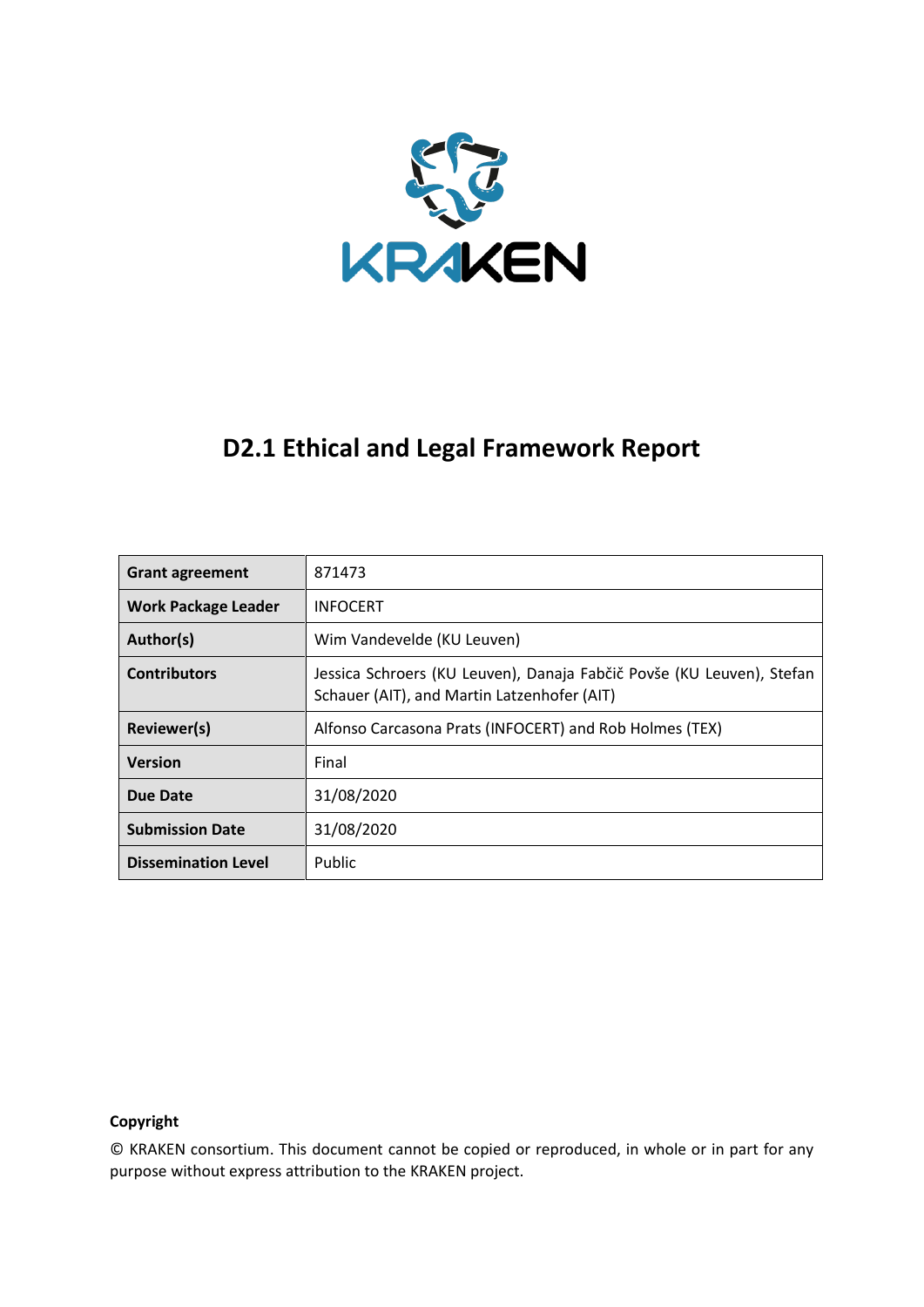

#### **Release History**

| <b>Version</b>   | Date       | <b>Description</b>                                        | <b>Released by</b>                                            |
|------------------|------------|-----------------------------------------------------------|---------------------------------------------------------------|
| V <sub>0.1</sub> | 13/03/2020 | <b>Table of Contents</b>                                  | Wim Vandevelde (KU<br>Leuven)                                 |
| V <sub>0.2</sub> | 30/06/2020 | First draft version                                       | Wim Vandevelde (KU<br>Leuven)                                 |
| V <sub>0.3</sub> | 21/07/2020 | Table of Contents for section 4 'Privacy<br>Metrics'      | Martin Latzenhofer<br>(AIT) and Stefan<br>Schauer (AIT)       |
| V <sub>0.4</sub> | 31/07/2020 | Final draft version                                       | Wim Vandevelde (KU<br>Leuven)                                 |
| V <sub>0.5</sub> | 19/08/2020 | Review and finalization of section 4 'Privacy<br>Metrics' | Stefan Schauer (AIT)                                          |
| V <sub>0.6</sub> | 21/08/2020 | Review feedback by partners INFOCERT and<br><b>TFX</b>    | Alfonso Carcasona<br>Prats (INFOCERT) and<br>Rob Holmes (TEX) |
| V <sub>0.7</sub> | 26/08/2020 | <b>Final version</b>                                      | Wim Vandevelde (KU<br>Leuven)                                 |
| V1.0             | 31/08/2020 | Submitted version                                         | Atos                                                          |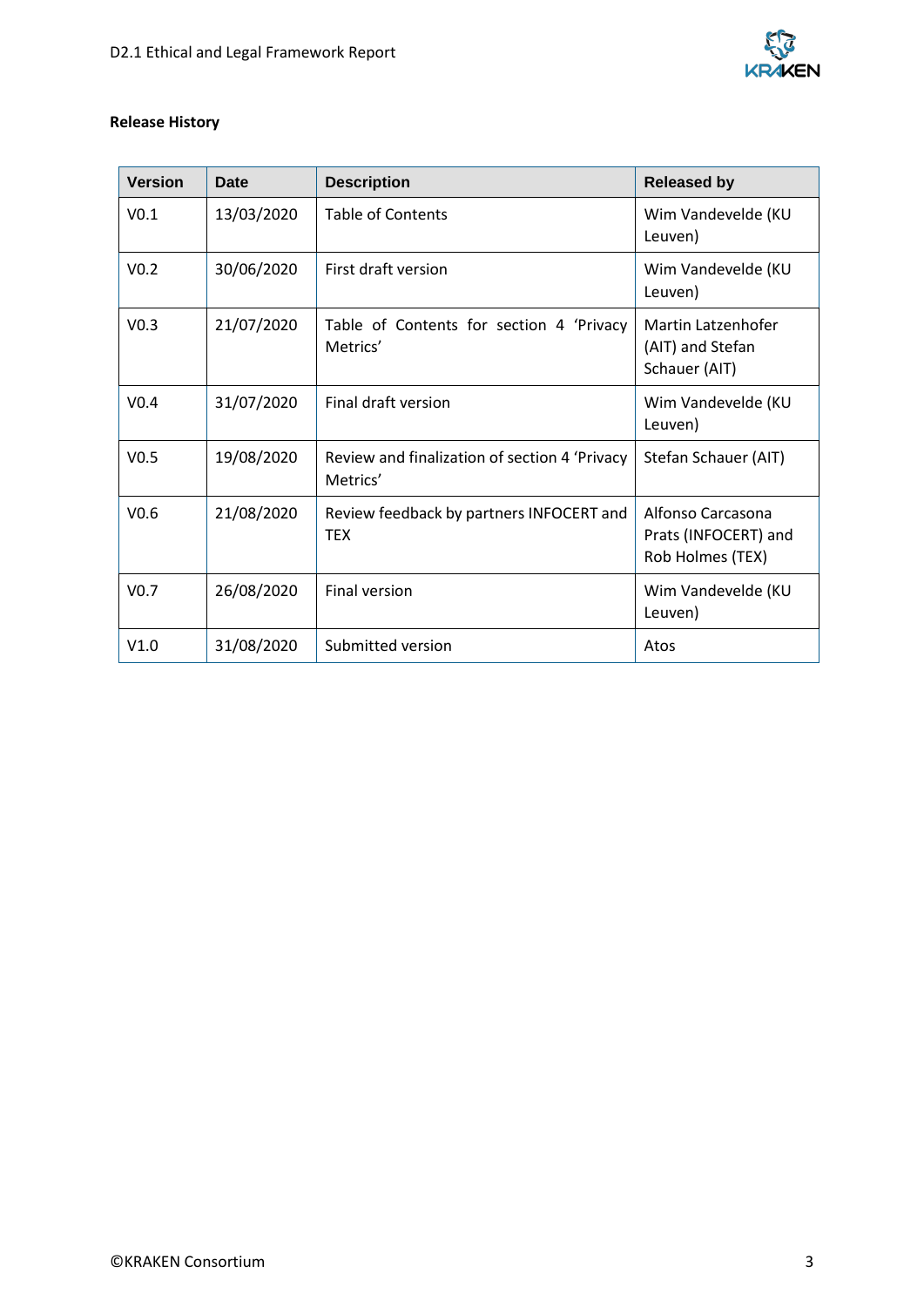

# **Table of Contents**

| $\mathbf{1}$   |       |                                                                                                 |  |
|----------------|-------|-------------------------------------------------------------------------------------------------|--|
|                | 1.1   |                                                                                                 |  |
|                | 1.2   |                                                                                                 |  |
| $\overline{2}$ |       |                                                                                                 |  |
|                | 2.1   |                                                                                                 |  |
|                | 2.1.1 |                                                                                                 |  |
|                | 2.1.2 |                                                                                                 |  |
|                | 2.2   |                                                                                                 |  |
|                | 2.2.1 |                                                                                                 |  |
|                | 2.2.2 |                                                                                                 |  |
|                | 2.2.3 |                                                                                                 |  |
|                | 2.2.4 |                                                                                                 |  |
|                | 2.2.5 |                                                                                                 |  |
|                | 2.2.6 |                                                                                                 |  |
| 3              |       |                                                                                                 |  |
|                | 3.1   | The Regulation on electronic identification and trust services for electronic transactions . 29 |  |
|                | 3.1.1 |                                                                                                 |  |
|                | 3.1.2 |                                                                                                 |  |
|                | 3.1.3 |                                                                                                 |  |
| 4              |       |                                                                                                 |  |
|                | 4.1   |                                                                                                 |  |
|                | 4.2   |                                                                                                 |  |
|                |       |                                                                                                 |  |
|                |       |                                                                                                 |  |
|                |       |                                                                                                 |  |
|                | 4.3   |                                                                                                 |  |
| 5              |       |                                                                                                 |  |
| 6              |       |                                                                                                 |  |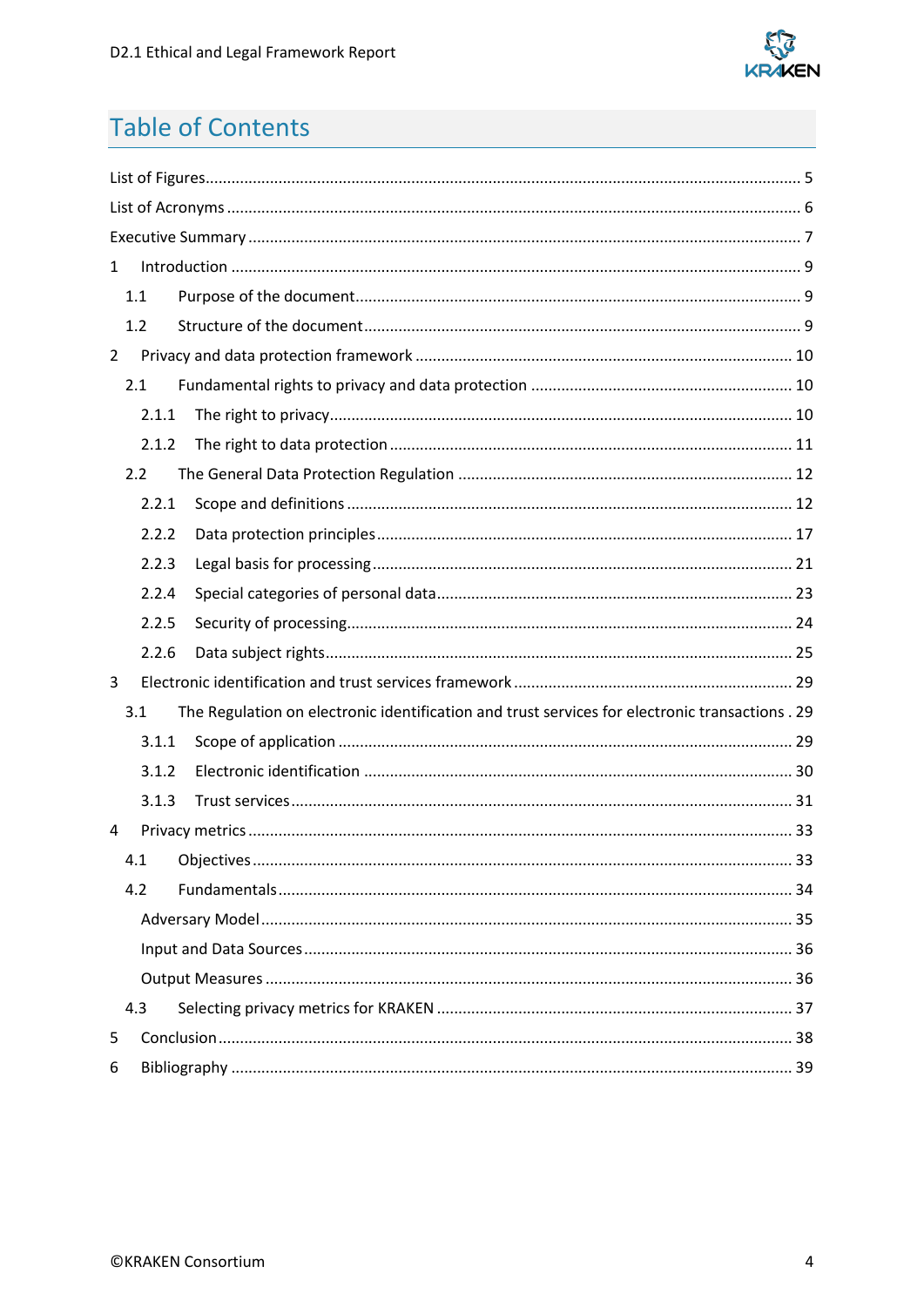

# <span id="page-4-0"></span>List of Figures

|--|--|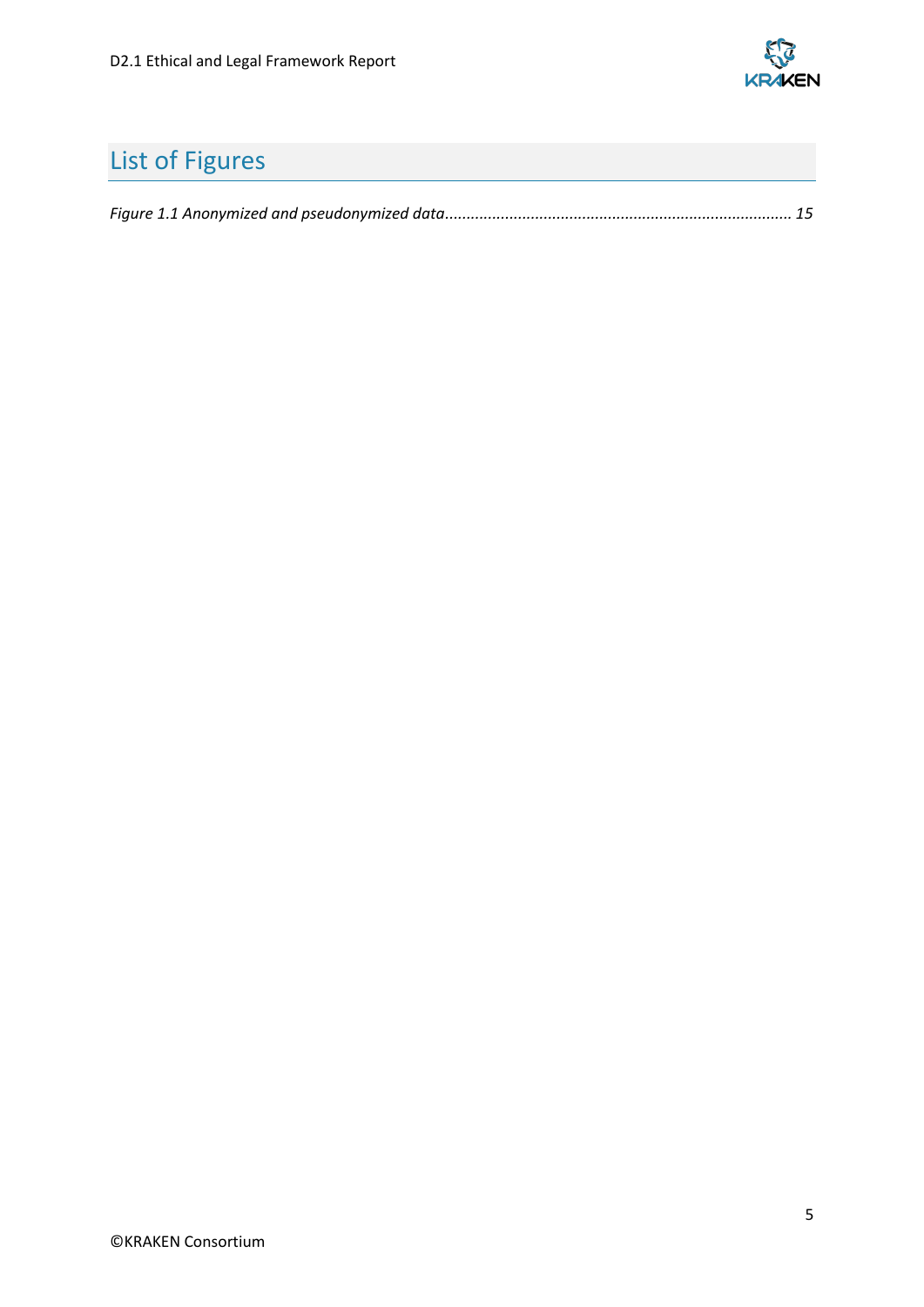

# <span id="page-5-0"></span>List of Acronyms

| <b>Acronym</b>   | <b>Description</b>                                  |
|------------------|-----------------------------------------------------|
| <b>CFREU</b>     | Charter of Fundamental Rights of the European Union |
| <b>CJEU</b>      | Court of Justice of the European Union              |
| D <sub>2.1</sub> | Deliverable 2.1                                     |
| D7.2             | Deliverable 7.2                                     |
| <b>DPO</b>       | Data Protection Officer                             |
| <b>ECHR</b>      | European Convention on Human Rights                 |
| <b>ECtHR</b>     | European Court of Human Rights                      |
| eIDAS            | <b>Electronic Identification and Trust Services</b> |
| eIDs             | <b>Electronic Identification Scheme</b>             |
| <b>GDPR</b>      | General Data Protection Regulation                  |
| <b>KRAKEN</b>    | broKeRage And marKEt platform for persoNal data     |
| <b>KYC</b>       | Know Your Customer                                  |
| LoA              | Level of Assurance                                  |
| PETs             | <b>Privacy Enhancing Technologies</b>               |
| SSI              | Self-Sovereign Identity                             |
| T2.1             | <b>Task 2.1</b>                                     |
| T7.2             | <b>Task 7.2</b>                                     |
| <b>TSP</b>       | <b>Trust Service Provider</b>                       |
| WP2              | Work Package 2                                      |
| WP7              | Work Package 7                                      |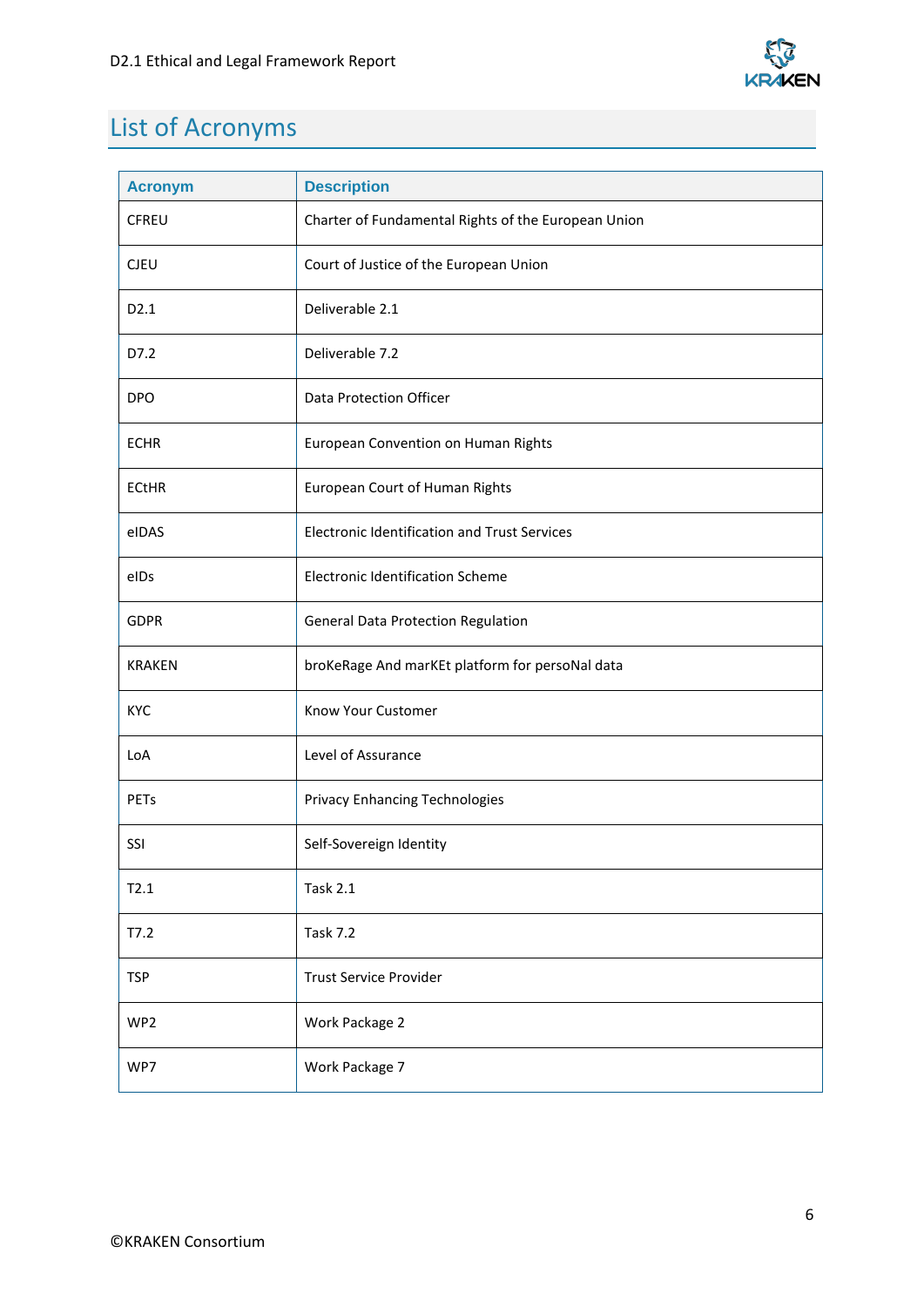

## <span id="page-6-0"></span>Executive Summary

The development and use of KRAKEN (bro**K**e**R**age **A**nd mar**KE**t platform for perso**N**al data) technology falls under the scope of several legal regimes, such as the data protection and electronic identification frameworks. These legal frameworks give rise to numerous legal requirements and obligations which have to be taken into account in the development and design of new technologies. This deliverable falls under Task 2.1 (T2.1) 'Applicable legal framework and ethical principles and privacy metrics', which is the first task of Work Package 2 (WP2) 'Technical aspects and architecture specifications'. It aims to identify and analyze the applicable legal frameworks in order to provide a high-level overview of principles which need to be taken into account in the course of the project and the development of technologies. The results of this deliverable will be used for the subsequent elicitation of ethical and legal requirements, which will be performed in Task 7.2 (T7.2) 'Ethical and Legal Analysis and Evaluation' under Work Package 7 (WP7) 'Ethical and Legal compliance'. The resulting deliverable of this task, Deliverable 7.2 (D7.2) 'Ethical and legal requirement specification', will provide a more indepth analysis of the legal requirements and accompanying implementing guidelines for KRAKEN.

The applicable privacy and data protection framework can be divided in primary and secondary sources. Firstly, the primary sources exist on the most fundamental level. The fundamental rights to privacy and data protection can be found in both the European Convention on Human Rights and the Charter of Fundamental Rights of the European Union. These two legal instruments have influenced each other throughout the years and the protection of these rights are similar in both documents. Although both fundamental rights to privacy and data protection overlap in some way, they should not be seen as identical rights. Their scope of application differs and an infringement of one of these rights does not automatically lead to an infringement of the other. The importance of these fundamental rights cannot be understated, as illustrated by their influence on secondary legislation.

Secondly, the General Data Protection Regulation (the GDPR), which is a secondary source of EU law, has greatly changed the data processing landscape in the EU. Its scope of application is quite broad and can be confusing at times, defining several different concepts, such as; 'processing', 'personal data', 'identifiability', 'data subject', 'controller', and 'processor'. In the end, it is clear that the scope depends on seemingly abstract assessments, which are in fact quite objective (e.g. what are 'means reasonably likely to be used'?). The GDPR lays down several core data protection principles which have to be respected at all times (i.e. lawfulness, fairness, and transparency, purpose limitation, data minimization, storage limitation, accuracy, integrity and confidentiality, and accountability). The spirit and importance of these principles can be seen throughout the entirety of the GDPR, such as the requirement for a legal basis for processing and the data subject rights. The most well-known legal basis, although not always the most desirable, is consent of the data subject. In KRAKEN, this legal basis will play an important role for the lawfulness of processing activities. It is also crucial to keep the protection of the data subject in mind. For this reason, the controller should take into account the potential risks of its processing activities. Depending on the extent of these risks, for example when processing sensitive personal data, the controller should implement appropriate technical and organizational measures to ensure the security of personal data. In the context of the protection of the data subject, it is also important for the data subject to be able to exercise his/her rights under the GDPR. In fact, the data subject enjoys several rights which can be addressed to the controller (e.g. the right of access, right to rectification, right to erasure, right to restriction of processing, right to data portability, and the right to object), even though some of these rights can also be restricted.

Thirdly, the Regulation on electronic identification and trust services for electronic transactions (the eIDAS Regulation) lays down rules on the mutual recognition and notification of electronic identification schemes between Member States and establishes a legal framework for trust services (e.g. electronic signatures, electronic seals, electronic time stamps, etc.). Particular attention must be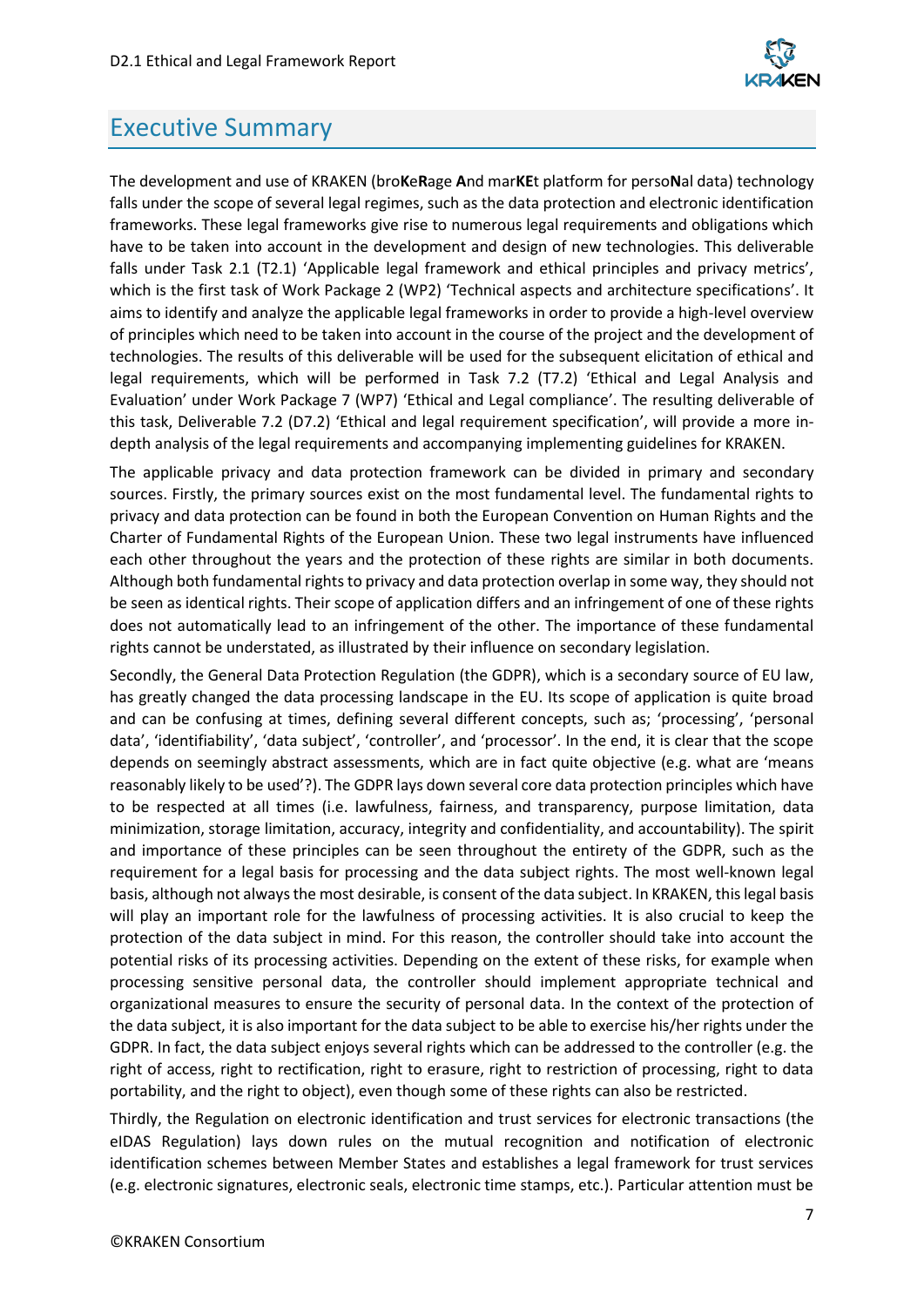

given to electronic signatures and their legal effects. The Regulation further specifies different types of electronic signatures (i.e. advanced electronic signature and qualified electronic signature) with each their own requirements and weight.

Finally, the concept of privacy metrics is also an essential element for the KRAKEN project. While technical in nature, privacy metrics contribute to the overall enjoyment of privacy by users and to the transparency of processing activities in a system. There are many different types of privacy metrics, each with their own objectives and requirements. As a result, it is important to identify relevant considerations and parameters for the selection of appropriate privacy metrics in KRAKEN.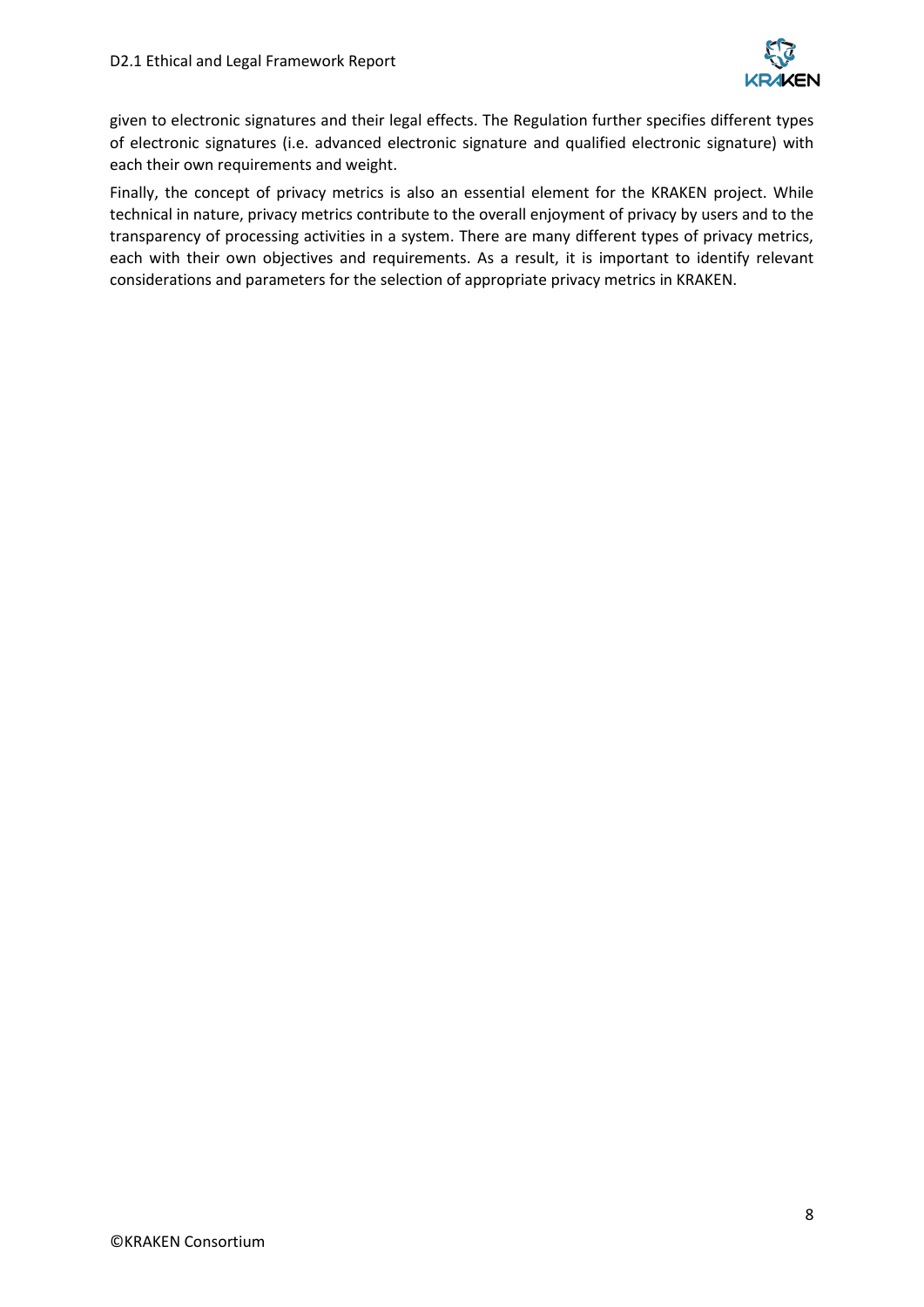

## <span id="page-8-0"></span>1 Introduction

## <span id="page-8-1"></span>**1.1 Purpose of the document**

This deliverable falls under T2.1, which is the first task of WP2. It aims to identify and analyze the ethical and legal frameworks applicable to the KRAKEN project and developed technologies. It provides a high-level overview of ethical and legal principles which need to be taken into account in the course of the project and development of the KRAKEN platform. The main focus of this analysis will lie on data protection (e.g. the GDPR) and electronic identification (e.g. the eIDAS Regulation) frameworks. This deliverable will serve as a basis for the subsequent elicitation of ethical and legal requirements, which will be performed in T7.2, under WP7. The resulting deliverable of this task, D7.2, will provide a more in-depth analysis of the legal requirements and accompanying implementing guidelines for KRAKEN.

## <span id="page-8-2"></span>**1.2 Structure of the document**

In the first chapter, this report addresses the existing privacy and data protection framework in the broad sense. It starts by explaining the current state of the fundamental rights to privacy and data protection in Europe. This is followed by an overview and high-level analysis of the applicable secondary data protection legislation in the EU, namely the GDPR.

In the second chapter, an overview of the most important concepts and principles of the electronic identification framework is provided.

The third chapter of this deliverable provides high-level information on the concept of privacy metrics. It looks at the particular objectives and requirements of privacy metrics, followed by an overview of considerations and parameters for the selection of privacy metrics in KRAKEN.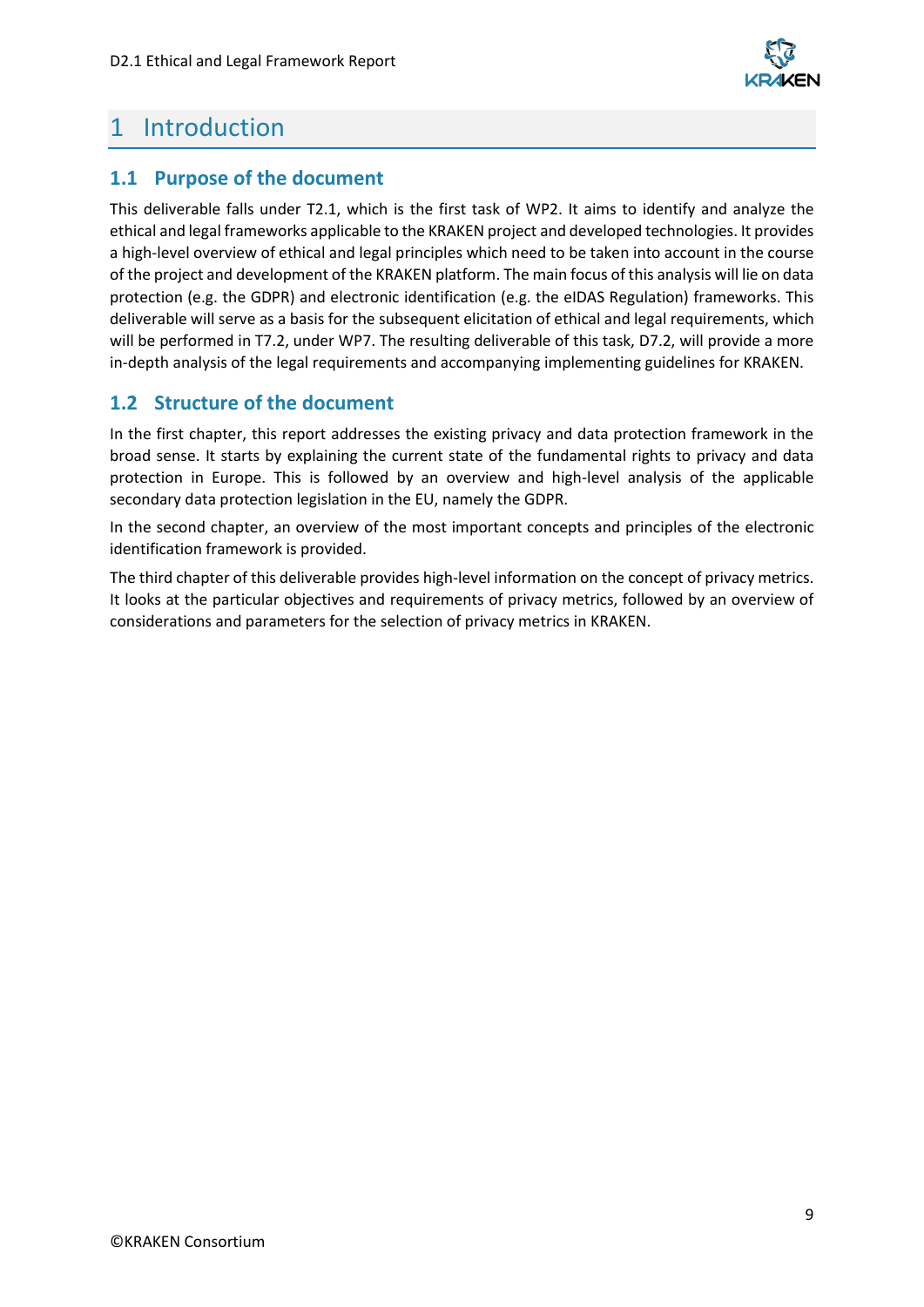

## <span id="page-9-0"></span>2 Privacy and data protection framework

This chapter will give an overview of the main regulatory instruments applicable to the KRAKEN technology under the privacy and data protection regime in Europe. While the concepts of privacy and data protection are similar and often used as synonyms, different legal instruments may apply.

The overview starts by taking a look at the rights of privacy and data protection in their capacity as fundamental rights and then goes on to describe the applicable secondary legislation (i.e. the GDPR).

## <span id="page-9-2"></span><span id="page-9-1"></span>**2.1 Fundamental rights to privacy and data protection**

## **2.1.1 The right to privacy**

#### **2.1.1.1 The scope of the right to privacy**

The right to privacy is a fundamental human right that has been incorporated in both the European Convention on Human Rights (ECHR)<sup>1</sup> and the Charter of Fundamental Rights of the European Union  $(CFRED)^2$ . The phrasing and interpretation of the right to privacy is near-identical in both instruments:

"*Everyone has the right to respect for his private and family life, his home and his correspondence." 3*

"*Everyone has the right to respect for his or her private and family life, home and communications.*" *4*

On first sight, the scope of this provision might seem rather limited. However, the European Court of Human Rights (ECtHR) has given it a broad interpretation and has made clear that the definition is not in any way exhaustive.<sup>5</sup> The concept of 'private life' extends to the 'personal autonomy' of an individual, which includes one's physical integrity, bodily self-determination, sexual orientation, relations with other persons, and more. Additionally, an individual enjoys the right to privacy even in areas outside the conventional 'home'. This approach is consistent with the case law of the ECtHR, which states that there exists a "*zone of interaction of a person with others, even in a public context, which may fall within the scope of private life"<sup>6</sup>*

With regards to the personal scope of these rights, it is important to note that the rights contained in the ECHR are enjoyed by the citizens of the Contracting Parties (i.e. members of the Council of Europe). Any individual may seek protection of their rights by filing a complaint with the ECtHR, which is the interpreter and arbiter of the ECHR. In fact, the ECtHR has interpreted the Convention as imposing both negative and positive obligations upon the Contracting Parties. <sup>7</sup> The obligations contained in the CFREU, on the other hand, apply to the institutions of the European Union and to the 28 Member States when implementing EU law. An individual that has suffered damage resulting from action or inaction by an EU institution can directly go to the Court of Justice of the European Union (CJEU) General Court if it has affected the individual directly and individually.

<sup>&</sup>lt;sup>1</sup> Council of Europe, Convention for the Protection of Human Rights and Fundamental Freedoms, 4 November 1950.

<sup>2</sup> Charter of Fundamental Rights of the European Union, OJ C 202/2, 7.6.2016, p. 389-405.

 $3$  Article 8 (1) of the European Convention on Human Rights.

<sup>4</sup> Article 7 of the Charter of Fundamental Rights of the European Union.

<sup>5</sup> European Court of Human Rights, *Costello-Roberts v. the United Kingdom,* Judgement of 25 March 1993, no. 13134/87, para. 36.

<sup>6</sup> European Court of Human Rights, *Von Hannover v. Germany (no. 2)*, Judgement of 7 February 2012, para. 95.

<sup>7</sup> European Court of Human Rights, *Airey v. Ireland*, Judgement of 9 October 1979, no. 6289/73, para. 32 and *Z. and Others v. the United Kingdom*, Judgement of 10 May 2001, no.29392/95, para. 74.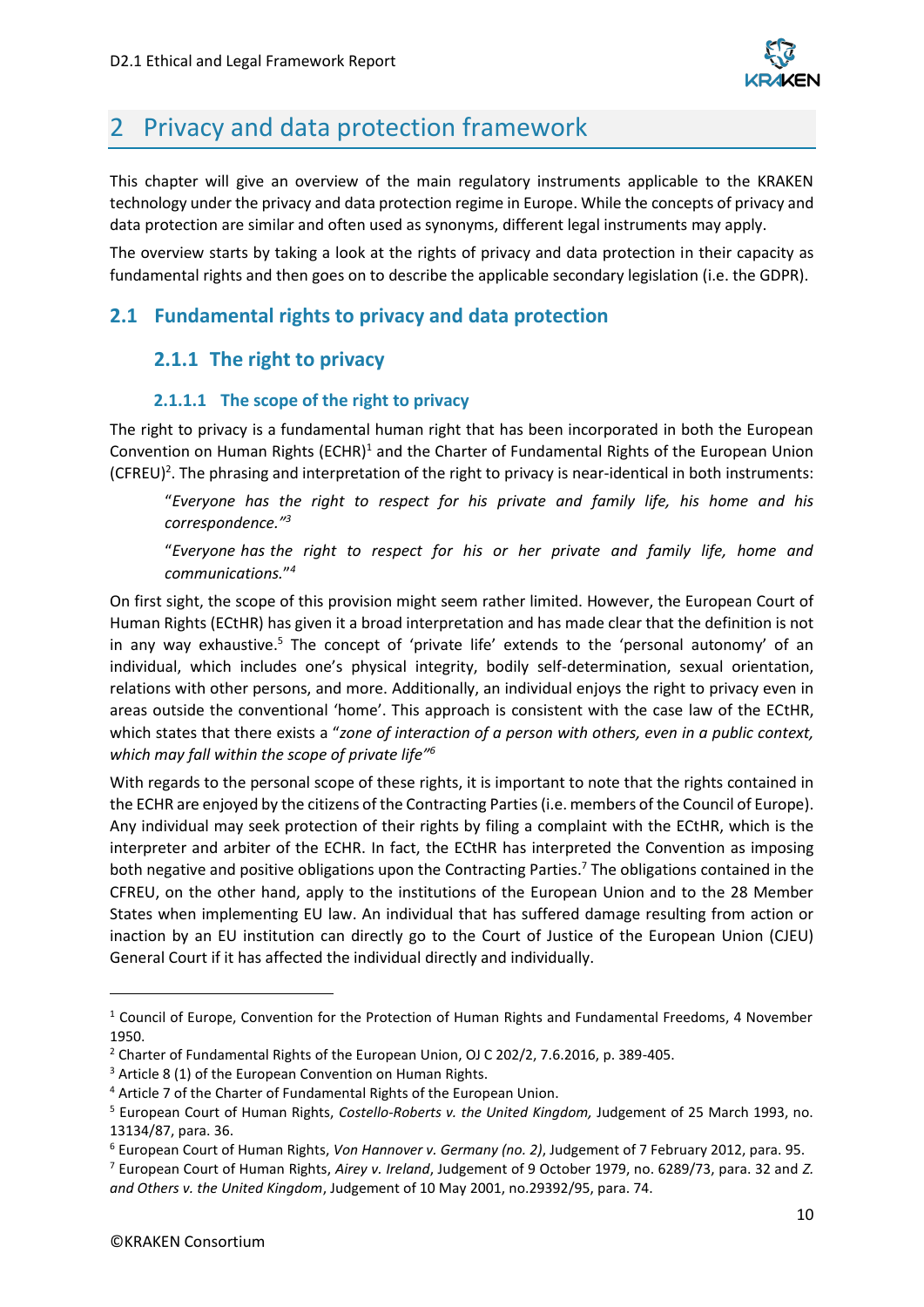

Finally, Article 52 (3) of the CFREU states that "*in so far as this Charter contains rights which correspond*  to rights guaranteed by the Convention for the Protection of Human Rights and Fundamental *Freedoms, the meaning and scope of those rights shall be the same as those laid down by the said Convention"*. When both the ECHR and the CFREU contain corresponding rights, such as the right to privacy, the CJEU should follow the interpretation of the ECtHR.

#### **2.1.1.2 An interference with the right to privacy**

Once the existence of an interference with the right to privacy has been determined, it must be assessed whether or not this interference is also a violation, and thus not justified.

Article 8 (2) of the ECHR establishes a three-step test which requires that an interference is: (1) in accordance with the law, (2) necessary in a democratic society, and (3) in the interests of national security, public safety or the economic well-being of the country, for the prevention of disorder or crime, for the protection of health or morals, or for the protection of the rights and freedoms of others.

The CFREU takes a very similar approach in article 52 by stating that any limitation must: (1) be provided for by law, (2) respect the essence of those rights and freedoms, (3) be necessary, (4) genuinely meet objectives of general interest recognized by the Union or the need to protect the rights and freedoms of others.

The current analysis will look at those elements which are common to both legal instruments. First of all, the interference must be in accordance with the law. This condition requires the existence of a national law that is sufficiently clear, foreseeable, and adequately accessible. This means that the law must be sufficiently clear, precise, and detailed in its formulation as to enable a citizen to regulate his/her own conduct and reasonably foresee the consequences of his/her actions. Additionally, the citizen must be able to access the law and have an indication that it is applicable in the relevant situation.<sup>8</sup>

Secondly, the interference must have a legitimate aim. Article 8 (2) of the ECHR gives an exhaustive list of possible grounds which, if applicable, qualify as legitimate aims. In contrast, article 52 of the CFREU takes a more open approach, which allows for any objective of general interest recognized by the Union to qualify as a legitimate aim. It also includes the need to protect the rights and freedoms of others as a possible legitimate aim.

Lastly, the interference must be proportional to the legitimate aims pursued. The ECHR refers to the concept of proportionality by stating that the interference must be 'necessary in a democratic society', while the CFREU mentions the condition of necessity together with proportionality. In any case, the ECtHR has said that necessity refers to a 'pressing social need'<sup>9</sup>, and not to mere 'usefulness' or 'desirability'.<sup>10</sup> The measures behind the interference must also be relevant and sufficient, while being proportional to the legitimate aim.<sup>11</sup> This means that the interference must be able to achieve the legitimate aim while there is an absence of less intrusive alternatives to achieve the same results.

## **2.1.2 The right to data protection**

<span id="page-10-0"></span>Both privacy and data protection are closely related concepts and the scope of these fundamental rights overlaps to a certain extent. The right to data protection aims to protect the personal data of individuals, while the right to privacy protects one's private life. An infringement of one of these rights

<sup>8</sup> European Court of Human Rights, *Silver and Others v. the United Kingdom,* Judgement of 25 March 1983, para. 86-88.

<sup>&</sup>lt;sup>9</sup> It is a duty of the respondent state to demonstrate this 'pressing social need'.

<sup>10</sup> European Court of Human Rights, *Dudgeon v. The United Kingdom*, Judgement of 22 October 1981, no. 7525/76, para. 51.

<sup>11</sup> European Court of Human Rights, *Z v. Finland*, Judgement of 25 February 1997, no. 22009/93, para. 94.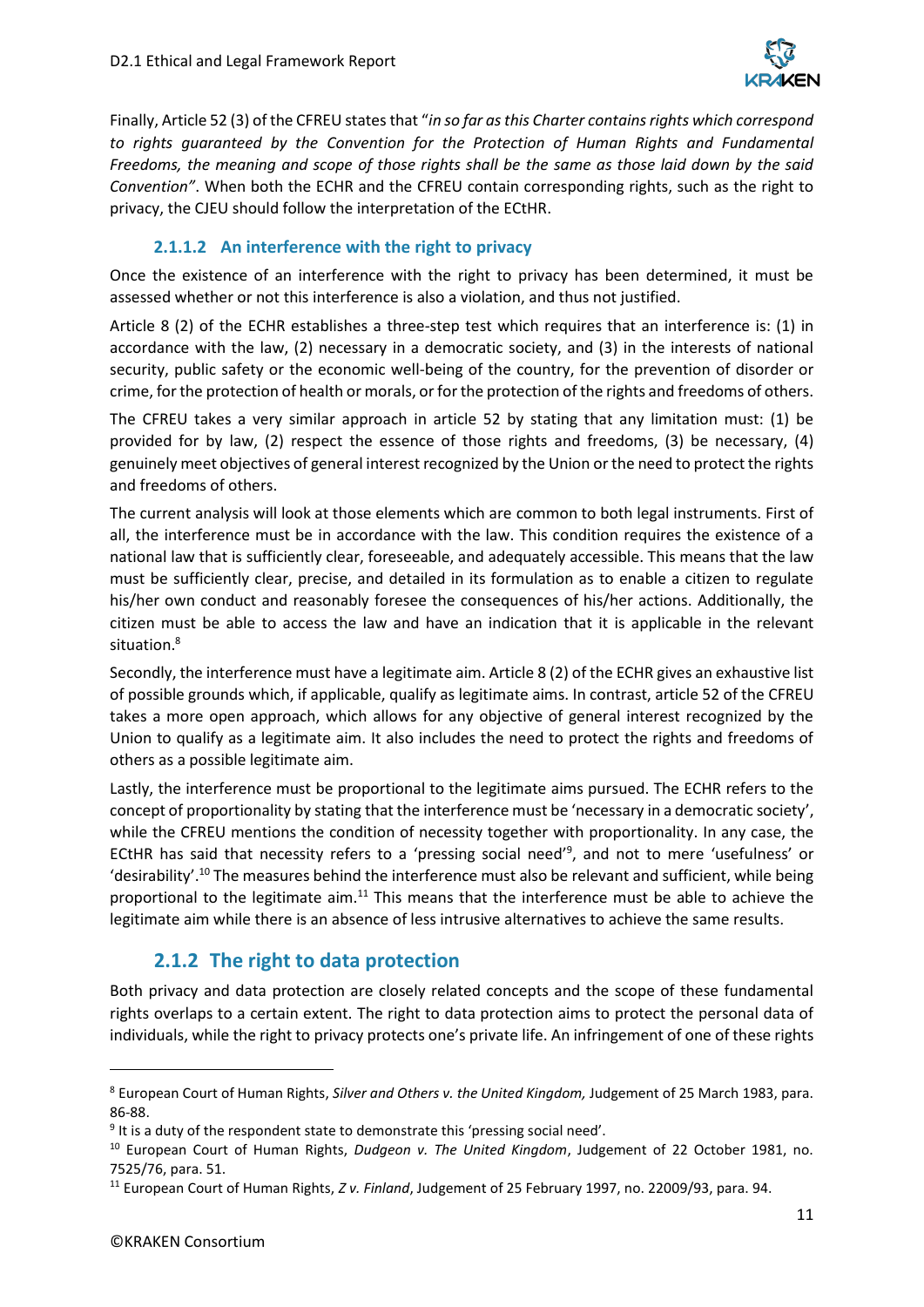

does not automatically lead to an infringement of the other right. For example, the right to data protection will not be triggered if a case does not involve the processing of any personal data, while there may still exist an infringement in the individual's private life.

Although the ECtHR has recognized the right to data protection, it is not explicitly mentioned in the ECHR. In *S and Marper v. the United Kingdom,* the Court acknowledged this right as being part of the right to privacy by stating that: "*the protection of personal data is of fundamental importance to a person's enjoyment of his or her right to respect for private and family life as guaranteed by article 8 ECHR*".<sup>12</sup> Following this acknowledgement, the Court has developed several general principles of data protection in its case law. For example, in the *Leander v. Sweden* case, the Court held that the storing and releasing of information relating to the private life of an individual by a public authority amounts to an interference with the right to privacy. $^{13}$ 

The CJEU already recognized the right to protection of personal information as a general principle of EU law in 1969.<sup>14</sup> With the adoption of the CFREU, the right to data protection has also been made explicit as a separate fundamental right. Article 8 of the CFREU makes clear that "*everyone has the right to the protection of personal data concerning him or her"* and also sets out specific conditions concerning the processing of personal data. These conditions already hint to some of the data protection principles and concepts found in secondary legislation, such as the GDPR. In order not to infringe upon article 8 of the CFREU, the personal data must be "*processed fairly for specified purposes and on the basis of the consent of the person concerned or some other legitimate basis laid down by law."* . It also states that "*everyone has the right of access to data which has been collected concerning him or her, and the right to have it rectified.".<sup>15</sup>*

In order for an infringement with the right to data protection to be justified, it must satisfy the requirements of article 8 (2) of the ECHR and article 52 of the CFREU. These will not be explained further, since a brief analysis of these requirements has already been provided in the previous section. The main difference with the right to privacy is the addition of the conditions found in article 8 (2) of the CFREU, as mentioned in the previous paragraph.

The specific relationship between the fundamental rights to privacy and data protection will be further explored in D7.2.

## <span id="page-11-0"></span>**2.2 The General Data Protection Regulation**

This chapter will identify the legal framework applicable to KRAKEN in relation to the processing of personal data. First, the scope of application and definitions will be discussed in order to determine how the GDPR applies to the KRAKEN project. Secondly, the data protection principles, legal grounds, security of processing, and data subject rights will be discussed considering they give rise to important obligations for the controller and processor.

## **2.2.1 Scope and definitions**

<span id="page-11-1"></span>The entry into force of the GDPR on 25 May 2018 marked a new era in the world of data processing. The purpose of the GDPR is to protect natural persons with regard to the processing of their personal data while still ensuring the free movement of such data.<sup>16</sup> In this sense, the Regulation aims to protect

<sup>12</sup> European Court of Human Rights, *S and Marper v. the United Kingdom*, Judgement of 25 August 1997, no. 20837/92, para. 103.

<sup>13</sup> European Court of Human Rights, *Leander v. Sweden*, Judgement of 26 March 1987, no. 9248/81, para. 48.

<sup>14</sup> Court of Justice of the European Union, *Stauder*, Judgement of 12 November 1969, C-29/69.

<sup>&</sup>lt;sup>15</sup> Article 8 (2) of the Charter of Fundamental Rights of the European Union.

<sup>&</sup>lt;sup>16</sup> Article 1 of the GDPR.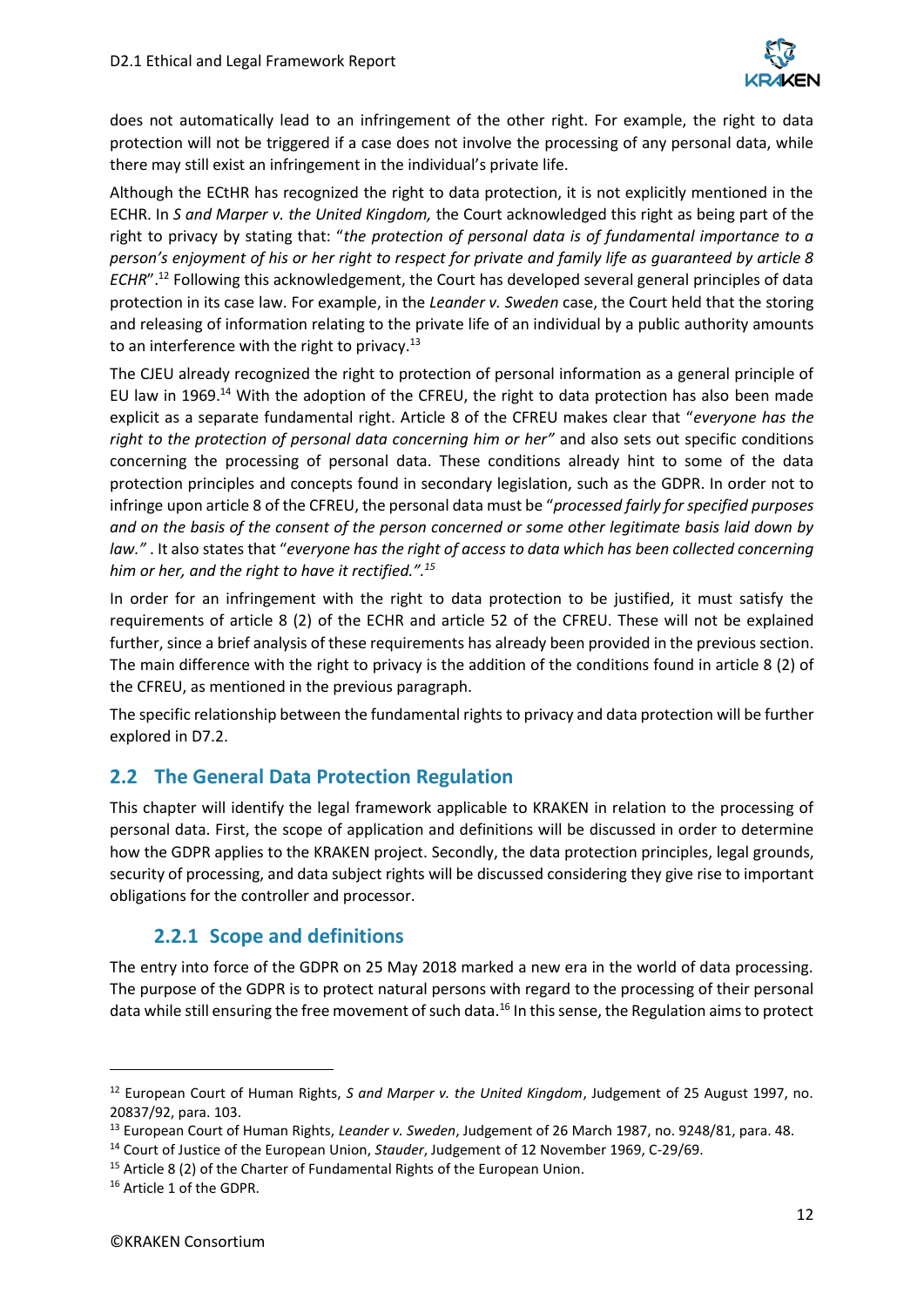

individuals by giving them control over their personal data and through placing responsibilities on data controllers in a way which is compatible with the European Single Market.

#### **2.2.1.1 The 'processing' of 'personal data'**

Article 2 of the GDPR determines that the Regulation applies to *the processing of personal data.* The GDPR defines these terms in Article 4 (1) and (2):

"*'personal data' means any information relating to an identified or identifiable natural person ('data subject'); an identifiable natural person is one who can be identified, directly or indirectly, in particular by reference to an identifier such as a name, an identification number, location data, an online identifier or to one or more factors specific to the physical, physiological, genetic, mental, economic, cultural or social identity of that natural person*." 17

"*'processing' means any operation or set of operations which is performed on personal data or on sets of personal data, whether or not by automated means, such as collection, recording, organisation, structuring, storage, adaptation or alteration, retrieval, consultation, use, disclosure by transmission, dissemination or otherwise making available, alignment or combination, restriction, erasure or destruction*." 18

From this definition we can conclude that the concept of *processing* is quite broad. It applies to the entire data lifecycle (from collection to destruction) and is not limited to a specific type of operation.

The definition of *personal data* requires a bit more clarification. It starts by stating that *any information*  could qualify as personal data, as long as that information *relates to an identified or identifiable natural person* (i.e. the data subject)*.* This means that the specific type of content or format of that information is irrelevant for its qualification as personal data. It goes on to state that, by making use of so-called identifiers, identification can occur either directly from the information, or indirectly from the information in combination with additional information. The definition provides several examples of identifiers, in addition to Recital 30, which also mentions internet protocol addresses, cookie identifiers, and even radio frequency identification tags as possible identifiers.

The question still remains, when is a natural person considered to be *identifiable*? Recital 26 of the GDPR provides some clarity with regard to the concept of *identifiability*:

*"To determine whether a natural person is identifiable, account should be taken of all the means reasonably likely to be used, such as singling out, either by the controller or by another person to identify the natural person directly or indirectly. To ascertain whether means are reasonably likely to be used to identify the natural person, account should be taken of all objective factors, such as the costs of and the amount of time required for identification, taking into consideration the available technology at the time of the processing and technological developments." 19*

In order to determine whether or not an individual is *identifiable*, we have to consider *all the means reasonably likely to be used* to identify that individual. On first sight, this might be a difficult and subjective assessment to make. However, the GDPR explicitly states that all objective factors should be taken into account (e.g. cost and time for identification, available resources, state of the art, etc.). If, on the basis of these objective factors, it is reasonably likely that certain means could be used to identify a natural person, then the applicability of the GDPR will be triggered. It is also important to

<sup>17</sup> Article 4 (1) of the GDPR.

<sup>&</sup>lt;sup>18</sup> Article 4 (2) of the GDPR.

<sup>19</sup> Recital 26 of the GDPR.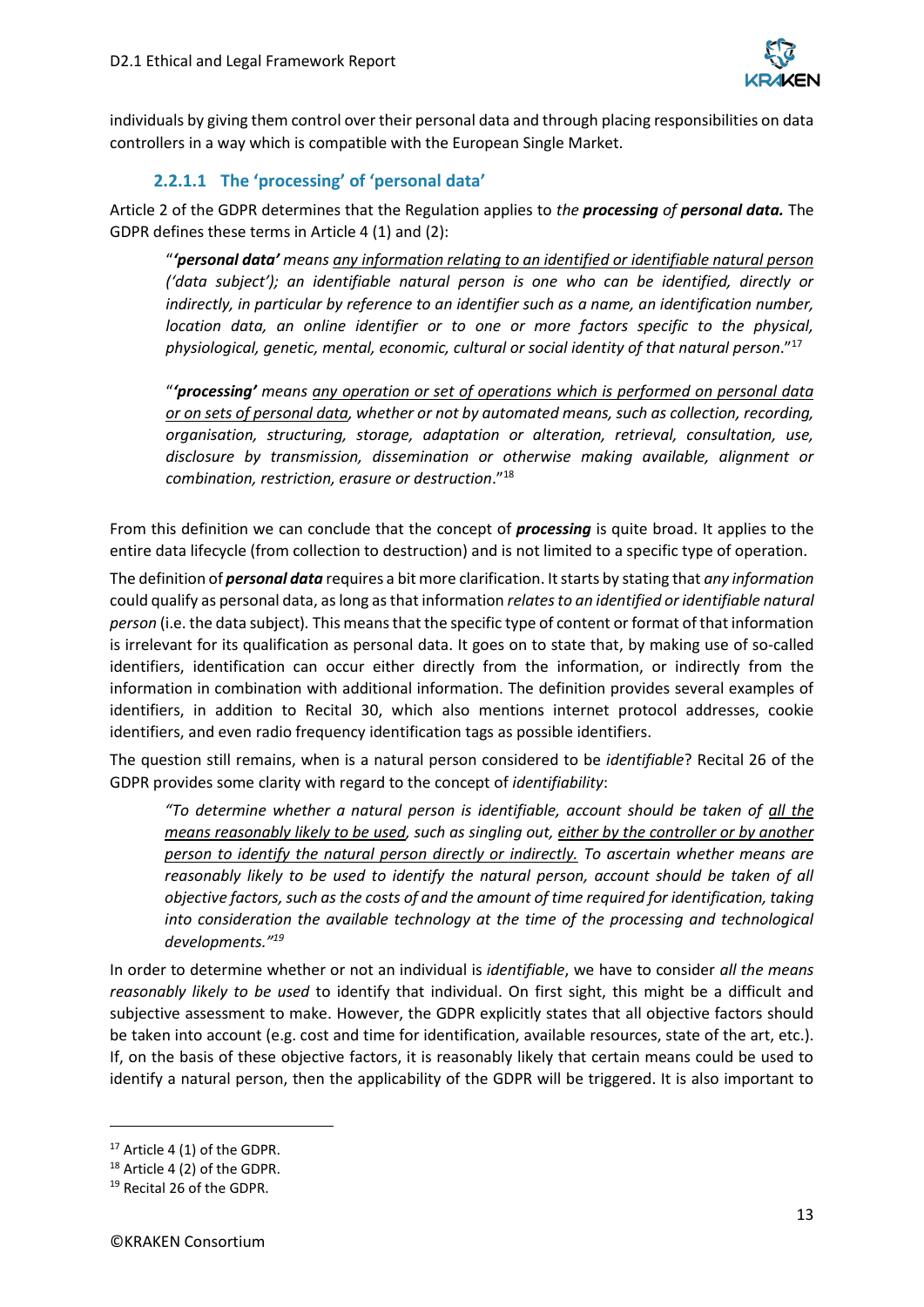

note that these means of identification can be used by *either the controller or by another person.* It is therefore important to not only consider the perspective of the controller, but rather the perspective of any person that could identify the individual in question. In case the GDPR applies to certain processing activities on personal data, then the controller and processor must respect the data protection principles and comply with the obligations contained in the GDPR.

#### **2.2.1.2 Anonymization and pseudonymization**

Next, we arrive at two important concepts for the scope of application of the GDPR, namely *anonymization* and *pseudonymization*. The GDPR defines these terms in Recital 26 and Article 4 (5):

*'anonymization'* refers to "*information which does not relate to an identified or identifiable natural person or to personal data rendered anonymous in such a manner that the data subject is not or no longer identifiable.*" 20

"*'pseudonymization' means the processing of personal data in such a manner that the personal data can no longer be attributed to a specific data subject without the use of additional information, provided that such additional information is kept separately and is subject to technical and organisational measures to ensure that the personal data are not attributed to an identified or identifiable natural person*" 21

It is clear from these definitions that there exists a crucial difference between anonymized and pseudonymized data with regard to the applicability of the GDPR. In short, anonymized data does not relate to an identified or identifiable natural person, and therefore does not fall under the scope of the GDPR.<sup>22</sup> It is necessary that the employed anonymization technique is irreversible, taking into account *all the means reasonably likely to be used* to re-identify the individual. All parties, including third-parties, should be unable to single out an individual in a dataset, link two record within or between datasets, or infer personal information in a dataset.<sup>23</sup> It must be noted that the act of anonymizing data is considered a processing activity in itself. Consequently, the GDPR will apply to the processing of personal data up until the data has been fully anonymized, including the act of anonymization. This also means that, as a processing activity, anonymization must rely on a legitimate legal basis<sup>24</sup> in order to comply with the GDPR. There are several options in this regard, such as; consent, the legitimate interests of the controller, and compliance with a legal obligation. The GDPR also mentions that if a controller no longer requires identification of a data subject for its processing purposes, the controller is not obliged to maintain, acquire, or process additional information for the identification of the data subject.<sup>25</sup> Lastly, even if the GDPR does no longer apply, anonymized data may still fall under other legal frameworks (e.g. the fundamental right to privacy and the ePrivacy framework).<sup>26</sup>

Pseudonymized data, on the other hand, still falls under the legal regime of data protection. According to the definition, pseudonymized data can still be attributed to an individual with the use of additional information. As long as an individual can still be re-identified by any party, with the use of additional information (*by means reasonably likely to be used)*, the personal data is in fact pseudonymized rather than anonymized. From a legal point of view, the threshold for 'full anonymization' is therefore quite

<sup>&</sup>lt;sup>20</sup> Recital 26 of the GDPR.

<sup>21</sup> Article 4 (5) of the GDPR.

<sup>&</sup>lt;sup>22</sup> Recital 26 of the GDPR.

<sup>&</sup>lt;sup>23</sup> Article 29 Data Protection Working Party, Opinion 05/2014 on Anonymization Techniques, 10 April 2014, 0829/14/EN WP216, 9.

 $^{24}$  List of legal bases under article 6 and 9 of the GDPR, which will be discussed in section 2.2.3 and 2.2.4.

<sup>&</sup>lt;sup>25</sup> Article 11 of the GDPR.

<sup>&</sup>lt;sup>26</sup> Article 29 Data Protection Working Party, Opinion 05/2014 on Anonymization Techniques, 10 April 2014, 0829/14/EN WP216, 11.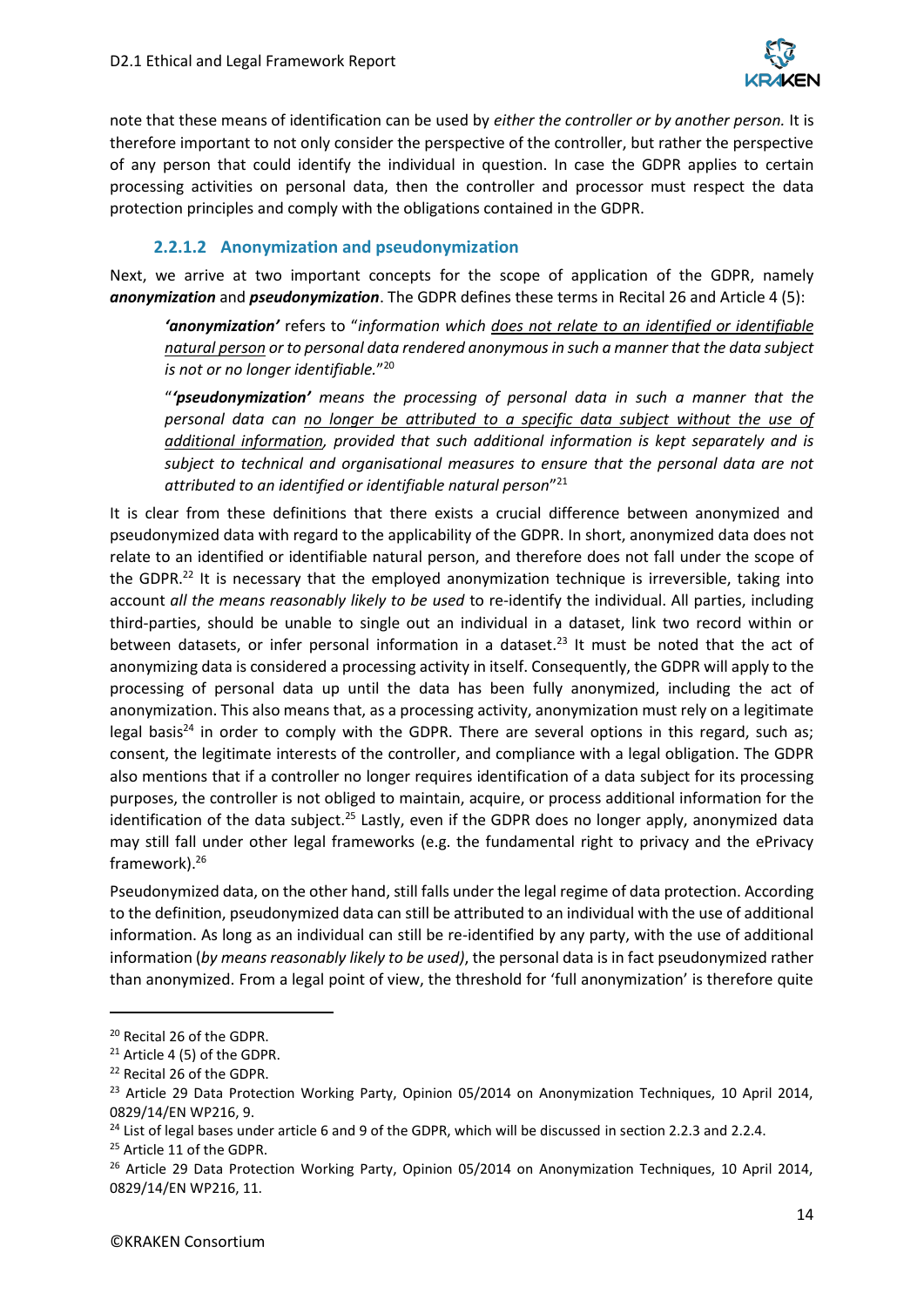

## Within scope GDPR

- Personal data
- Pseudonymized personal data

## Outside scope GDPR

• Anonymized data

#### *Figure 1.1 Anonymized and pseudonymized data*

high and difficult to attain. Even though pseudonymization does not remove personal data from the scope of the GDPR, it is still a useful technical measure and safeguard that can contribute to compliance with the data protection principles and the GDPR as a whole.<sup>27</sup>

The CJEU has dealt with the question of identifiability and pseudonymization before. In the *Patrick Breyer* case, the Court was asked whether a dynamic IP address constitutes personal data, considering it cannot be attributed to a natural person without the use of additional information. The question then becomes one of identifiability, and whether this additional information can be acquired by *all the means reasonably likely to be used*. The Court was of the opinion that:

"*a dynamic IP address registered by an online media services provider when a person accesses a website that the provider makes accessible to the public constitutes personal data within the meaning of that provision, in relation to that provider, where the latter has the legal means which enable it to identify the data subject with additional data which the internet service provider has about that person.*" 28

This judgement follows the approach of the GDPR regarding identifiability. If the additional information (e.g. a decryption key) can be obtained by lawful means reasonably likely to be used (e.g. legal means), then the data in question (e.g. a dynamic IP address) constitutes personal data, which will trigger the applicability of the GDPR.

#### **2.2.1.3 'Controller' and 'processor'**

The GDPR aims to protect individuals by giving back control over their data and by holding the data *controller* legally responsible and accountable. Article 4 (7) of the GDPR defines this term as:

*"'controller' means the natural or legal person, public authority, agency or other body which, alone or jointly with others, determines the purposes and means of the processing of personal data; where the purposes and means of such processing are determined by Union or Member State law, the controller or the specific criteria for its nomination may be provided for by Union or Member State law" 29*

The crucial element for the qualification as a controller is that an entity must *determine the purposes and means of the processing of personal data.* First of all, the controller must have a factual influence over the processing activities through some type of decision-making power. This factual control can be derived from an explicit legal competence (e.g. explicitly laid down in Union or Member State law) or an implicit competence (e.g. implicitly derived from an assigned task). In case there is no clear explicit

<sup>&</sup>lt;sup>27</sup> Recital 28 of the GDPR.

<sup>28</sup> Court of Justice of the European Union, *Patrick Breyer v. Bundesrepublik Deutschland*, Judgement of 19 October 2016, C-582/14, para. 49.

<sup>29</sup> Article 4 (7) of the GDPR.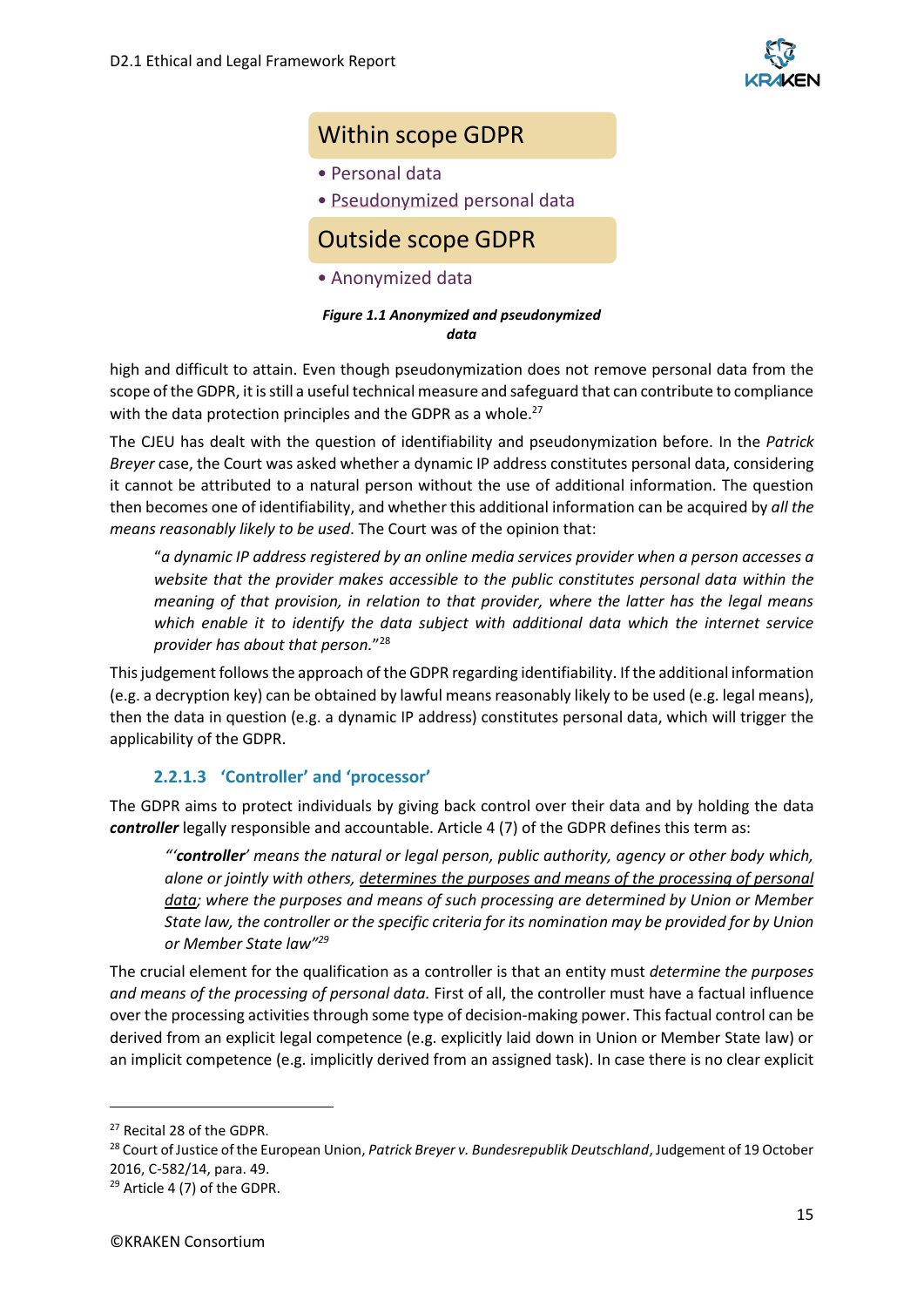

or implicit competence, only a factual assessment of the circumstances and processing activities can reveal the responsible controller(s). Secondly, this factual control of the controller manifests itself by determining the purposes (the 'why') and means (the 'how') of the processing activities. There is a certain level of detail to which an entity should determine the purposes and means in order to be considered a controller. Regarding the means of processing (e.g. technical and organizational measures), an entity must decide on the essential elements, such as; the types of data, data subjects, retention periods, access rights, recipients of the data, etc. The non-essential elements (e.g. specific hardware or software to be used) could, in principle, be determined by the data processor. It is also not necessary that the controller has direct access to the personal data.<sup>30</sup>

This brings us to the concept of data *processor*, as defined in Article 4 (8) of the GDPR:

"*'processor' means a natural or legal person, public authority, agency or other body which processes personal data on behalf of the controller*" 31

As opposed to the role of controller, the processor does not determine the purposes (the 'why') and the means (the 'how') of processing, but rather processes personal data on behalf of the controller. The processor carries out a specific task and follows a set of instructions determined by the controller in relation to the purposes and essential elements of the means. Depending on the specific instructions of the controller, the processor can enjoy a certain degree of autonomy with regard to the nonessential elements of processing. In practice, the mandate and modalities of the processor will be laid down in a data processing agreement between the controller and processor, as stated in Article 28 (3) of the GDPR. In any case, the controller must ensure that the processor provides sufficient guarantees to implement appropriate technical and organizational measures in order to satisfy the requirements and obligations of the GDPR. $32$  It is possible that a processor infringes upon the data processing agreement by acting beyond the specified mandate. When a processor starts determining the purposes and essential elements of the means of processing, taking into account the factual circumstances, its qualification may change to the role of a controller (or joint controller).<sup>33</sup>

It is also possible that two or more controllers jointly determine the purposes and means of processing, in which case they are considered to be joint controllers. In this scenario, both controllers must, in a transparent manner, determine their respective responsibilities for compliance with their obligations under the GDPR. It is particularly important that both controllers make clear arrangements regarding the exercise of the rights of data subjects and their respective duties.<sup>34</sup> The CJEU has provided some clarity on the concept of joint controllership in its case law, namely in the *Wirtschaftsakademie<sup>35</sup>* and *Fashion ID<sup>36</sup>* cases.

<sup>&</sup>lt;sup>30</sup> European Data Protection Supervisor, Guidelines on the concepts of controller, processor and joint controllership under Regulation (EU) 2018/1725, 7 November 2019, 7 – 10.

<sup>&</sup>lt;sup>31</sup> Article 4 (8) of the GDPR.

<sup>&</sup>lt;sup>32</sup> Article 28 (1) of the GDPR.

<sup>&</sup>lt;sup>33</sup> European Data Protection Supervisor, Guidelines on the concepts of controller, processor and joint controllership under Regulation (EU) 2018/1725, 7 November 2019, 16 - 17.

<sup>34</sup> Article 26 of the GDPR.

<sup>35</sup> Court of Justice of the European Union, *Unabhängiges Landeszentrum für Datenschutz Schleswig-Holstein v Wirtschaftsakademie Schleswig-Holstein GmbH,* Judgement of 5 June 2018, C-210/16; for a more in-depth analysis of this case, see SCHROERS, J., The Wirtschaftsakademie case: Joint Controllership, 2018, available at [https://www.law.kuleuven.be/citip/blog/the-wirtschaftsakademie-case-joint-controllership/.](https://www.law.kuleuven.be/citip/blog/the-wirtschaftsakademie-case-joint-controllership/)

<sup>&</sup>lt;sup>36</sup> Court of Justice of the European Union, *Fashion ID GmbH & Co. KG v Verbraucherzentrale NRW eV*, Judgement of 29 July 2019, C-40/17; for a more in-depth analysis of this case, see CHRISTOFI, A., The Fashion ID judgement: broad definition of (joint) controllership solidified, 2019, available at [https://www.law.kuleuven.be/citip/blog/the-fashion-id-judgment-broad-definition-of-joint-controllership](https://www.law.kuleuven.be/citip/blog/the-fashion-id-judgment-broad-definition-of-joint-controllership-solidified/)[solidified/.](https://www.law.kuleuven.be/citip/blog/the-fashion-id-judgment-broad-definition-of-joint-controllership-solidified/)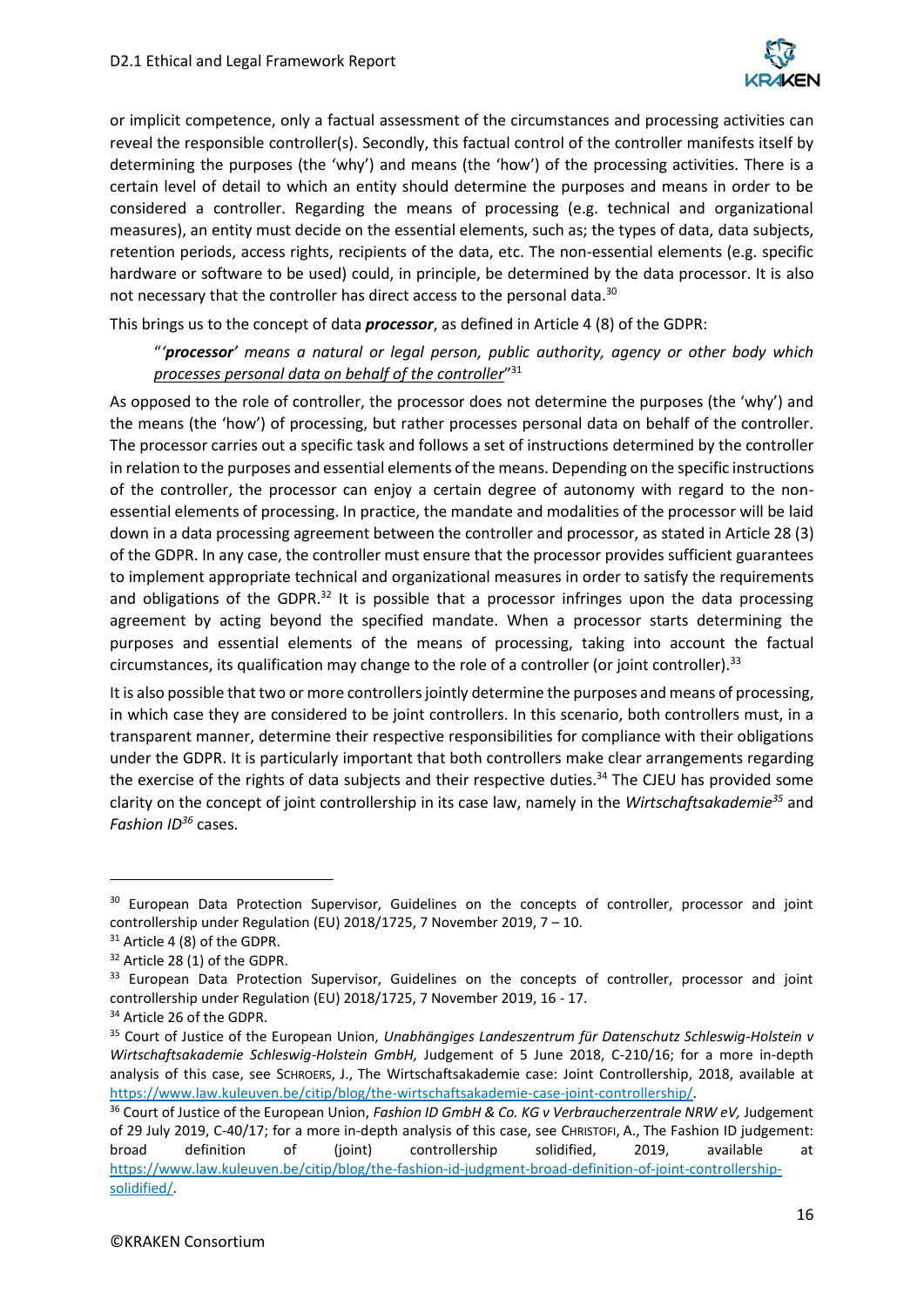

In the first case, Wirtschaftsakademie hosted an educational fan page on Facebook. However, none of the parties involved informed visitors that their personal data was being collected via cookies. Wirtschaftsakademie was of the opinion that it was not a data controller since it had no factual or legal control over the purposes and means of processing. Several questions were referred to the CJEU, two of which were relevant for the concept of joint controllership: 1) can there be responsibility for an entity which is not a controller? and 2) can it be said that in case an entity is not a controller, this entity does not have the obligation of choosing a processor?

The CJEU held that the data controller plays a fundamental role as the responsible entity for compliance with the data protection framework. The concept of controllership must be interpreted based on a factual analysis and must be given a broad interpretation in order to ensure effective and complete protection of data subjects. Such a factual analysis must take into account who in reality determines the purposes and means of processing. In this case, the goal of Facebook was to improve its advertising system through the creation of fan pages by users. Wirtschaftsakademie, on the other hand, provided the target demographic for that goal. For these reasons, Facebook and Wirtschaftsakademie should be considered to be joint controllers. It is, however, not necessary that all joint controllers share the same degree of responsibility in the processing activities.

In the second case, Fashion ID embedded a Facebook 'Like' button on their online shop. As a result, personal data from the visitor's browser was transmitted to Facebook Ireland. This transmission of data occurred regardless of whether the visitor was a member of social network Facebook or had clicked on the Facebook 'Like' button. Fashion ID argued that it was not a data controller since it had no control over the transmission of data to Facebook Ireland, and how Facebook Ireland would process that data. Again, the CJEU was asked several questions, some of which are relevant: 1) is Fashion ID a controller, by the fact that it has embedded a plugin (the Facebook 'Like' button) on its website that enabled the transmission of personal data to a third party? and 2) should Fashion ID or the pluginprovider (Facebook Ireland) obtain consent from visitors and inform them about the data processing?

The Court held that Fashion ID was aware of the fact that the plugin, made available by Facebook Ireland, served as a tool for data collection and disclosure of visitor's personal data, regardless of whether visitors were members of the social network Facebook. By doing this, Fashion ID exercised decisive control over, and (implicitly) consented to, the collection and transmission of visitor's personal data to Facebook Ireland, which could not have occurred without such a plugin. As a result, Fashion ID enjoyed a commercial advantage by embedding the plugin on its website and the processing activities were therefore in the economic interest of both Fashion ID and Facebook Ireland. Consequently, it appears that both parties jointly determined the purposes of the collection and transmission of personal data. In the end, the Court dismissed the argument that Fashion ID had no access to the data collected and transmitted to Facebook Ireland, or that Fashion ID had no control over the data transmitted and how Facebook Ireland would process that data.

#### **2.2.2 Data protection principles**

<span id="page-16-0"></span>The GDPR establishes a set of core data protection principles that must be respected throughout the entire data processing lifecycle.<sup>37</sup> In many cases, these principles correspond to obligations of the controller and rights of the data subject. In this sense, they encompass the application of the GDPR in its totality.

#### **2.2.2.1 Lawfulness, fairness and transparency**

According to Article 5 (1) (a) of the GDPR, personal data should be "*processed lawfully, fairly and in a transparent manner in relation to the data subject*". The principles of lawfulness, fairness and

<sup>&</sup>lt;sup>37</sup> Article 5 of the GDPR.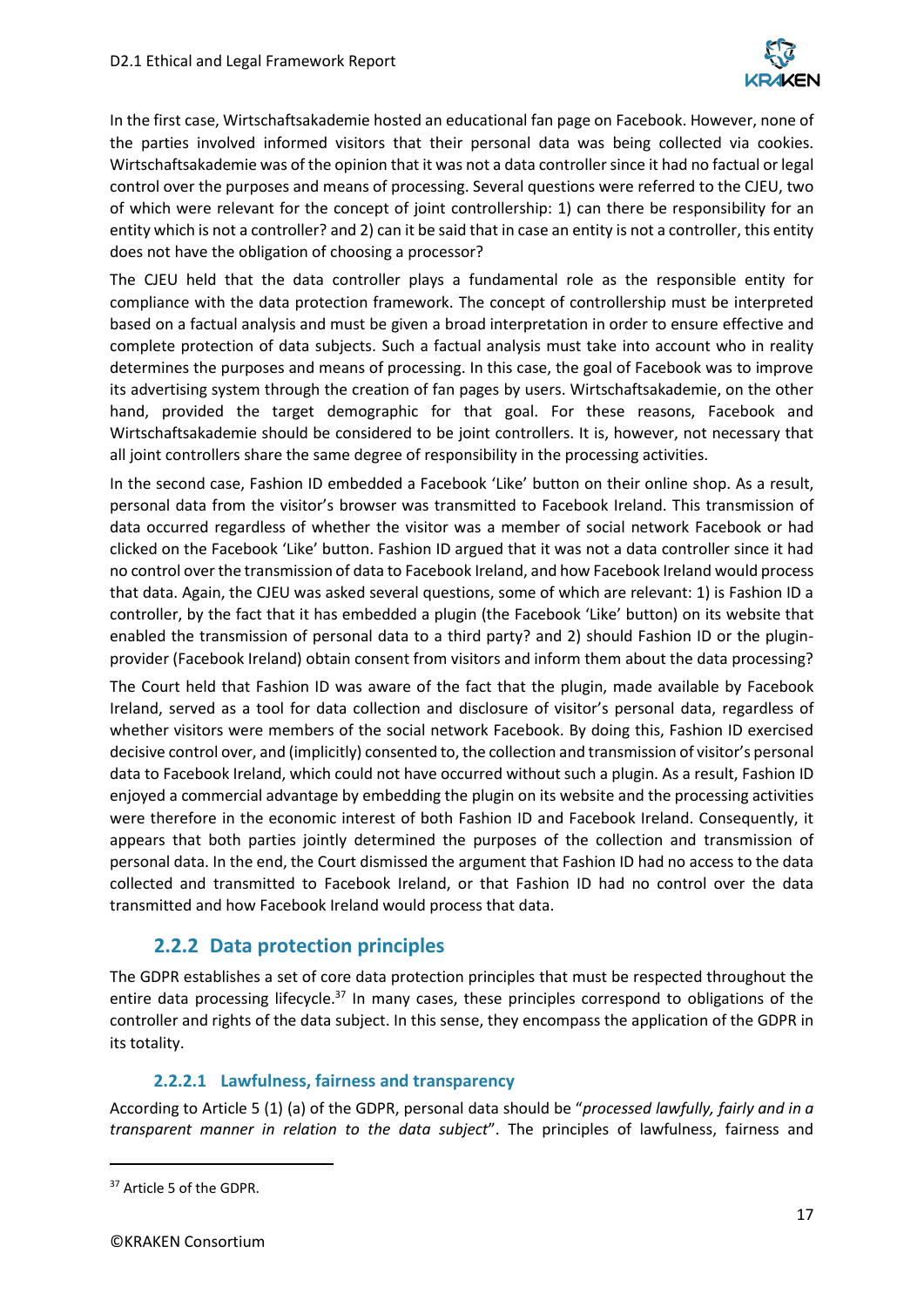

transparency guarantee that data will be processed in accordance with the law, proportionally to the aim foreseen and with transparent means for the data subject who must be informed about the processing of their personal data.

The principle of **lawfulness** imposes that all processing activities must comply with the law and must rely on a legitimate legal basis<sup>38</sup>, which implies not only data protection legislation but also other types of legislation that could apply to a specific sector (e.g. financial legislation, energy legislation, etc.).

The principle of **fairness** introduces a balancing test that has to be carried out for each processing activity, since the right to the protection of personal data must be balanced with other potentially conflicting rights and interests (e.g. freedom of information, public security, etc.). This balance can be achieved through strict compliance with the general data protection principles and ensuring respect for data subject rights by the controller. In essence, personal data must not be processed in a way which unreasonably infringes the fundamental right to the protection of personal data of the data subject. As a result, processing can be lawful but still considered unfair in respect of the means foreseen and the reasonable expectations of the data subject. Consequently, it is essential that processing activities are always clear to the data subject and that he/she is aware of his/her rights under the GDPR.<sup>39</sup>

As a core data protection principle, **transparency** applies to all stages of the processing lifecycle; i.e. before data collection, at the moment of data collection, during subsequent processing activities, during communications with the data subject, in case data processing modalities change, etc. Article 12 of the GDPR makes clear that all information (related to Article 13 and 14) and communications (under Articles 15 to 22 and 34) on the processing of personal data should be provided to the data subject in a concise, transparent, intelligible, and easily accessible form, while using clear and plain language.<sup>40</sup> The aim is to ensure that data subjects are exhaustively aware of the processing activities and extent of processing relating to their personal data.<sup>41</sup> Consequently, the principle of transparency is closely linked to the information obligations<sup>42</sup> and data subject rights<sup>43</sup> provided by the GDPR.

#### **2.2.2.2 Purpose limitation**

The principle of **purpose limitation** states that personal data may only be collected for "*specified, explicit and legitimate purposes"* and "*not further processed in a manner that is incompatible with those purposes".<sup>44</sup>* Personal data may only be collected if the controller knows how, when, and why the data will be processed. The controller should therefore determine the purposes of processing well before any processing activity takes place (incl. the collection of personal data).

Firstly, the purposes should be sufficiently specific and not merely based on broad or vague concepts (e.g. business interests, IT system security, future research, etc.). Secondly, the specified purposes must be explicit, which means that the controller must provide a clear and intelligible description of the purposes to the data subject. In this way, the requirement of explicitness is closely related to the principle of transparency. The aim is to avoid vagueness or ambiguity in the specification and description of the purposes and to ensure that the data subject fully understands the meaning and intent behind the purposes. This does not imply that longer and overly detailed explanations are necessary, as they might be counter-productive. Thus, the level of detail which is required to properly

<sup>&</sup>lt;sup>38</sup> Article 6 of the GDPR.

<sup>&</sup>lt;sup>39</sup> D., CLIFFORD and J., AUSLOOS, Data Protection and the Role of Fairness, KU Leuven Centre for IT & IP Law, CiTiP Working Paper 29/2017, 3 August 2017, 11 – 20.

<sup>40</sup> Article 12 and Recital 58 of the GDPR.

<sup>41</sup> Recital 39 of the GDPR.

<sup>42</sup> Articles 13 and 14 of the GDPR.

<sup>43</sup> Articles 15 to 22 of the GDPR.

<sup>44</sup> Article 5 (1) (b) of the GDPR.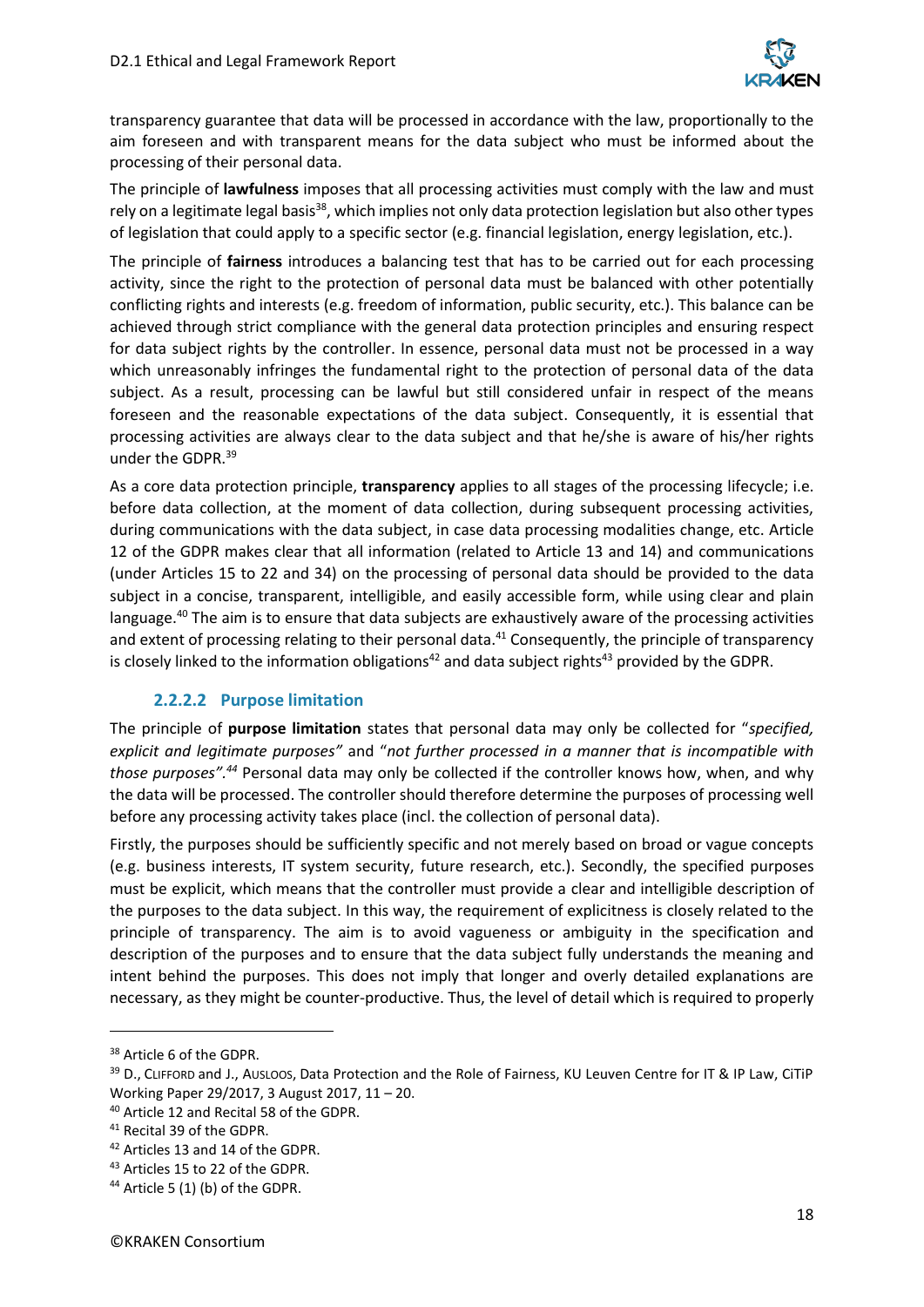

inform the data subject may differ depending on the context and complexity of processing activities. A layered approach is often suggested; essential information is provided in a concise and clear way, while additional information and details are provided via a secondary channel (e.g. a website link) in case clarifications are required.<sup>45</sup> Finally, the specific purposes must also be legitimate and thus in accordance with the law. The interpretation of 'law' is quite broad, referring not only to applicable data protection legislation, but rather all forms of written and common law, primary and secondary legislation, municipal decrees, fundamental rights, legal principles, jurisprudence, etc.<sup>46</sup>

Article 5 (1) (b) of the GDPR also mentions that personal data may '*not be further processed in a manner that is incompatible with those purposes'*. Processing activities following the collection of personal data must be limited to the specified purposes or to a purpose that is compatible with the initial purposes. This compatibility test must be assessed on a case-by-case basis, taking into account several factors, such as; any link between the initial purpose and the new purpose, the context in which the personal data have been collected (e.g. the relationship between data subject and controller), the nature of the personal data, the potential effects of further processing for data subjects, and the implementation of safeguards to protect the data subject.<sup>47</sup> In case the initial and new purposes are deemed compatible, no new legal basis other than the original legal basis (i.e. the legal basis that allows for the processing for the initial purpose) is required.<sup>48</sup> Lastly, the purpose limitation principle also states that *'further processing for archiving purposes in the public interest, scientific or historical research purposes or statistical purposes shall, in accordance with Article 89 (1), not be considered to be incompatible with the initial purposes."<sup>49</sup>* This last part creates a presumption of compatibility for archiving, scientific, historical, and statistical purposes. It must be noted that, although the purposes should be considered to be compatible, the presumption of compatibility is not a free pass for further processing and each case must still be assessed in its own context, taking into account appropriate safeguards and measures.<sup>50</sup>

#### **2.2.2.3 Data minimization and storage limitation**

According to the principle of **data minimization**, personal data must be "*adequate, relevant and limited*  to what is necessary in relation to the purposes for which they are processed".<sup>51</sup> In essence, this principle asks whether the same purpose can be achieved with a more limited collection of personal data. The principle of data minimization is intrinsically linked to the purpose limitation principle, since it is an application of the principle of proportionality in relation to the specified purposes. It is particularly important for the concept of data protection by design and by default, as it is explicitly mentioned in Article 25 of the GDPR. In order to effectively apply the principle of data minimization, it is important that organizations periodically review processing activities to check whether the personal data they hold is still adequate, relevant, and limited to what is necessary for the specified purposes. If this is not the case, unnecessary personal data should be deleted and incorrect or incomplete data should be rectified.

This brings us to the **storage limitation** principle, which is closely linked to the principles of data minimization and purpose limitation. It states that personal data must be "*kept in a form which permits* 

<sup>45</sup> Article 29 Data Protection Working Party, Opinion 03/2013 on purpose limitation, 2 April 2013, 00569/13/EN, WP203, 16 – 17.

<sup>46</sup> Ibid., 20.

<sup>47</sup> Article 6 (4) of the GDPR.

<sup>48</sup> Recital 50 of the GDPR.

 $49$  Article 5 (1) (b) of the GDPR.

<sup>50</sup> European Data Protection Supervisor, A preliminary Opinion on data protection and scientific research, 6 January 2020, 22.

 $51$  Article 5 (1) (c) of the GDPR.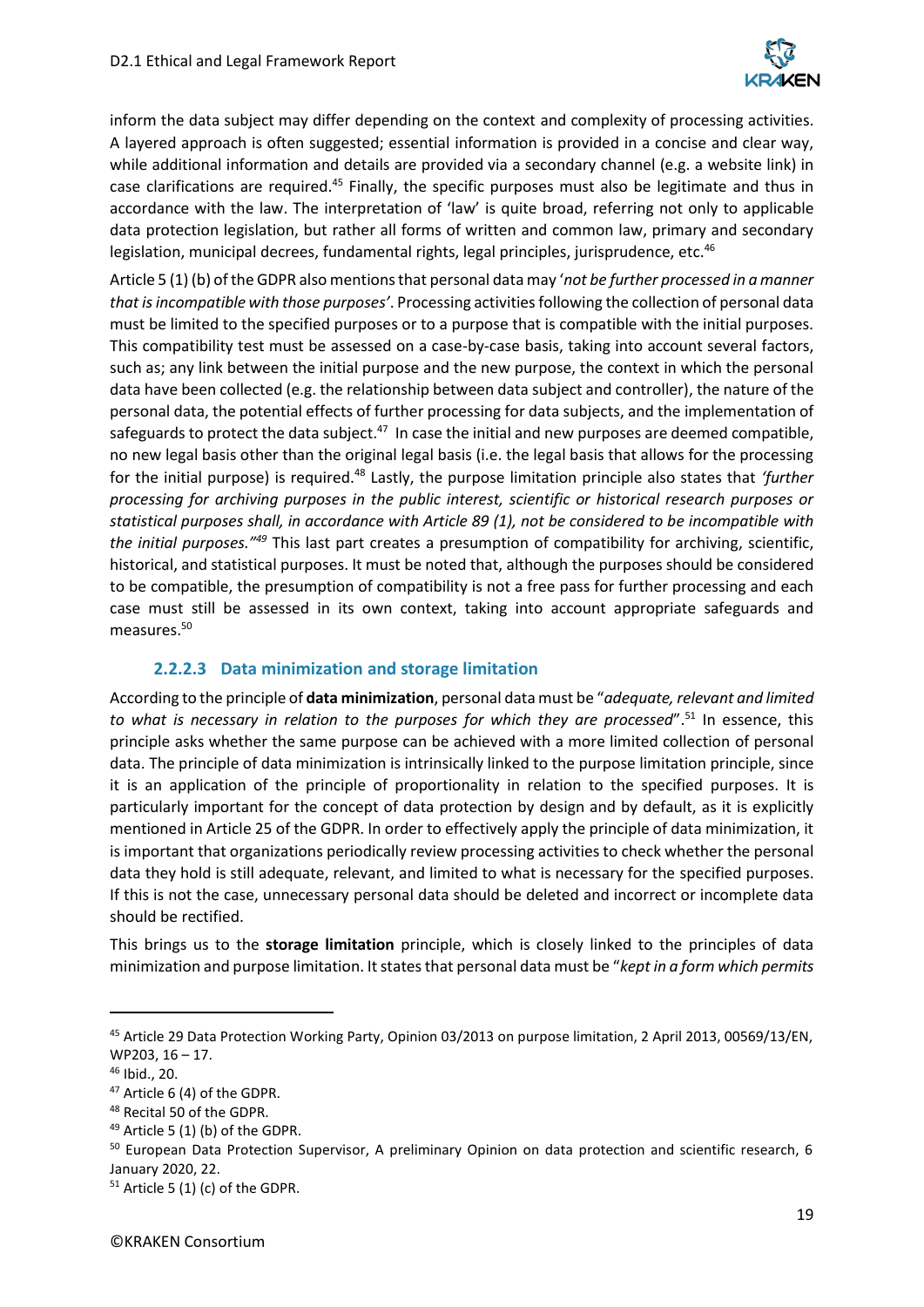

*identification of data subjects for no longer than is necessary for the purposes for which the personal* data are processed;".<sup>52</sup> This implies that personal data must either be removed or irreversibly deidentified when they are no longer necessary for the specified purposes. It is thus advised that organizations, in addition to periodic reviews, establish storage, retention, and deletion policies prior to the collection of personal data. The storage limitation principle also allows for longer storage periods for processing solely for archiving, scientific, historical, and statistical purposes, under the condition that appropriate technical and organizations measures are implemented to protect the data subject.<sup>53</sup>

#### **2.2.2.4 Accuracy**

According to the principle of **accuracy**, personal data should be "*accurate and, where necessary, kept up to date".<sup>54</sup>* The controller must ensure accuracy at all stages of the processing lifecycle, taking every reasonable step to erase or rectify inaccurate personal data without delay. This can be achieved through review mechanisms and a proper exercise of the data subject's right to rectification and erasure.

#### **2.2.2.5 Integrity and confidentiality**

In addition to keeping personal data accurate and up-to-date, the controller must also ensure the **integrity and confidentiality** of personal data. Personal data must be processed "*in a manner that ensures appropriate security of personal data*".<sup>55</sup> The aim is to protect personal data against unauthorized or unlawful processing, accidental loss, destruction, or damage. This can be achieved by implementing appropriate technical or organizational measures, such as clearly defined access policies, systemic quality controls, and technical features against data breaches. The level of security should also be periodically reviewed to ensure constant protection of personal data.

#### **2.2.2.6 Accountability**

Lastly, the GDPR explicitly establishes the principle of **accountability** by stating that the "*controller shall be responsible for, and be able to demonstrate compliance with, paragraph 1." <sup>56</sup>* Paragraph 1 in this sentence refers to the other data protection principles discussed above.

In essence, the controller is responsible for actively implementing appropriate technical and organizational measures in order to promote and safeguard the protection of the personal data and to be able to demonstrate that processing activities are conducted in accordance with the GDPR.<sup>57</sup> In this context, the controller is obliged to keep records of processing activities under its responsibility in order to promote and demonstrate compliance.<sup>58</sup> This also applies to the legal basis of consent, which the controller should also be able to demonstrate.<sup>59</sup> For these reasons, it is important for organizations to implement record-keeping systems for possible audits and inspections. Specific tools, such as a dynamic consent management tool, can greatly contribute towards the principle of accountability by providing clear evidence of valid consent and accompanying processing activities.

 $52$  Article 5 (1) (e) of the GDPR.

<sup>53</sup> Ibid.

 $54$  Article 5 (1) (d) of the GDPR.

 $55$  Article 5 (1) (f) of the GDPR.

<sup>56</sup> Article 5 (2) of the GDPR.

<sup>57</sup> Article 24 of the GDPR.

<sup>58</sup> Article 30 of the GDPR.

<sup>59</sup> Article 7 (1) of the GDPR.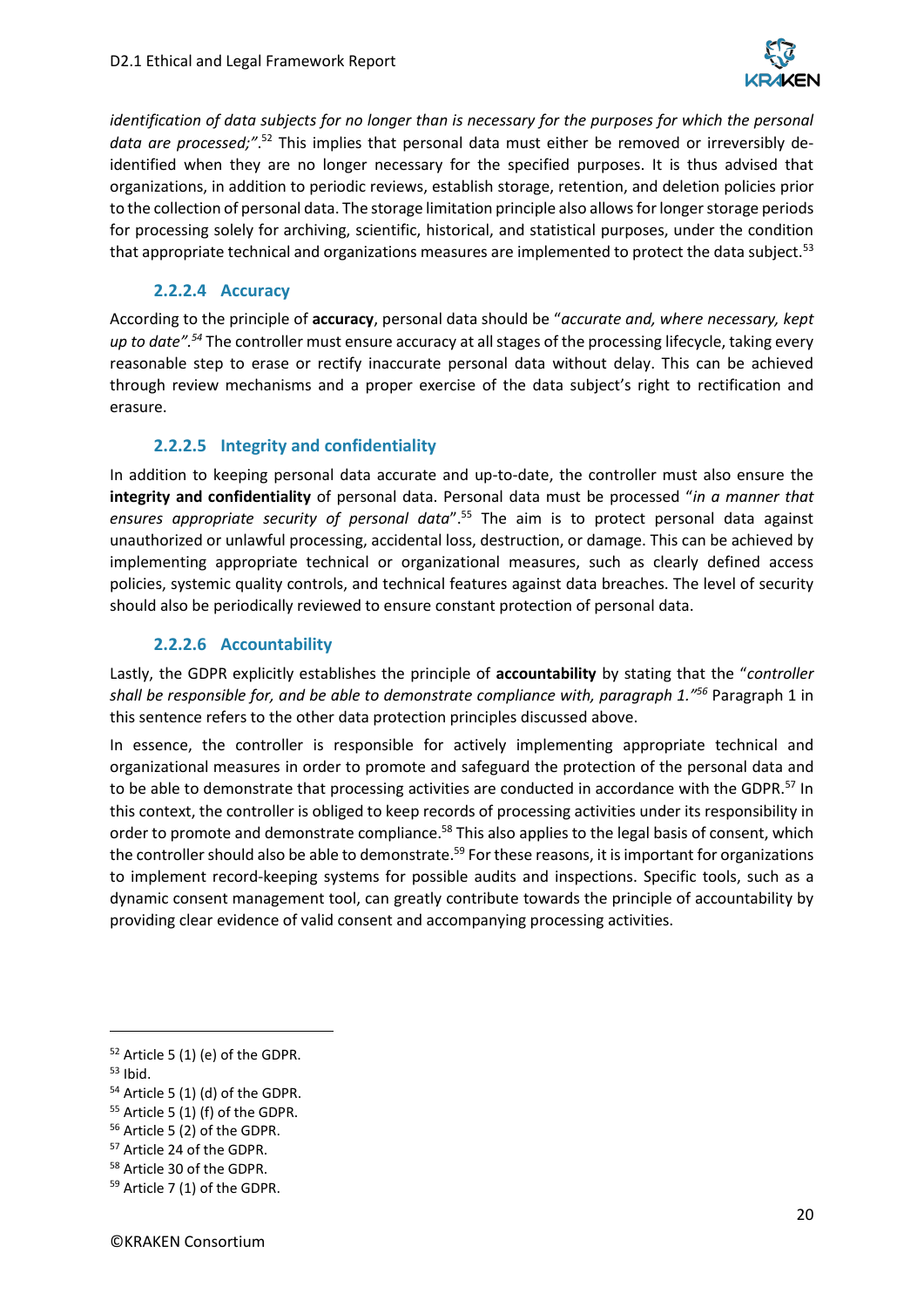

## **2.2.3 Legal basis for processing**

<span id="page-20-0"></span>The data protection principle of 'lawfulness' makes clear that the processing of personal data must be based on, and limited to, a legal ground. Article 6 of the GDPR provides six possible legal grounds on which a controller can rely for its processing activities. Because not every legal ground found in Article 6 is relevant for KRAKEN, this section will only discuss the legal grounds of (1) consent<sup>60</sup>, (2) necessary for the performance of a contract<sup>61</sup>, (3) necessary for compliance with a legal obligation<sup>62</sup>, (4) necessary for the performance of a task carried out in the public interest<sup>63</sup>, and (5) necessary for the legitimate interest of the controller or a third party<sup>64</sup>.

It should also be noted that the data protection principles discussed in the previous section are closely linked to the legal grounds. The extent of their application is influenced by the choice and modalities of the applicable legal ground. For example, the extent of the data minimization principle will depend on the modalities of consent or the applicable legal obligation.

#### **2.2.3.1 Consent**

**Consent** is the first, and most well-known, possible legal basis for the processing of personal data.<sup>65</sup> In order to obtain valid consent from the data subject, it must be *(a) freely given, (b)specific, (c) informed,*  and *(d) unambiguous*:

*(a) freely given:* the data subject must have a genuine and free choice; there should be no imbalance of power.

*(b) specific*: consent should cover all processing activities carried out for the same purpose and separate consent should be given for each purpose.

*(c) informed:* the data subject must be properly informed in an intelligible way, using clear and plain language.

*(d) unambiguou*s: consent must constitute a clear affirmative action and must show an unambiguous indication of the data subject's wishes; silence, pre-ticked boxes, or inactivity do not constitute consent.<sup>66</sup>

Additionally, the request for consent must be clearly distinguishable as such and it must be provided in an intelligible and easily accessible form, using clear and plain language. The controller must be able to demonstrate that the data subject has given valid consent and it must be made clear to the data subject that consent can be withdrawn at any time without any detrimental effects.<sup>67</sup> Due to the strict criteria for validity and the ability of the data subject to withdraw consent, it may not always be the most desirable legal ground. Rather, consent should ideally be relied on when other legal grounds are not viable.

In the case of an online marketplace, which can be qualified as an '*information society service'<sup>68</sup> ,*  additional conditions apply when consent is obtained from a child. When an information society

 $60$  Article 6 (1) (a) of the GDPR.

 $61$  Article 6 (1) (b) of the GDPR.

 $62$  Article 6 (1) (c) of the GDPR.

 $63$  Article 6 (1) (e) of the GDPR.

 $64$  Article 6 (1) (f) of the GDPR.

<sup>65</sup> Article 6 (a) of the GDPR.

<sup>&</sup>lt;sup>66</sup> Article 4 (11) and Recital 32 of the GDPR; European Data Protection Board, Guidelines 05/2020 on consent Under Regulation 2016/679, 4 May 2020, 7 – 19.

<sup>67</sup> Article 4 (11), 7, and Recital 32 of the GDPR.

<sup>68</sup> Defined as "*any service normally provided for remuneration, at a distance, by electronic means and at the individual request of a recipient of services*" by Article 1 (1) (b) of Directive (EU) 2015/1535 of the European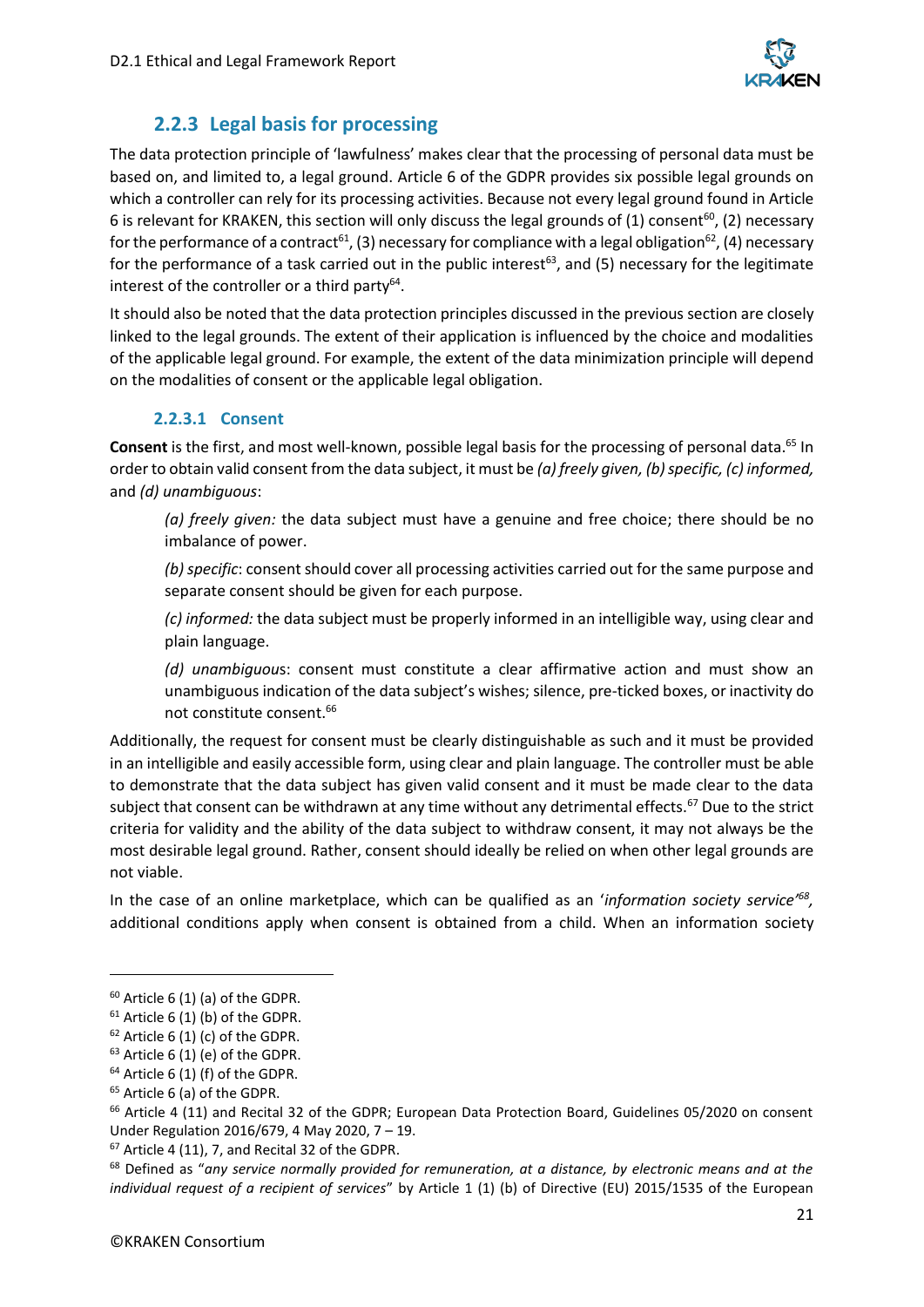

service is directly offered to a child, consent shall only be lawful where the child is at least 13 to 16 years old, depending on the Member State. If the child is younger, consent must be given or authorized by the holder of parental responsibility over that child.<sup>69 70</sup>

### **2.2.3.2 Necessary for the performance of a contract**

The legal grounds other than consent all require the condition of *necessity*. In order for a processing activity to be lawful under these legal grounds, they must be necessary for the specific purpose of that legal ground (i.e. performance of a contract, compliance with a legal obligation, performance of a task carried out in the public interest, and legitimate interest of the controller). Following a fact-based assessment, necessity implies that the processing activity is effective in reaching its objective and is the least intrusive option available. $71$ 

The second legal ground under Article 6 is the processing of personal data in case it is necessary for the **performance of a contract** to which the data subject is party or in order to take steps at the request of the data subject prior to entering into the contract.<sup>72</sup> This may be the case when a data subject orders goods or services online and the company processes contact details in order to perform the contract. This legal basis could also apply to KRAKEN when it is necessary for the user to create an account in order to transact data on the platform. The processing of personal data that is required to create an account (e.g. an e-mail address), and therefore to transact data on the platform, can be considered necessary to provide the service.

In any case, the processing activity cannot be considered *necessary* if there exists an alternative method of performing the contract without intrusive processing of personal data or if it is considered merely useful rather than necessary.

### **2.2.3.3 Necessary for compliance with a legal obligation or for the performance of a task carried out in the public interest**

It may also be necessary for a controller to process personal data in order to comply with a **legal obligation**. <sup>73</sup> This applies to controllers from both the private and public sector, such as; a bar association, a chamber of medical professionals, a municipal authority, a local swimming pool, etc.<sup>74 75</sup> The legal obligation must be laid down by Union or Member State law to which the controller is subject. Member States are allowed to maintain or introduce more specific provisions to adapt the application of the GDPR in relation to this legal ground. This can be done by laying down specific requirements and measures to ensure lawful and fair processing of personal data.<sup>76</sup> The Union or Member State law that provides for the legal ground must be sufficiently clear and must determine the purpose of processing. It may further specify general conditions of processing, the types of data, the data subjects, storage periods, etc. The law must also meet an objective of public interest and must be proportionate to the

Parliament and of the Council of 9 September 2015 laying down a procedure for the provision of information in the field of technical regulations and of rules on Information Society services.

<sup>69</sup> Article 8 of the GDPR.

 $70$  Article 29 Data Protection Working Party, Guidelines on consent under Regulation 2016/679, 28 November 2017 and last revised and adopted on 10 April 2018, 17/EN, WP259 rev.01, 23 – 24.

 $71$  European Data Protection Board, Guidelines 2/2019 on the processing of personal data under Article 6 (1) (b) GDPR in the context of the provision of online services to data subjects, 9 April 2019, 7.

 $72$  Article 6 (b) of the GDPR.

<sup>73</sup> Article 6 (c) of the GDPR.

<sup>&</sup>lt;sup>74</sup> The European Union Agency for Fundamental Rights, the Council of Europe, and the European Data Protection Supervisor, Handbook on European data protection law, 2018, 151.

 $75$  Article 29 Working Party, Opinion 06/2014 on the notion of legitimate interests of the data controller under article 7 of Directive 95/46/EC, adopted on 9 April 2014, 21.

<sup>76</sup> Article 6 (2) of the GDPR.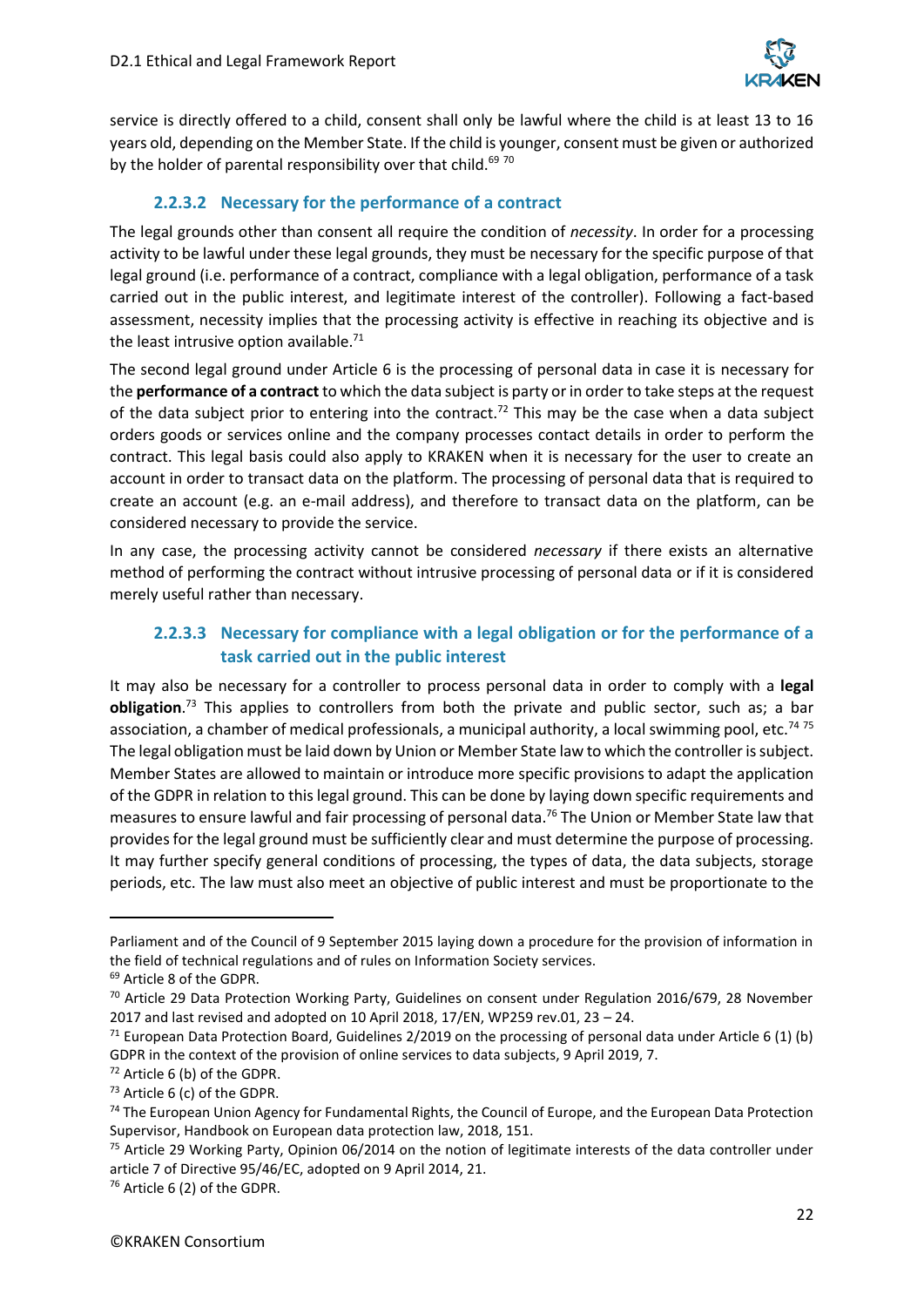

aim pursued.<sup>77</sup> Finally, the processing of personal data in the context of a legal obligation may not be voluntary for the controller.<sup>78</sup> This legal obligation may arise from many different legal frameworks, such as financial legislation (e.g. 'know your customer (KYC)' obligations) or fiscal legislation (e.g. employee salary data to social security or tax authorities).<sup>79</sup>

The previous analysis also applies to the processing of personal data necessary for the performance of a **task carried out in the public interest or in the exercise of official authority** vested in the controller.<sup>80</sup> However, in this case the controller is not under any requirement to act under a legal obligation and processing activities under this legal ground may be voluntary. $81$ 

#### **2.2.3.4 Necessary for the legitimate interests of the controller or a third party**

The processing of personal data is also lawful if it meets the conditions of Article 6 (f) of the GDPR. Firstly, there must exist a legitimate interest pursued by the controller or a third party. This legitimate interest may be legal, economic, or non-material in nature, and must relate to a real and present issue (e.g. to protect against vandalism or to prevent fraud).<sup>82</sup> Secondly, as mentioned before, the processing of personal data should be limited to what is adequate, relevant, and *necessary* for the specified purposes. Processing may only take place if other less intrusive measures cannot reasonably fulfill the purposes of processing. Lastly, in order to rely on this legal ground, it is mandatory to perform a balancing test of the interests of the parties involved. The controller may only rely on this legal ground if its legitimate interests are not overridden by the interests or fundamental rights and freedoms of the data subject.<sup>83</sup> The controller must assess the effects and potential negative consequences of the processing activities on the interest and fundamental rights and freedoms of the data subject. This balancing exercise must be conducted on a case-by-case basis, taking into account the specific factors and circumstances of the situation.<sup>84</sup> The intensity of the intervention (f.e. the type of personal data, the number of data subjects, the scope of processing, existing alternative options, etc.) is considered the most important factor in this balancing exercise. Another important element, according to Recital 47 of the GDPR, are the reasonable expectations of the data subject at the time and in the context of the collection of personal data. This should be determined from the point of view of an objective third party and whether or not this third party could reasonably expect that its personal data could be processed in said situation.

The legal ground of legitimate interests cannot be invoked by public authorities in the performance of their tasks.<sup>85</sup>

## **2.2.4 Special categories of personal data**

<span id="page-22-0"></span>Some categories of personal data receive special treatment under the GDPR, such as increased security measures, due to their highly sensitive nature and increased processing risks. These risks should be taken into account when determining the appropriate level of security for these special categories of

<sup>77</sup> Article 6 (3) of the GDPR.

 $78$  Article 29 Working Party, Opinion 06/2014 on the notion of legitimate interests of the data controller under article 7 of Directive 95/46/EC, adopted on 9 April 2014, 19.

 $79$  Ibid.

<sup>80</sup> Article 6 (e) of the GDPR.

<sup>&</sup>lt;sup>81</sup> Article 29 Working Party, Opinion 06/2014 on the notion of legitimate interests of the data controller under article 7 of Directive 95/46/EC, adopted on 9 April 2014, 21.

<sup>82</sup> Ibid., 24.

<sup>83</sup> Article 6 (f) of the GDPR.

<sup>84</sup> Article 29 Working Party, Opinion 06/2014 on the notion of legitimate interests of the data controller under article 7 of Directive 95/46/EC, adopted on 9 April 2014, 33.

<sup>85</sup> Article 6 (1) of the GDPR.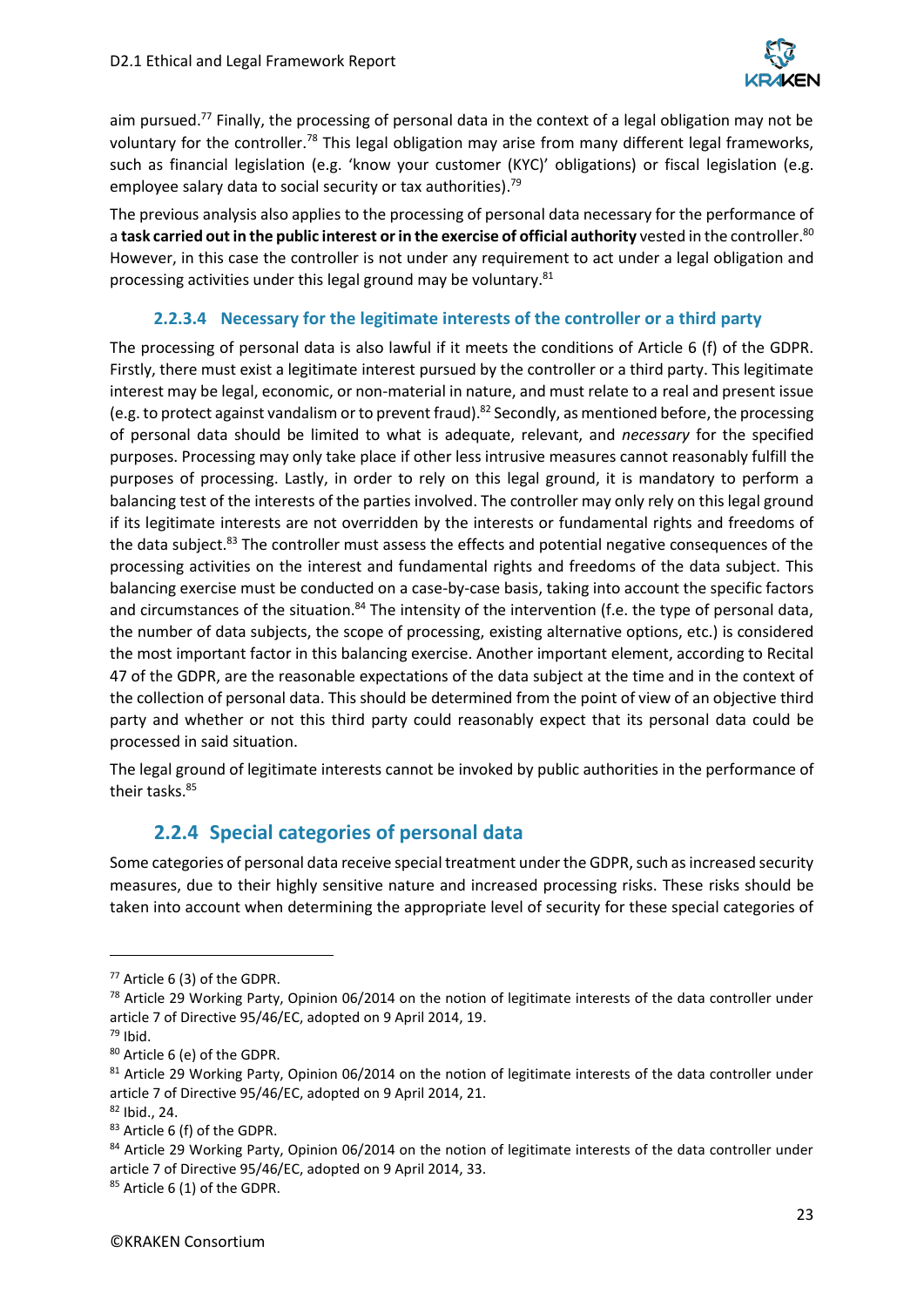

personal data (i.e. sensitive personal data).<sup>86</sup> More specifically, the processing of personal data revealing racial or ethnic origin, political opinions, religious or philosophical beliefs, or trade union membership, and the processing of genetic data, biometric data for the purpose of uniquely identifying a natural person, data concerning health or data concerning a natural person's sex life or sexual orientation is in principle prohibited.<sup>87</sup> Exceptionally, the processing of these special categories of personal data is allowed if it falls under one of the special legal grounds of Article 9 of the GDPR. These special legal grounds must always be applied cumulatively with one of the general legal grounds of Article 6.

In particular, the processing of these special categories of personal data is allowed when the data subject has given **explicit consent** to the processing of those personal data for one or more specified purposes. It is, however, possible that Union or Member State law provides that the data subject may not consent to the processing of these special categories of personal data.<sup>88</sup> The basic conditions for explicit consent are the same as for 'normal' consent. The term 'explicit' refers to the manner in which consent is expressed by the data subject. More specifically, the data subject must give an express statement of consent, such as a written statement on paper, on an electronic form, or even in an email. In principle, an express oral statement may also suffice, but this can prove problematic for the controller with regard to providing evidence of valid consent.<sup>89</sup>

In total, there are ten special legal grounds for the processing of special categories of personal data. Some of them are similar to the general legal grounds of Article 6, such as the processing necessary for reasons of substantial public interest.<sup>90</sup> However, most of the special legal grounds pertain to very specific situations, such as the processing necessary for the purposes of carrying out obligations in the field of employment and social security, or the processing necessary for the establishment, exercise or defence of legal claims.<sup>91</sup>

Finally, Member States are allowed to maintain or introduce further conditions, including limitations, regarding the processing of *genetic data, biometric data,* or *data concerning health.<sup>92</sup>* For these types of sensitive data, it is also important to look at national legislation in order to identify additional limitations.

## **2.2.5 Security of processing**

<span id="page-23-0"></span>Following the risk-based approach adopted by the GDPR, the level of security assigned to certain types of personal data or processing activities varies depending on the accompanying risks for the data subject. According to Article 24 of the GDPR, the controller must implement appropriate technical and organizational measures to ensure and to be able to demonstrate that its processing activities are GDPR compliant.<sup>93</sup> This risk-based approach and obligation to implement appropriate technical and organizational measures is reiterated in Article 32 of the GDPR, which obliges the controller and the

<sup>86</sup> Article 32 (2) of the GDPR.

<sup>87</sup> Article 9 (1) of the GDPR.

<sup>88</sup> Article 9 (2) (a) of the GDPR.

<sup>&</sup>lt;sup>89</sup> European Data Protection Board, Guidelines 05/2020 on consent Under Regulation 2016/679, 4 May 2020, 20  $-21.$ 

 $90$  Article 9 (2) (g) of the GDPR.

 $91$  Article 9 (2) (b) and (f) of the GDPR.

<sup>92</sup> Article 9 (4) of the GDPR.

<sup>93</sup> The controller must "*take into account the nature, scope, context and purposes of processing as well as the risks of varying likelihood and severity for the rights and freedoms of natural persons*".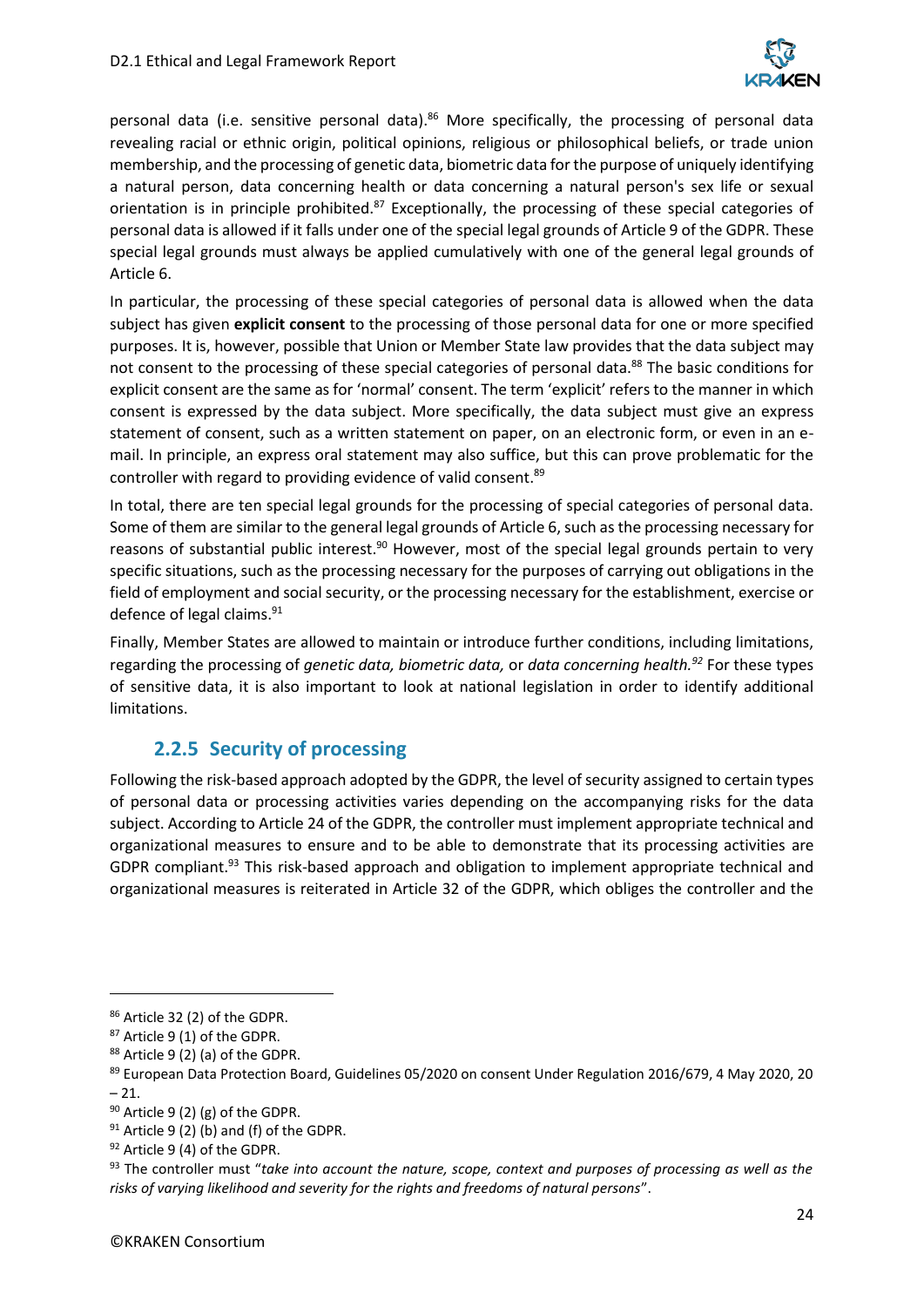

processor to ensure a level of security appropriate to the risk.<sup>94</sup> Potential appropriate measures include: (a) the pseudonymization and encryption of personal data, (b) the ability to ensure the ongoing confidentiality, integrity, availability and resilience of processing systems and services, (c) the ability to restore the availability and access to personal data in a timely manner in the event of a physical or technical incident, and (d) a process for regularly testing, assessing and evaluating the effectiveness of technical and organizational measures for ensuring the security of the processing.<sup>95</sup> When assessing the appropriate level of security, the controller and processor should take into account the risks of processing, in particular from accidental or unlawful destruction, loss, alteration, unauthorized disclosure of, or access to personal data transmitted, stored or otherwise processed.<sup>96</sup>

In general, organizational measures relate to enforcing proper management frameworks, procedures, and policies (e.g. a DPIA, access policies, training program, transfer policies, incident management, etc.), while technical measures involve the inclusion of requirements in the design and specification of the system architecture (e.g. cybersecurity measures, physical protection, encryption, access rights, authentication and authorization measures, system restoration, etc.). An initial description of the project's organizational and technical measures can be found in Deliverable 8.6.

These measures must be, on the basis of data protection by design and by default principle, implemented at the time of the determination of the means of processing and at the time of processing itself.<sup>97</sup> It is clear that data protection by design and security by design are not mutually exclusive concepts and furthermore contribute to each other.

## **2.2.6 Data subject rights**

<span id="page-24-0"></span>The data subject rights provided for by the GDPR represent entitlements and claims the individual data subject has vis-à-vis the data controller. Conversely, they reflect the corresponding responsibilities and obligations of data controllers and processors. As a result, the controller must be organizationally prepared for requests pertaining to data subject rights, for example by providing a contact point, portal, or access to information.

The GDPR provides both for exceptions on the exercise of individual data subject rights as well as a general provision of restrictions similarly applicable to the exercise of all data subject rights. Accordingly, the controller may be exempted from complying with data subject requests under the specific conditions of Article 23 of the GDPR.

The use of blockchain technology can also create tensions with regard to the exercise of data subject rights, especially when this technology makes it difficult to identify the controller (e.g. on a public, permissionless blockchain). The main obstacle exists in the immutability of the blockchain, which makes it difficult or even impossible to erase or update data on a node in the chain. It is, however, possible to achieve similar effects by using other techniques than erasure (e.g. encryption and key destruction).<sup>98</sup>

<sup>94</sup> The controller and processor must "*take into account the state of the art, the costs of implementation and the nature, scope, context and purposes of processing as well as the risk of varying likelihood and severity for the rights and freedoms of natural persons".*

<sup>95</sup> Article 32 (1) of the GDPR.

<sup>96</sup> Article 32 (2) of the GDPR.

<sup>97</sup> Article 25 (1) of the GDPR.

<sup>98</sup> The European Union Blockchain Observatory and Forum, Thematic Report on Blockchain and the GDPR, 2018,  $25 - 26.$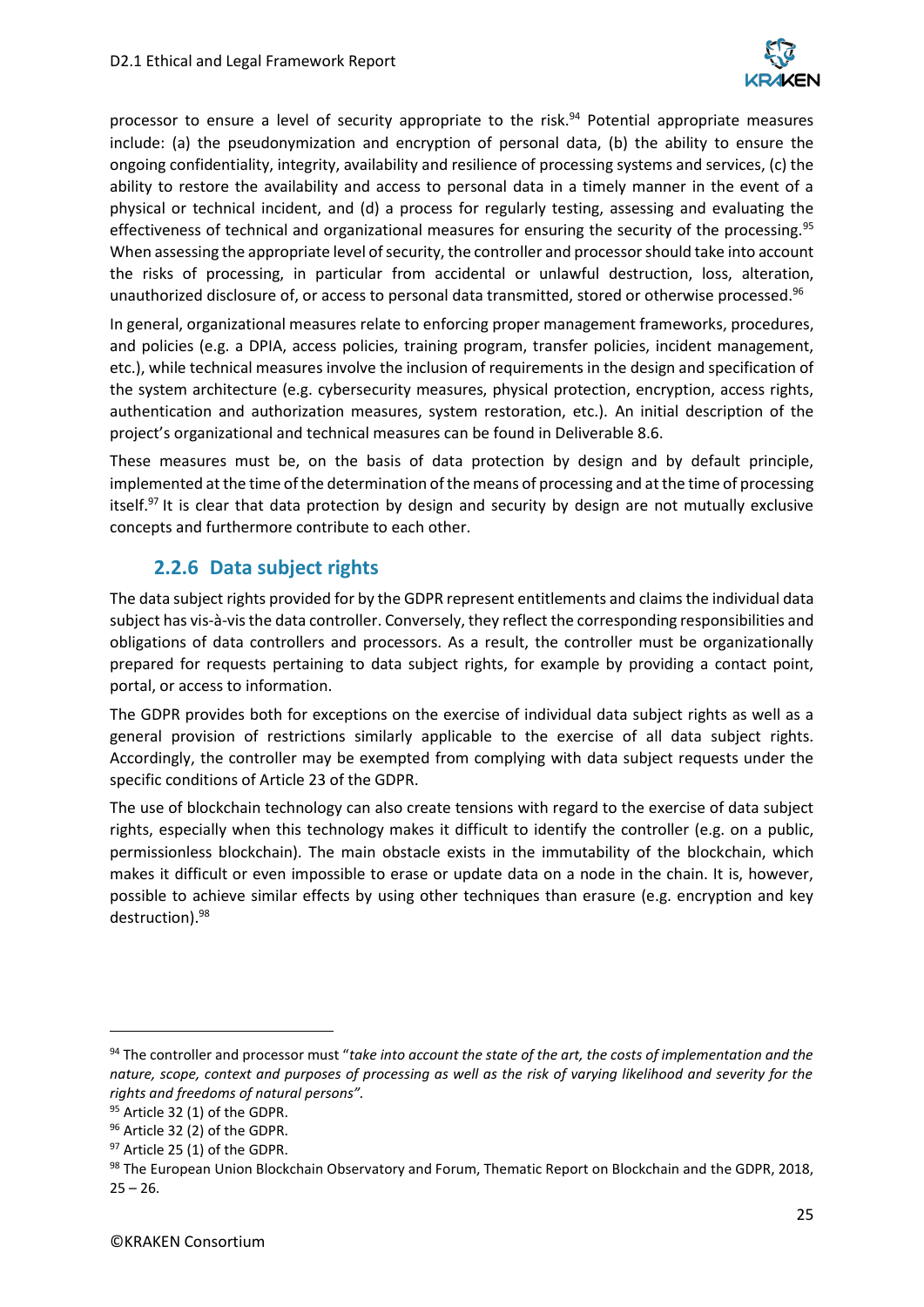

#### **2.2.6.1 Right to information**

According to Articles 13 and 14 of the GDPR, the controller must provide the data subject with the following information: (1) the identity and contact details of the controller, (2) where applicable, the contact details of the data protection officer (DPO), (3) the purposes of processing as well as the legal basis for processing, (4) where applicable, the legitimate interests of the controller or third party, (5) the categories of personal data, (6) the recipients of the personal data, (7) in case of an international transfer of personal data, the existence of an adequacy decision by the Commission or reference to appropriate and suitable safeguards.<sup>99</sup>

Additionally, in order to ensure fair and transparent processing, the controller must also provide the data subject with information on: (1) the storage period or criteria to determine the storage period, (2) the right to access, rectification, erasure, restriction, objection, and data portability, (3) the right to withdraw consent, (4) the right to lodge a complaint with a supervisory authority, (5) whether the provision of personal data is a statutory or contractual requirement, or a requirement necessary to enter into a contract and whether the data subject is obliged to provide the personal data and the possible consequences of failure to provide that data, (6) the existence of automated decision-making, its significance, and consequences.<sup>100</sup>

Prior to further processing of personal data, the controller must also provide the data subject with information on the new purpose.<sup>101</sup>

Where personal data were obtained from the data subject, this information obligation must be fulfilled when the data is collected. In case personal data were not obtained from the data subject, this obligation must be fulfilled within one month from collection, or at the latest at the time of first communication or disclosure.<sup>102</sup>

Finally, in accordance with the principle of transparency, all this information must be provided in a concise, transparent, intelligible, and easily accessible form, while using clear and plain language.<sup>103</sup>

#### *2.2.6.2* **Right of access**

According to Article 15 of the GDPR, the data subject has the right to obtain confirmation from the controller as to whether their personal data are being processed. If this is the case, the data subject also has the right to access and obtain all the information specified under Article 15, which largely corresponds with the information to be provided under the right to information of Articles 13 and 14. The data subject may also request a copy of the data undergoing any processing.<sup>104</sup>

If the controller is able to demonstrate it is not in a position to identify the data subject, articles 15 to 20 (i.e. the data subject rights) will not apply, unless the data subject provides additional information enabling his/her identification.<sup>105</sup>

#### *2.2.6.3* **Right to rectification**

In accordance with the principle of accuracy, the data subject has the right to the rectification of inaccurate personal data concerning him/her without undue delay. This also applies to incomplete

 $99$  Article 13 (1) and 14 (1) of the GDPR.

 $100$  Article 13 (2) and 14 (2) of the GDPR.

 $101$  Article 13 (3) and 14 (4) of the GDPR.

 $102$  Article 13 (1) and 14 (3) of the GDPR.

<sup>103</sup> Article 12 of the GDPR.

<sup>104</sup> Article 15 (3) of the GDPR: "*The controller shall provide a copy of the personal data undergoing processing. For any further copies requested by the data subject, the controller may charge a reasonable fee based on administrative costs."*

<sup>105</sup> Article 11 (2) of the GDPR.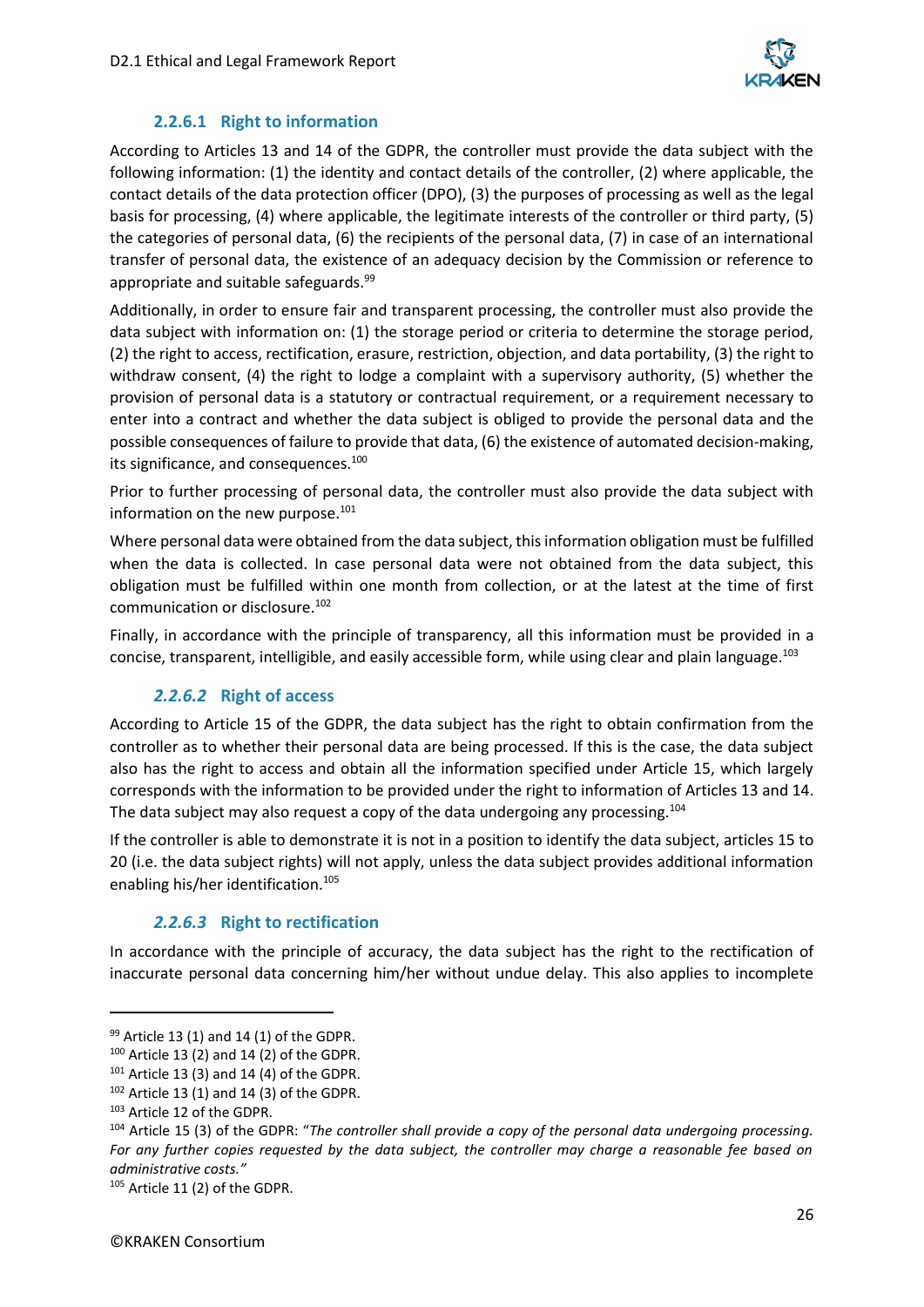

information, which should be completed by the controller, including by means of a supplementary statement.<sup>106</sup>

## *2.2.6.4* **Right to erasure ("right to be forgotten")**

The data subject has the right for his/her personal data to be erased by the controller without undue delay provided one of the legitimate grounds for erasure is demonstrated.<sup>107</sup> This right cannot be exercised by the data subject where it is limited by one of the specified exceptions.<sup>108</sup> Furthermore, Article 17 (2) compels controllers that have made personal data public to inform other controllers which are processing personal data of the data subject for which erasure was requested. To achieve this, the controller should take reasonable steps, taking into account the available technology and cost of implementation.<sup>109</sup>

The exercise of this right is a difficult challenge from a technical perspective, since the architectures of some systems do not allow for complete erasure of personal data (e.g. blockchain technology).

### **2.2.6.5 Right to restriction of processing**

In certain situations, where there is a challenge between the data subject and the data controller, the former is entitled to the restriction of data processing for a period until the issue is resolved. This is the case when: (1) the data subject disputes data accuracy, (2) the processing is unlawful but the data subject objects to erasure and requests restriction instead, (3) the controller has no further need for the data but the data subject requires the personal data to establish, exercise, or defend legal claims, and (4) when the data subject objects to the processing pursuant to Article 21  $(1).^{110}$ 

The restriction of data processing means the controller may store the personal data, but any further processing can only take place: (1) with the data subject's consent, (2) for the establishment, exercise or defense of legal claims, (3) for the protection of the rights of another natural or legal person, or (4) for reasons of important public interest of the Union or of a Member State.<sup>111</sup>

## **2.2.6.6 Right to data portability**

While the right to access gives individuals the right to require their data to be provided in a commonly used electronic form, data portability goes a step further – the data subject is entitled to ask the controller to provide information in a structured, commonly used and machine readable form so that it may be transferred to another controller. Where technically feasible, the data subject is even entitled to demand that personal data is transmitted directly from one controller to another.<sup>112</sup>

However, portability is narrower in scope than the right to data access, as it only applies to personal data which is processed by automated means (e.g. no paper records), which the data subject has

<sup>106</sup> Article 16 of the GDPR.

 $107$  Grounds for erasure in Article 17 (1) of the GDPR: (a) the personal data are no longer necessary in relation to the purpose for which they were collected or otherwise processed, (b) the data subject withdraws consent and there is no other legal ground for the processing, (c) the data subject objects to the processing and there is no overriding legitimate grounds for processing, (d) the personal data have been unlawfully processed, (e) for compliance with legal obligation, (e) the personal data have been collected in relation to the offer of information society services.

<sup>&</sup>lt;sup>108</sup> Exceptions for erasure in Article 17 (3) of the GDPR : (a) the right of freedom of expression and information, (b) compliance with a legal obligation, a task in the public interest or in the exercise of official authority, (c) reasons of public interest in the area of public health, (d) proportional archiving, research, or statistical purposes, (e) and for the establishment, exercise or defence of legal claims.

<sup>109</sup> Article 17 (2) of the GDPR.

<sup>110</sup> Article 18 (1) of the GDPR.

<sup>111</sup> Article 18 (2) of the GDPR.

 $112$  Article 20 (1) and (2) of the GDPR.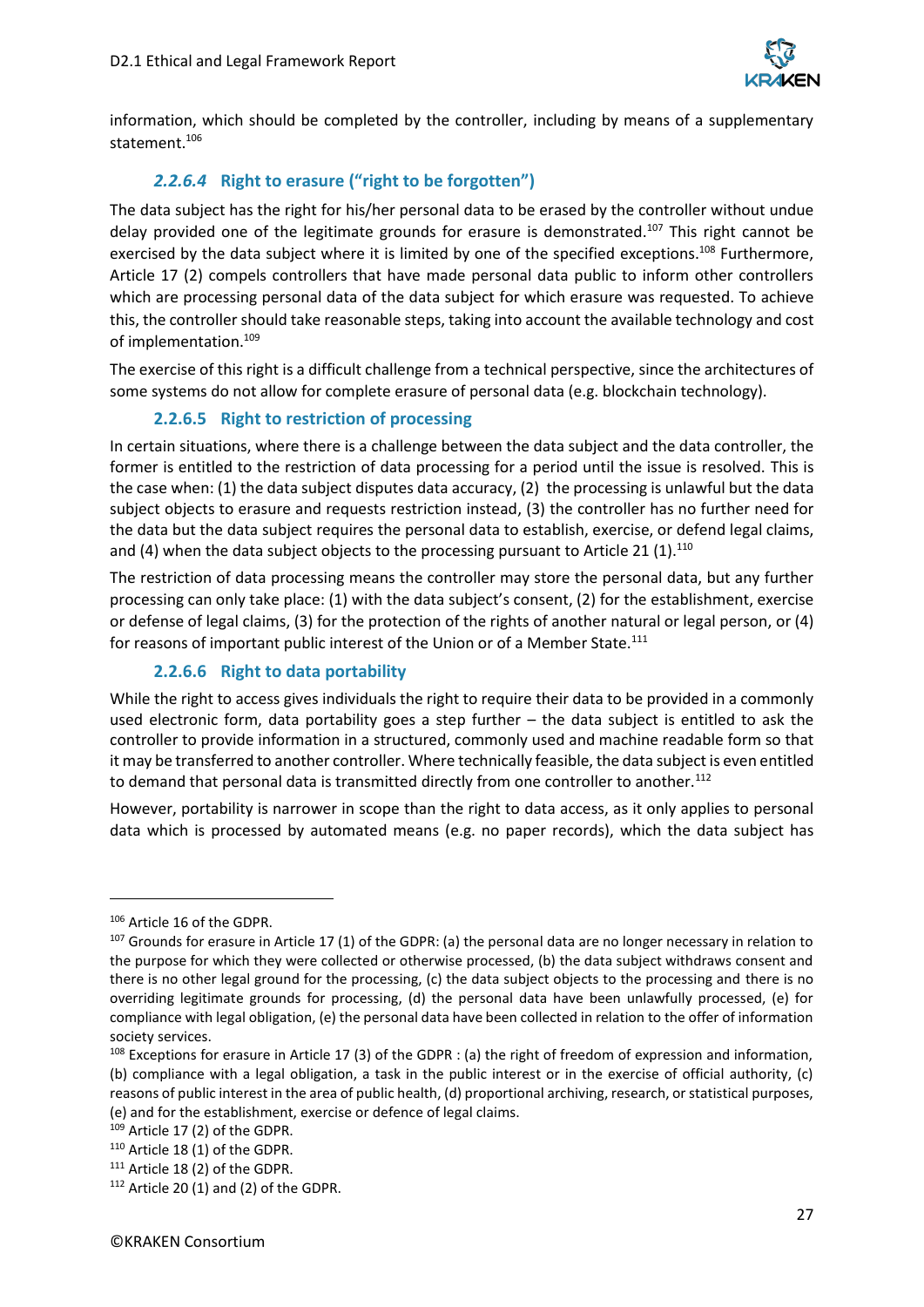

provided to the controller, and only where the legal basis for processing is consent or fulfilment of a contract.<sup>113</sup>

#### **2.2.6.7 Right to object**

Every data subject has the right to object three types of processing, namely: 1) the processing based on a legitimate interest<sup>114</sup> or because it's necessary for a task in the public interest or in the exercise of official authority<sup>115</sup>, (2) the processing for direct marketing purposes, and 3) the processing for scientific, historical, research or statistical purposes. In case of the first type of processing, the controller must cease processing activities unless the controller demonstrates compelling legitimate grounds for the processing which override the interests, rights and freedoms of the data subject or for the establishment, exercise or defence of legal claims.<sup>116</sup> For the second type of processing, the controller must simply cease processing. In case of the third type of processing, the controller must cease processing activities unless the processing is necessary for the performance of a task carried out for reasons of public interest.<sup>117</sup>

#### **2.2.6.8 Restrictions to data subject rights**

The scope of application of data subject rights may be restricted by EU or Member State law on the basis of a legislative measure. The general condition for restriction is that it respects the essence of the fundamental rights and freedoms, and is necessary and proportionate for the achievement of one of the enumerated legitimate goals, including inter alia; national security, defense, public security, investigation, prosecution and sanctioning of criminal offences, monitoring or regulatory function connected to the exercise of official authority and other important objectives of general public interest.<sup>118</sup>

<sup>113</sup> Article 20 (1) of the GDPR.

 $114$  Article 6 (1) (f) of the GDPR.

 $115$  Article 6 (1) (e) of the GDPR.

<sup>116</sup> Article 21 (1) of the GDPR.

 $117$  Article 21 (6) of the GDPR.

<sup>118</sup> Article 23 (1) of the GDPR.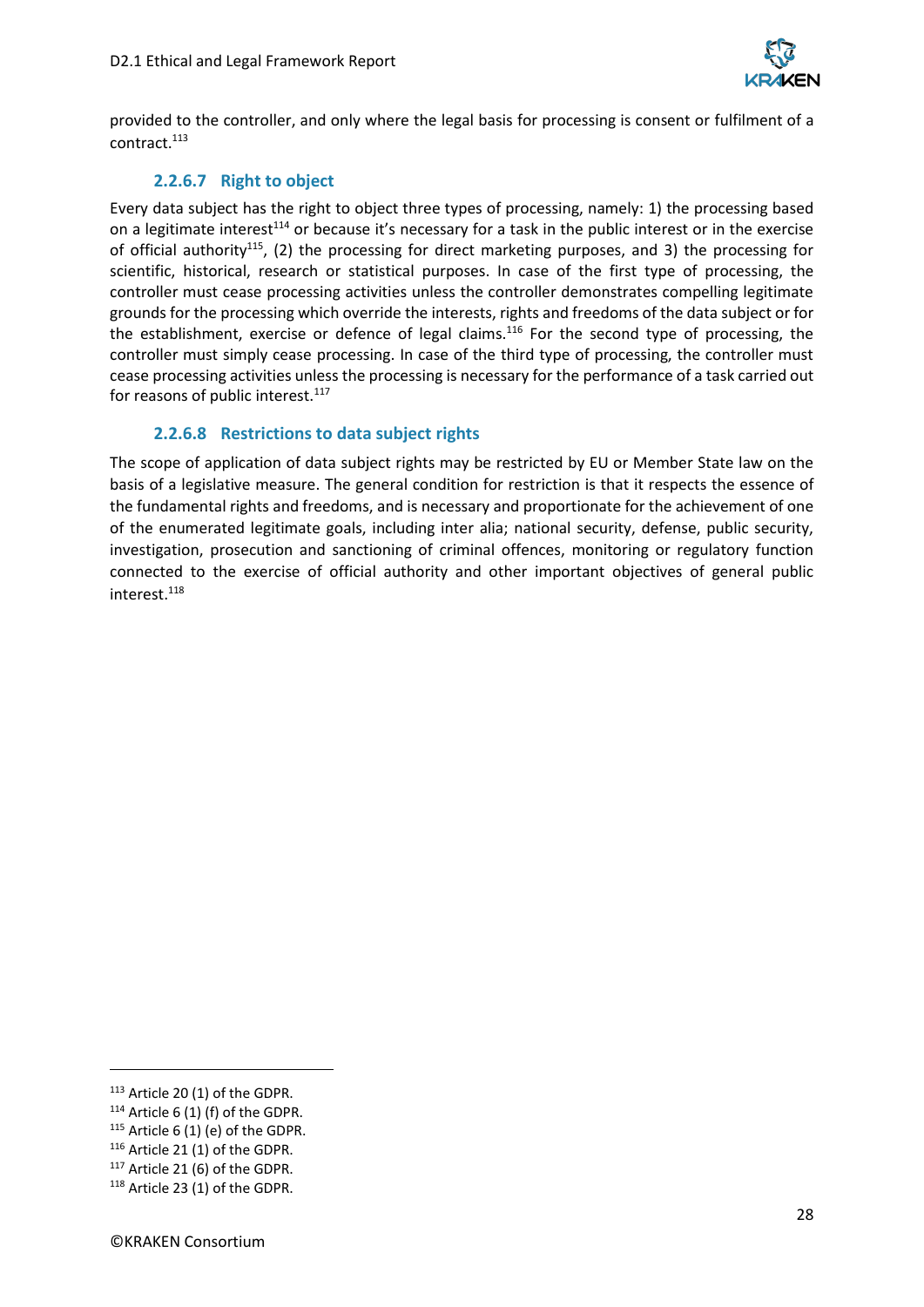

## <span id="page-28-0"></span>3 Electronic identification and trust services framework

## <span id="page-28-1"></span>**3.1 The Regulation on electronic identification and trust services for electronic transactions**

The eIDAS Regulation<sup>119</sup> entered into force on the 17<sup>th</sup> of September 2014 and is applicable since the 1<sup>st</sup> of July 2016. The Regulation aims to ensure that individuals and businesses can securely utilize their own national electronic identification schemes (eIDs) to access services in other EU countries where eIDs are available and to create a European internal market for electronic trust services. It lays down conditions for mutual recognition of eIDs by other Member States, as well as rules for trust services. Furthermore, the eIDAS regulation establishes a legal framework for electronic signatures, electronic seals, electronic time stamps, electronic documents, electronic registered delivery services, and qualified certificates for website authentication. 120

The implementation of a Self-Sovereign Identity (SSI) management system in KRAKEN aims to give the users full control over their digital identity without relying on a centralized entity. The eIDAS framework, applicable to electronic identification and trust services, is therefore crucial for the success of the KRAKEN project. For this reason, the current chapter aims to give an overview of the most important concepts and principles found in the eIDAS framework.

Chapter II of the eIDAS Regulation lays down rules on electronic identification (e.g. mutual recognition, notification, and cross-border use) and Chapter III on trust services (e.g. qualified trust services, electronic signatures, electronic seals, electronic timestamps, etc.)

## **3.1.1 Scope of application**

<span id="page-28-2"></span>The eIDAS Regulation applies to eIDs that have been notified by a Member State and to trust service providers (TSP's) that are established in the Union. It does not apply to the provision of trust services that are used exclusively within closed systems resulting from national law or from agreements between a defined set of participants.<sup>121</sup>

The Regulation also makes clear that the processing of personal data must be carried out in accordance with the GDPR and the principles contained therein.<sup>122</sup> Recital 11 of the Regulation explicitly states that authentication for an online service should concern processing of only those identification data that are adequate, relevant and not excessive to grant access to that service online. It also stresses that trust service providers and supervisory bodies should respect the principle of confidentiality and security of processing, as required by the GDPR. Finally, Article 12 requires that the notified electronic identification schemes shall be interoperable. For this reason, an interoperability framework shall be established that meets, among others, the following criteria:

- *"(c) it facilitates the implementation of the principle of privacy by design; and*
- *(d) it ensures that personal data is processed in accordance with Directive 95/46/EC<sup>123</sup>."<sup>124</sup>*

<sup>119</sup> Regulation (EU) No 910/2014 of the European Parliament and of the Council of 23 July 2014 on electronic identification and trust services for electronic transactions in the internal market and repealing Directive 1999/93/EC (eIDAS Regulation).

<sup>&</sup>lt;sup>120</sup> Article 1 of the eIDAS Regulation.

<sup>&</sup>lt;sup>121</sup> Article 2 (1) and (2) of the eIDAS Regulation.

<sup>122</sup> Article 5, 12, and Recital 11 of the eIDAS Regulation.

<sup>123</sup> Directive 95/46/EC of the European Parliament and of the Council of 24 October 1995 on the protection of individuals with regard to the processing of personal data and on the free movement of such data; repealed and replaced by the GDPR.

<sup>124</sup> Article 12 of the eIDAS Regulation.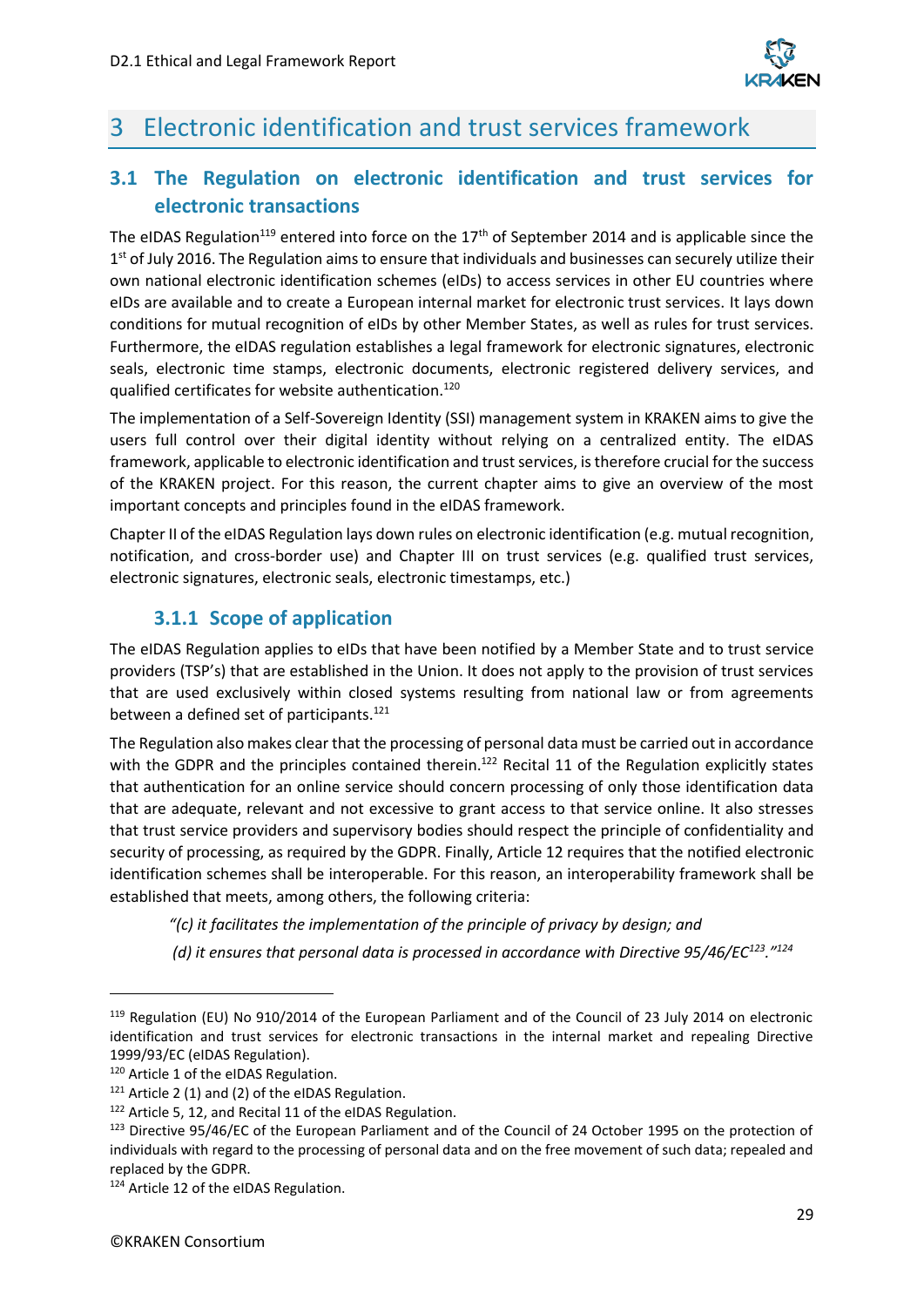

The Regulation does not further elaborate on the requirement of privacy by design, although a similar concept can be found in Article 25 of the GDPR<sup>125</sup>, which also has to be respected according to Article 5, 12, and Recital 11 of the eIDAS Regulation.

## <span id="page-29-0"></span>**3.1.2 Electronic identification**

#### **3.1.2.1 Mutual recognition and notification**

The eIDAS Regulation creates the obligation for a Member State to recognize electronic identification means<sup>126</sup> of other Member States when electronic identification<sup>127</sup> is required to access an online service provided by a public sector body in the first Member State.<sup>128</sup> As a condition, the electronic identification means to be recognized must be included as an electronic identification scheme<sup>129</sup> in a list published by the European Commission.<sup>130</sup> This list contains electronic identification schemes that have been notified by the Member States and have been subsequently accepted. A notification to the European Commission must contain basic information, such as; a description of the scheme, its assurance levels, the issuers, the supervisory regime, information on the liability regime, etc. $^{131}$  In order to be eligible for notification to the European Commission, the electronic identification scheme must first satisfy a number of conditions, including that; it can be used to access at least one service by a public sector body which requires electronic identification, it meets the requirements of at least one of the Levels of Assurance (LoAs), it meets the requirements set out in the implementing act, etc.<sup>132</sup>

#### **3.1.2.2 Levels of Assurance**

The eIDAS Regulation establishes LoAs as a way to indicate the degree of confidence in a system.<sup>133</sup> Recital 16 of the Regulation describes LoAs as a way to "*characterize the degree of confidence in electronic identification means in establishing the identity of a person, thus providing assurance that the person claiming a particular identity is in fact the person to which that identity was assigned."* Article 8 of the Regulation goes on to define three levels of LoAs; (1) low, (2) substantial, and (3) high:

(1) LoA 'low' refers to an electronic identification means which provides a limited degree of confidence in the claimed identity of a person. It is further characterized by technical specifications, standards, and procedures aimed at decreasing the risk of misuse or alteration of the identity.<sup>134</sup>

(2) LoA 'substantial' refers to an electronic identification means which provides a substantial degree of confidence in the claimed identity of a person. It is further characterized by technical

<sup>&</sup>lt;sup>125</sup> Data protection by design and by default.

<sup>126</sup> Article 3 (2) of the eIDAS Regulation defines 'electronic identification means' as "*a material and /or immaterial unit containing person identification data and which is used for authentication for an online service;".* Article 3 (3) defines 'person identification data' as "*a set of data enabling the identity of a natural or legal person, or a natural person representing a legal person to be established;".*

<sup>127</sup> Article 3 (1) of the eIDAS Regulation defines 'electronic identification' as "*the process of using person identification data in electronic form uniquely representing either a natural or legal person, or a natural person representing a legal person;".*

<sup>128</sup> Article 6 (1) of the eIDAS Regulation.

<sup>129</sup> Article 3 (4) of the eIDAS Regulation defines 'electronic identification scheme' as *"a system for electronic identification under which electronic identification means are issued to natural or legal persons, or natural persons representing legal persons;".*

<sup>130</sup> Article 6 (1) (a) of the eIDAS Regulation.

<sup>131</sup> Article 9 (1) of the eIDAS Regulation.

<sup>132</sup> Article 7 of the eIDAS Regulation.

<sup>133</sup> Article 8 of the eIDAS Regulation.

<sup>134</sup> Article 8 (2) (a) of the eIDAS Regulation.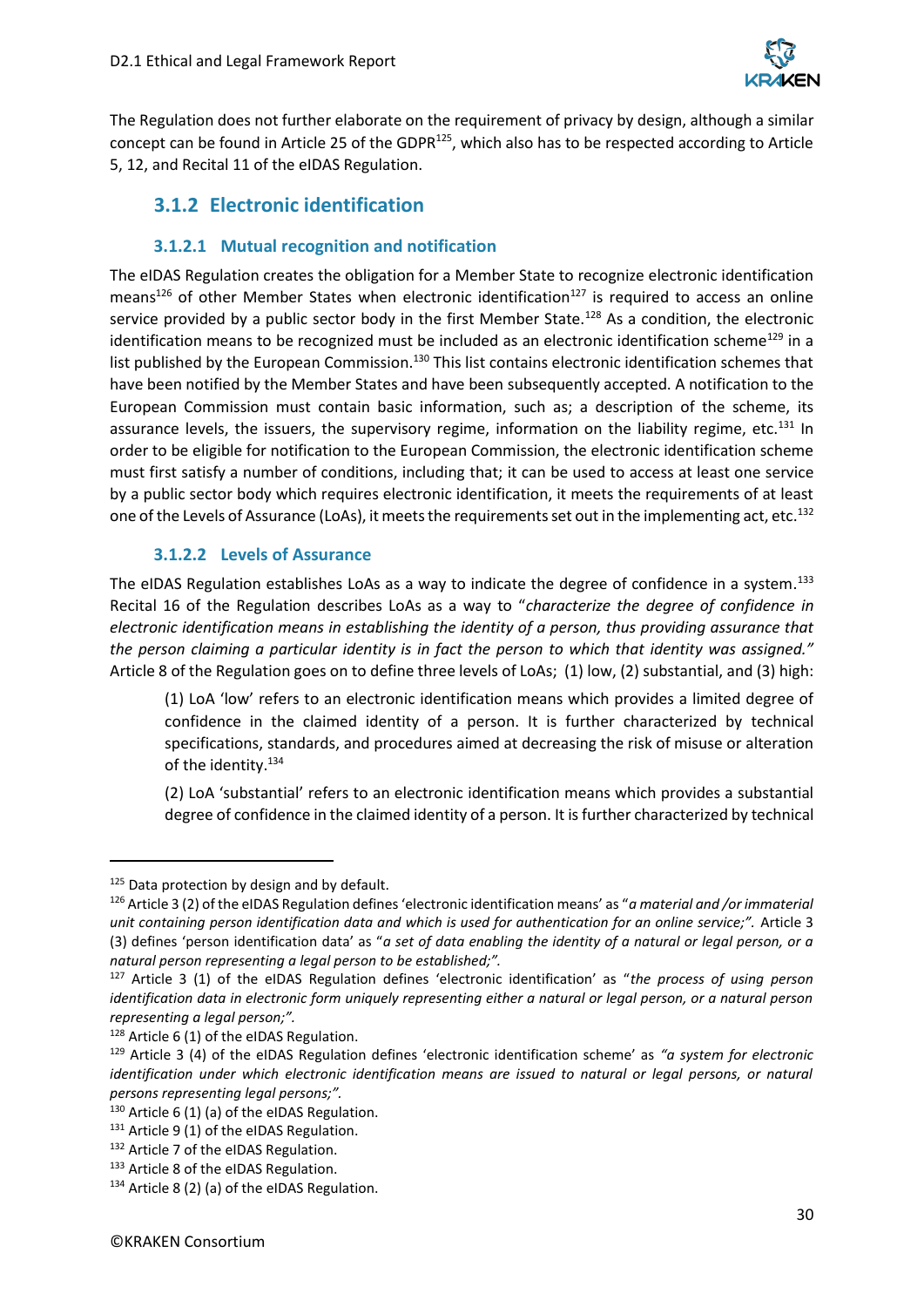

specifications, standards, and procedures aimed at substantially decreasing the risk of misuse or alteration of identity.<sup>135</sup>

(3) LoA 'high' refers to an electronic identification means which provides a higher degree of confidence in the claimed identity of a person. It is further characterized by technical specifications, standards, and procedures aimed at preventing misuse or alteration of identity.<sup>136</sup>

### **3.1.3 Trust services**

<span id="page-30-0"></span>As mentioned before, the eIDAS Regulation establishes a legal framework for trust services, specifically electronic signatures, electronic seals, electronic time stamps, electronic documents, electronic registered delivery services, and qualified certificates for website authentication. Thissection will focus on electronic signatures and their requirements.

The eIDAS Regulation defines a *trust service* as:

"*an electronic service normally provided for remuneration which consists of:*

*(a) the creation, verification, and validation of electronic signatures, electronic seals or electronic time stamps, electronic registered delivery services and certificates related to those services, or*

*(b) the creation, verification and validation of certificates for website authentication; or*

*(c) the preservation of electronic signatures, seals or certificates related to those services;" 137*

A distinction is made between normal trust services and *qualified trust services*. To gain the status of a qualified trust service, it is necessary that the trust service satisfies a number of requirements, which may vary between specific trust services.

The entities that provide one or more (qualified) trust services are called *(qualified) trust service providers.* <sup>138</sup> The Regulation imposes certain obligations on TSP's, such as the obligation to take appropriate technical and organizational measures to manage the risks posed to the security of their trust services. This risk-based approach obliges TSP's to prevent and minimize the impact of security incidents and notify the relevant authorities of any breach of security or loss of integrity of its services.<sup>139</sup>

#### **3.1.3.1 Electronic signatures**

The eIDAS Regulation defines the three types of electronic signatures as follows:

*"'electronic signature' data in electronic form which is attached to or logically associated with other data in electronic form and which is used by the signatory to sign;".* 

*"'advanced electronic signature' means an electronic signature which meets the requirements set out in Article 26;".*

*"'qualified electronic signature' means an advanced electronic signature that is created by a qualified electronic signature creation device, and which is based on a qualified certificate for electronic signatures;".<sup>140</sup>*

An advanced electronic signature must satisfy four cumulative requirements; (1) it is uniquely linked to the signatory, (2) it is capable of identifying the signatory, (3) it is created using electronic signature

<sup>135</sup> Article 8 (2) (b) of the eIDAS Regulation.

<sup>136</sup> Article 8 (2) (c) of the eIDAS Regulation.

<sup>137</sup> Article 3 (16) of the eIDAS Regulation.

<sup>138</sup> Article 3 (19) and (20) of the eIDAS Regulation

 $139$  Article 19 (1) and (2) of the eIDAS Regulation.

<sup>140</sup> Article 3 (10), (11), and (12) of the eIDAS Regulation.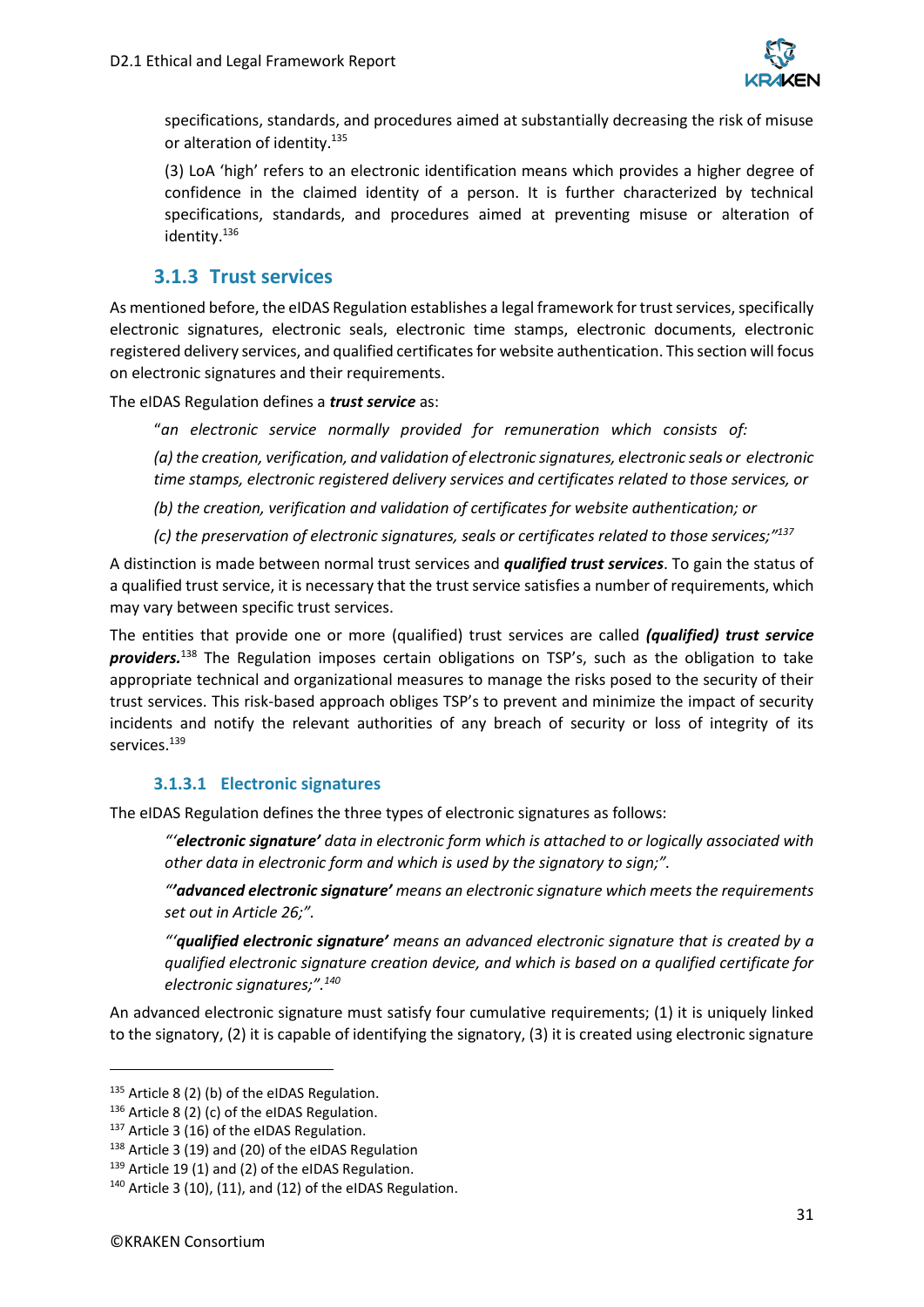

creation data that the signatory can, with a high level of confidence, use under hissole control, and (4) it is linked to the data signed therewith in such a way that any subsequent change in the data is detectable.<sup>141</sup> In its implementing Decision (EU) 2015/1506, the Commission laid down specifications for formats of advanced electronic signature to be recognized by public sector bodies. If an electronic signature satisfies these specifications, there exists an assumption that the electronic signature fulfils the requirements of an advanced electronic signature.<sup>142</sup>

A qualified electronic signature, on the other hand, satisfies all the requirements of an advanced electronic signature, in addition to two more requirements; (1) it is created by a qualified electronic signature creation device, and (2) it is based on a qualified certificate for electronic signatures. The eIDAS Regulation also includes a list of requirements that a qualified electronic signature creation device and a qualified certificate for electronic signatures must satisfy.<sup>143</sup>

Furthermore, the Regulation establishes that an electronic signature shall not be denied legal effect or admissibility in legal proceedings solely on the grounds that it is in an electronic form. It is also not necessary for an electronic signature to meet the requirements of a qualified electronic signature in order to be considered valid.<sup>144</sup> However, it is still advantageous to use a qualified electronic signature, since it has the equivalent legal effect of a handwritten signature.<sup>145</sup>

The eIDAS Regulation also has its implication for technologies that make use of blockchain. Looking at the definition of *electronic documents*, it is clear that the data contained in blockchains would qualify as such, since this data is in fact "*any content stored in electronic form, in particular text or sound, visual or audiovisual recording;".<sup>146</sup>* Consequently, this data cannot be denied legal effect solely on the grounds that it is in electronic form.<sup>147</sup> With regard to electronic signatures, it is not yet fully clear whether a transaction on a blockchain can be considered to be signed and which level of electronic signature it would have.<sup>148</sup>

<sup>141</sup> Article 26 of the eIDAS Regulation.

<sup>&</sup>lt;sup>142</sup> Article 27 (5) of the eIDAS Regulation; and Commission Implementing Decision (EU) 2015/1506 of 8 September 2015 laying down specifications relating to formats of advanced electronic signatures and advanced seals to be recognised by public sector bodies pursuant to Articles 27(5) and 37(5) of Regulation (EU) No 910/2014 of the European Parliament and of the Council on electronic identification and trust services for electronic transactions in the internal market.

<sup>143</sup> Annex II and I of the eIDAS Regulation.

<sup>144</sup> Article 25 (1) of the eIDAS Regulation.

<sup>145</sup> Article 25 (2) of the eIDAS Regulation.

<sup>146</sup> Article 3 (35) of the eIDAS Regulation.

<sup>&</sup>lt;sup>147</sup> Article 46 of the eIDAS Regulation.

<sup>&</sup>lt;sup>148</sup> The European Union Blockchain Observatory and Forum, Thematic Report on Blockchain and Digital Idenitity, 2019, 21.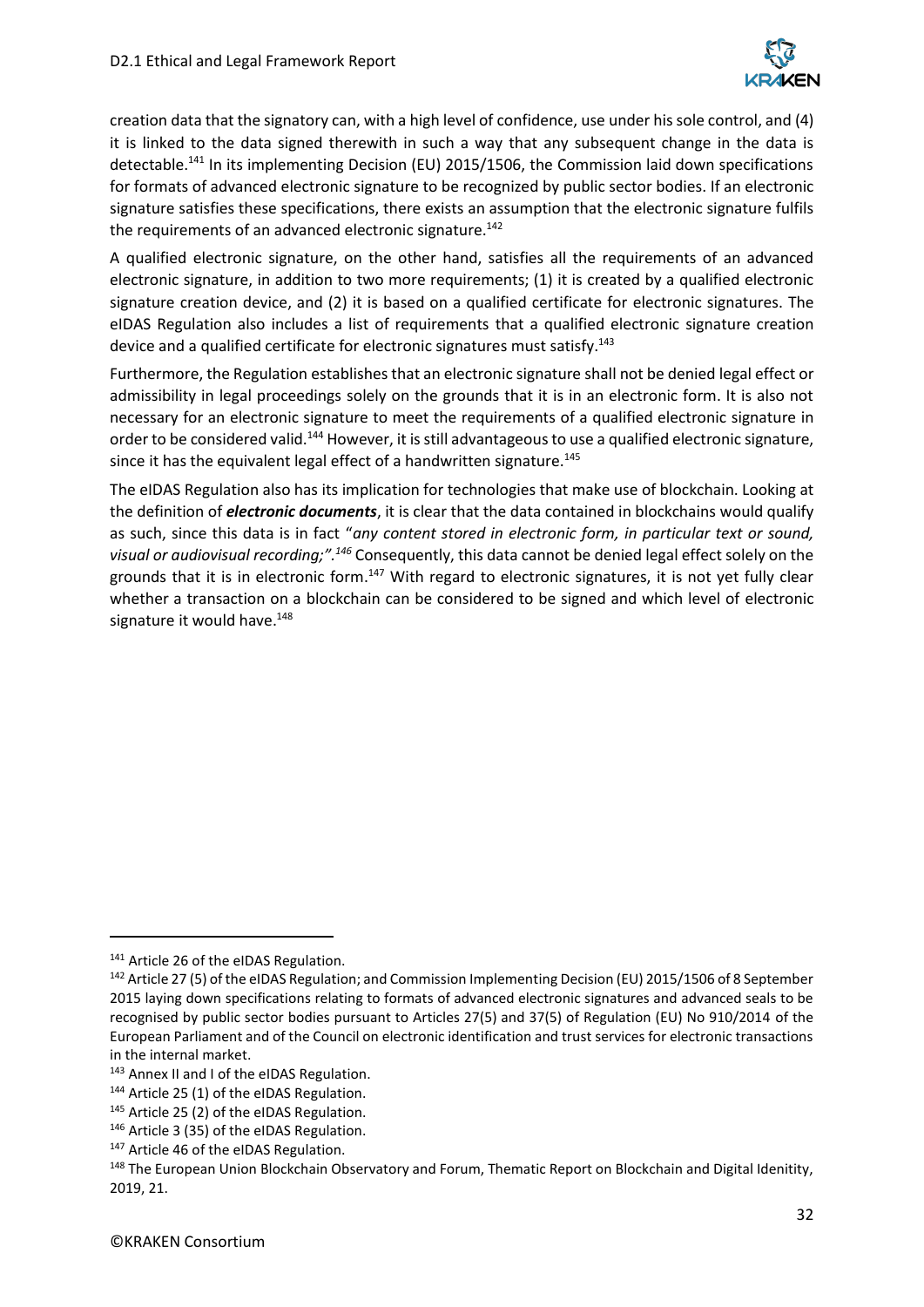

## <span id="page-32-0"></span>4 Privacy metrics

This chapter provides some general information on the concept of privacy metrics; what they are, their objectives, and the different types that could be relevant for the KRAKEN project. Privacy metrics provide users with valuable information on the protection of their privacy in a system and contribute to the transparency of processing while giving more control to the users. The chapter concludes by identifying several considerations and parameters for the selection of privacy metrics in KRAKEN.

## <span id="page-32-1"></span>**4.1 Objectives**

**Privacy** is a fundamental human right. It can be defined as "*the ability of an individual to control the terms under which personal information is acquired and used.*" 149 . It represents an active attribute giving the user control over his/her personal data. In the context of information processing, privacy focusses more on contextual integrity, which means that it is decisive in which context the personal information is collected and used.<sup>150</sup>

The measures protecting the personal information can be policies, regulations and – with mandatory technical controls – **privacy enhancing technologies (PETs)**. PETs protect privacy based on technology rather than policy and can thus offer much stronger protection; they can be analyzed formally by system theory and can be measured and compared to each other.<sup>151</sup>

Accordingly, a **privacy metric** is defined as a "*degree of privacy enjoyed by users in a system and the amount of protection offered by privacy-enhancing technologies*" <sup>152</sup>. More actively worded, privacy metrics are "*measures to determine the susceptibility of data or a dataset to revealing private information*" <sup>153</sup>. These measures include the combination of private data, level of detail, correctness of information and possible background information, including personal data. Thus, the privacy metrics are a key element to give control to data subjects. For KRAKEN, it is necessary to explicitly control the access by specific data subjects.

Summarizing, the **objectives** of privacy metrics are<sup>154</sup>:

- to measure the degree of privacy enjoyed by users in a system
- the amount of protection offered by privacy-enhancing technologies
- to contribute to the improvement of user privacy in the digital world
- for determining the susceptibility of data or a dataset to revealing private information
- the ability to link private data to an individual, the level of detail or correctness of sensitive information

<sup>149</sup> A. F. WESTIN, "Privacy and freedom", *New York: Atheneum*, 1967, Vol. 7, 431 – 453.

<sup>150</sup> H. NISSENBAUM, "Privacy as contextual integrity," *Wash. L. Rev.*, 2004, Vol. 79, 119.

<sup>151</sup> I. WAGNER and D. ECKHOFF, "Technical privacy metrics: a systematic survey," *ACM Computing Surveys (CSUR)*, 2018, Vol. 51, No. 3, 1–38.

<sup>152</sup> Ihid.

<sup>153</sup> C. CLIFTON, "Privacy Metrics*"* In: L. LIU and M.T. ÖZSU (eds) *Encyclopedia of Database Systems*, *Springer,* Boston, MA, 2009, 2137–2139, available at http://link.springer.com/10.1007/978-0-387-39940-9\_272 (last accessed on 21 July 2020).

<sup>154</sup> I. WAGNER and D. ECKHOFF, "Technical privacy metrics: a systematic survey," *ACM Computing Surveys (CSUR)*, 2018, Vol. 51, No. 3, 1–38.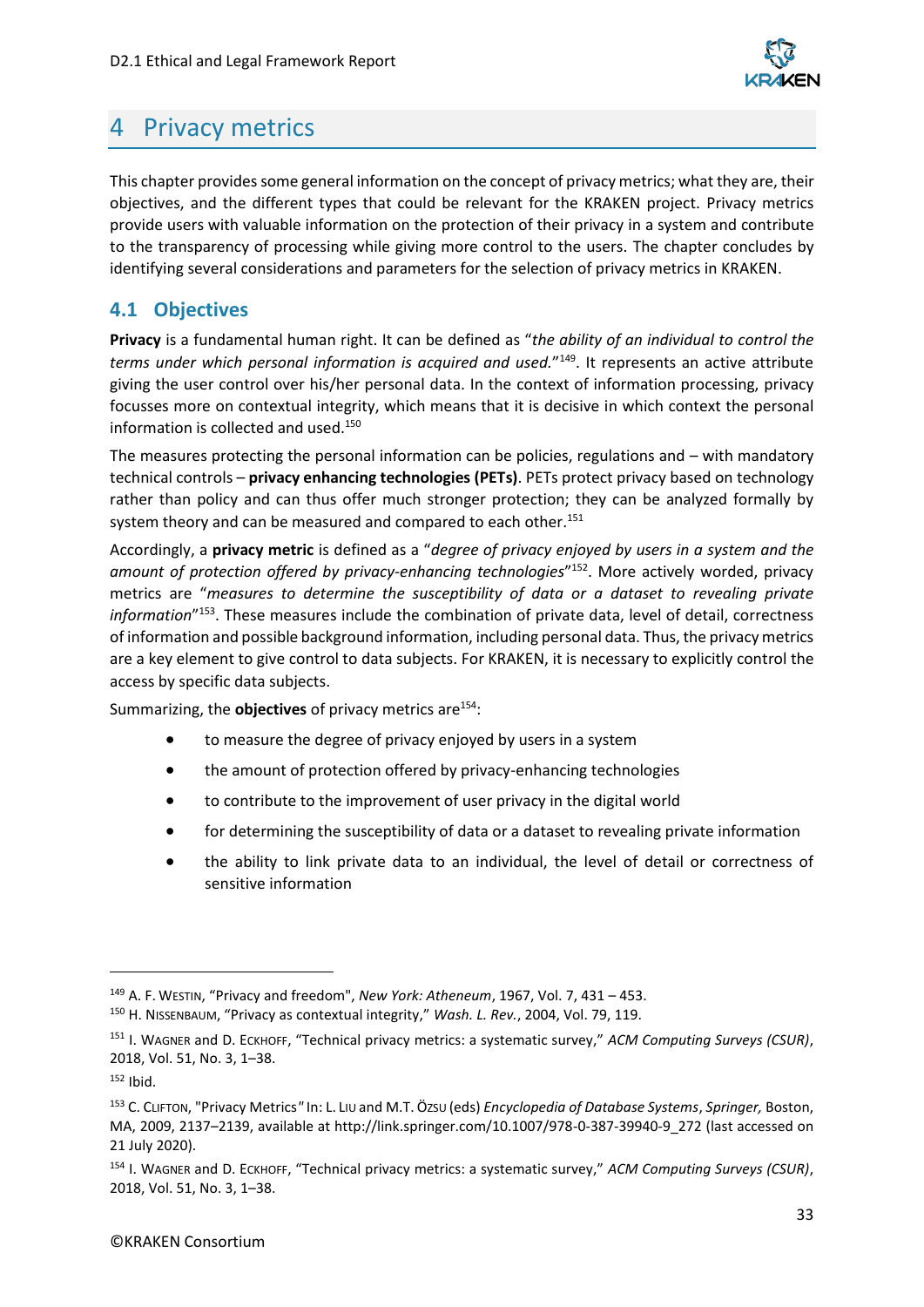

There are a wide number of privacy metrics available<sup>155</sup>, many of which were developed over the last years for multiple purposes. It is therefore crucial to select the optimal form of a privacy metric for a specific scenario. Beside the planned application domain and the foreseen focus points, it is necessary to analyze appropriate criteria for categorization based on the application requirements. In the KRAKEN project, some specific **requirements** for the application of privacy metrics have been stated:

- easy to understand for non-experts
- good usability, individually configurable
- providing security, privacy, transparency
- usable interface for end-users, data subjects
- presented in an understandable way
- focus on a data market platform, control of private data by the owner (end-user) to gather, store, transport, update, correct, analyze, share, and monetize the personal data.

The user decides how much privacy should be revealed based on the applied privacy metrics. However, mediated data are not stored.

## <span id="page-33-0"></span>**4.2 Fundamentals**

Due to the wide range of available privacy metrics, we suggest a **fundamental approach** for establishing a privacy metric:

**Step 1:** A structured risk analysis allows users to understand the precise privacy risk, enriched with advice from an external advisory board, policy makers, and/or consumer protection authorities.

**Step 2:** The privacy metric takes properties of a system as an input, amount of sensitive information leaked, and the number of users who are indistinguishable with respect to some characteristic.

**Step 3:** This step yields a numerical (or canonical) value to quantify the privacy level in a system.

**Step 4:** The different PETs are compared. In order to judge the efficiency of PETs, privacy metrics are needed that can measure the level of privacy in a system, or the privacy provided by a given PET.

As a prerequisite for conducting a detailed and systematic risk analysis in Step 1, the KRAKEN use cases need to be specified in advance. Currently, four use cases are being discussed:

- data sharing of LinkedIn certificates
- fitness tracker as medical application
- educational use case in a university context
- data sharing for defined applications with threat of invasion of privacy

In order to select a privacy metric, one is faced with one or more of the following **challenges**. Firstly, one must cope with the diversity and complexity of privacy metrics in the literature. So far, no structured and comprehensive overview exists and new metrics are proposed frequently due to their application in different domains. Additionally, privacy studies are often incomparable and it is difficult to select an optimal metric for the upcoming requirements of the focused applications in specific circumstances. Hence, it is necessary to follow a transparent and efficient selection process based on defined selection criteria when identifying the optimal privacy metric. Wagner and Eckhoff<sup>156</sup> suggest

 $155$  Ibid.

 $156$  Ibid.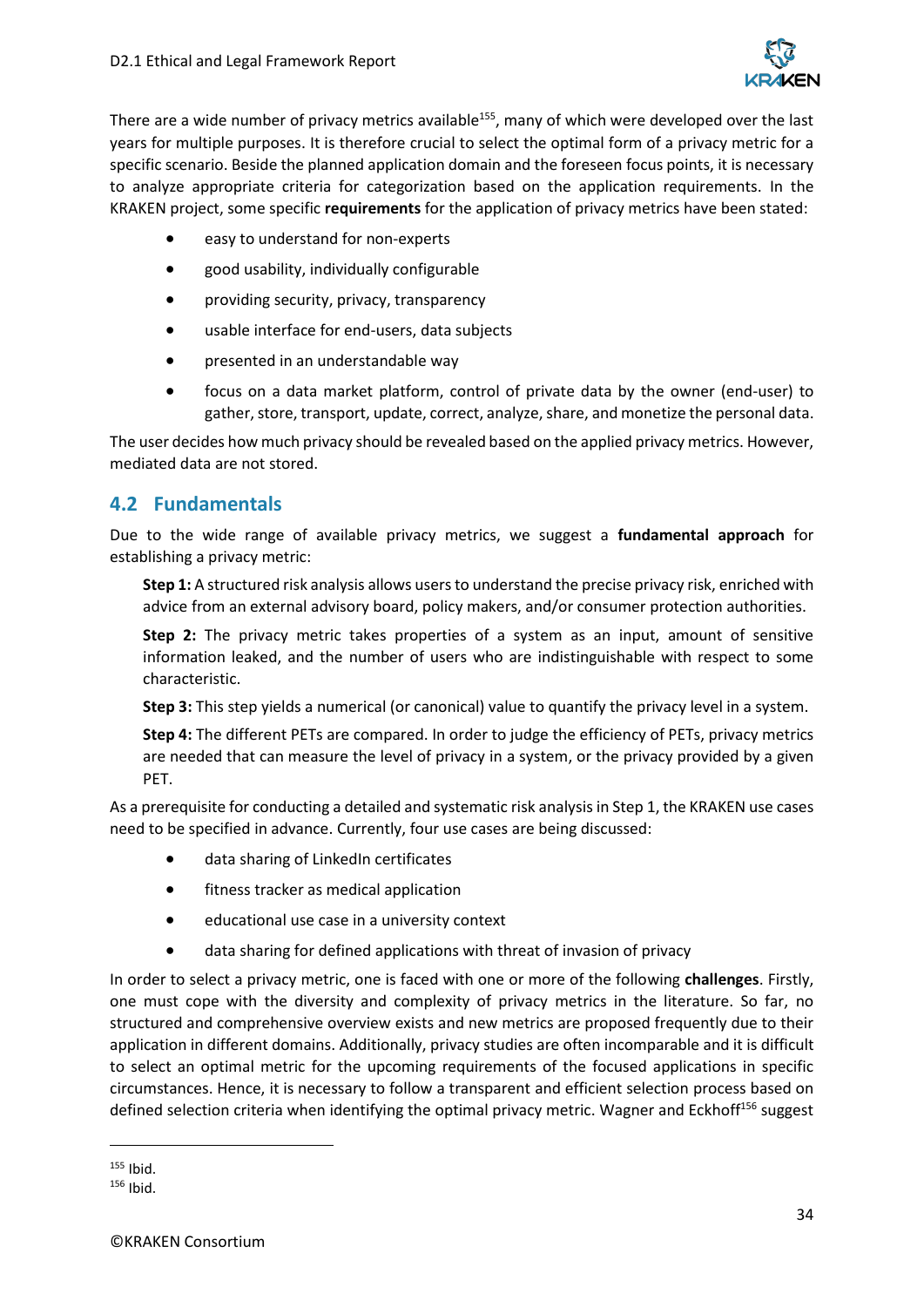

nine decision questions to address this challenge in an efficient way. We will be mainly following this approach for selecting the appropriate privacy metric in KRAKEN, as described in section 4.3.

Secondly, there still exist interfering effects. For instance, actions of one user can affect the privacy of other users (i.e. an interdependency of privacy). A sufficiently large set of people or a sufficiently large part of the population is required to ensure privacy. Furthermore, the aggregation of metrics can lead to biased results and complicates its visualization. Additionally, a combination of metrics considers values of different privacy metrics for one entity, which counteracts the comparison capability. It should rather be avoided to establish a new privacy metric to overcome this problem [2, p. 37f].

Thirdly, there is a challenge ensuring sufficient quality and how it should be measured. In addition, metrics can also measure users' privacy attitudes, behaviors, or perceptions. However, in this work we only focus on technical privacy metrics.

Despite the wide range of available privacy metrics, they share common characteristics and can be classified according to three different categories:

- the adversary model
- the data sources and inputs for computation of metrics and
- the output measures

## <span id="page-34-0"></span>**Adversary Model**

The adversary intends to compromise users´ privacy (e.g. by de-anonymization of datasets) and learns sensitive information and/or users' properties. Obviously, more powerful adversaries (i.e. those with more resources or prior knowledge) can target users' privacy more effectively. In the literature, we find a taxonomy of adversary types and their capabilities in Diaz et. Al.<sup>157</sup>.

In the context of adversary-related privacy metrics, the following characteristics of adversaries can be distinguished:

- *Local vs. global*: global adversaries have access to the entire system, whereas local adversaries can only access parts of the system.
- *Active vs. passive*: passive adversaries can only read or observe the system, whereas active ones can interfere and add, remove or modify information and use that to their advantage.
- *Internal vs. external*: external adversaries are not part of the system, whereas internal adversaries are acting from within the system, e.g. because they are working for service providers or third parties controlling specific components of the system.
- *Static vs adaptive*: adaptive adversaries can change their attack strategy (e.g. by learning systems parameters through observations) and react to counter measures, which makes them more powerful. Static adversaries stick to their attack strategy irrespective of the progress of their attack.
- *Prior knowledge*: some adversaries may have general domain-specific or scenario-specific knowledge, which can strengthen their attack capabilities considerably.
- *Resources*: with regards to given computational resources, efficient adversaries are restricted to probabilistic polynomial-time algorithms, whereas unbounded adversaries are not restricted to any computational model. Such an unbounded adversary model is often used to evaluate the privacy by considering future technological advancements.

<sup>157</sup> C. DÍAZ, S. SEYS, J. CLAESSENS and B. PRENEEL, "Towards Measuring Anonymity" In: R. DINGLEDINE and P. SYVERSON (eds) Privacy Enhancing Technologies (PET 2002), Lecture Notes in Computer Science, *Springer*, Berlin, 2003, Vol. 2482, 54-68.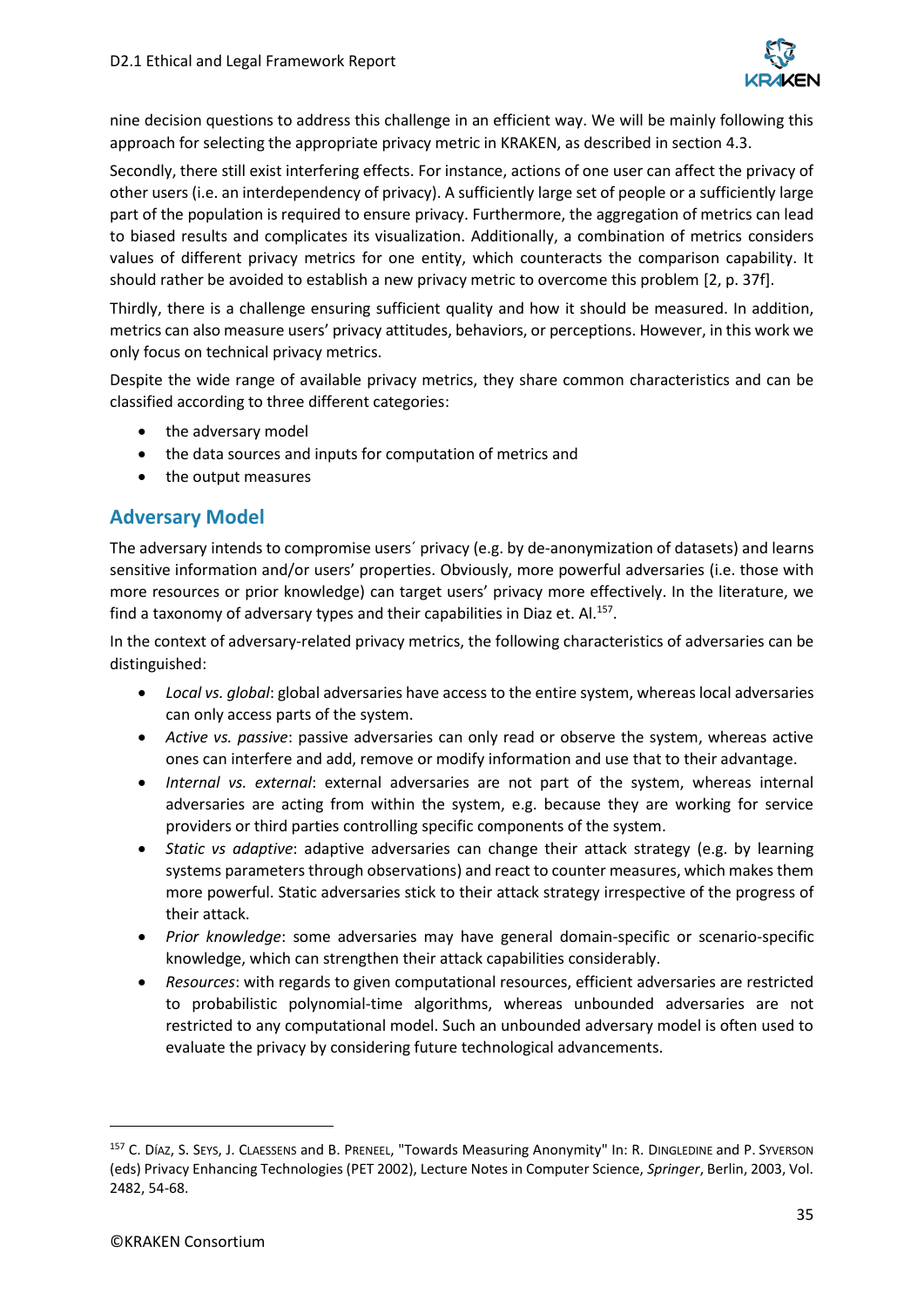

### <span id="page-35-0"></span>**Input and Data Sources**

Data sources and the availability of input data determine whether a metric can be used in a specific context or scenario. Each privacy metric has a specific set of input parameters required to perform the computation; if one of the parameters is not available, the privacy metric might not be applicable to the respective scenario (or provide false or insufficient results). To summarize the required parameters, the following high-level categories can be used (cf. also Wagner and Eckhoff<sup>158</sup>):

- *Adversary´s estimate*: the adversary´s estimate is the result to breach privacy computed by the adversary. It is usually described in mathematical terms, often in the form of a probability distribution.
- *Adversary´s resources*: the adversary´s resources can be described in terms of bandwidth, computational power, time, etc.
- *True outcome*: the true outcome is the ground truth. It is obviously not available to the adversary but is used to describe sensitive data and to judge how good the adversary´s estimate is.
- *Prior knowledge*: prior knowledge describes the scenario-specific knowledge of the adversary. Like the adversary's estimate, it is usually modelled as a prior probability distribution.
- *Parameters*: various parameters can be relevant to configure a specific privacy metric, for example an order to describe the sensitivity of parameters or threshold values to describe the desired privacy levels.

### <span id="page-35-1"></span>**Output Measures**

The output of a privacy metric is directly related to the kind of property that the metric measures. It is therefore important in this context to keep the requirements of the given scenario in mind, where the privacy metric will be used, and which goals should be achieved by using the metric. The relevant categories are the following (according to Wagner and Eckhoff $159$ ):

- *Uncertainty*: uncertainty metrics are based on the assumption that the privacy of a system is high if the uncertainty of the adversary´s estimates is high.
- *Information gain or loss*: in relation to information theory, the amount of privacy lost based on the disclosure of information or the amount of information gained by the adversary is measured by privacy metrics focusing on information gain or loss.
- *Data similarity*: data similarity metrics measure the similarity of data either within a dataset or between two sets of data. In this way, these metrics abstract from the adversary and focus on properties of data.
- *Indistinguishability*: metrics based on indistinguishability analyze the various outcomes of the privacy mechanisms. If the adversary cannot distinguish between any pairs of outcomes, the privacy is considered high.
- *Adversary´s success probability*: metrics using the success probability describe the likelihood of the adversary´s attempt to reveal privacy. In this way, low success probability correlates with high levels of privacy.
- *Error*: error-based metrics measure the correctness of the adversary´s estimate (i.e. the distance between the correct outcome and the prior estimate). In this context, high correctness directly relates to a low privacy level.

<sup>158</sup> I. WAGNER and D. ECKHOFF, "Technical privacy metrics: a systematic survey," *ACM Computing Surveys (CSUR)*, 2018, Vol. 51, No. 3, 1–38.

 $159$  Ibid.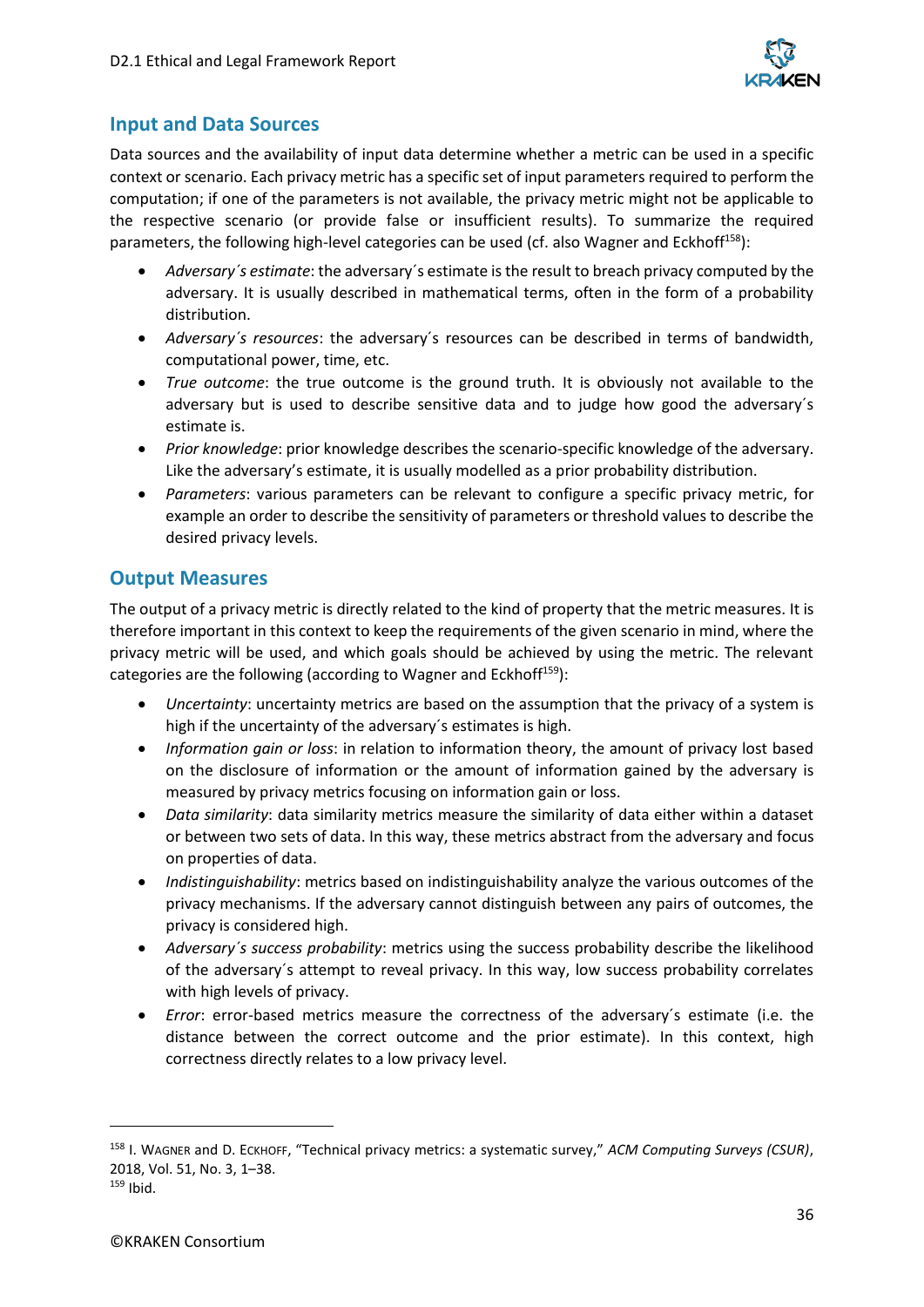

- *Time*: time-based metrics consider the time until the adversary succeeds in breaking the privacy of the system. Longer times correlate to higher privacy levels.
- *Accuracy or precision*: some privacy metrics quantify how precise the adversary´s estimates are. More precise estimates correspond to a lower privacy.

## <span id="page-36-0"></span>**4.3 Selecting privacy metrics for KRAKEN**

Privacy metrics cannot directly measure users' privacy. Rather, they measure quantities which are related to privacy and, as described in section 4.1 and 4.2, there exists a huge number of different metrics.

Choosing the adequate privacy metrics for KRAKEN will therefore strongly depend on the final definition of the use cases in the project (as already pointed out in section [4.2\)](#page-33-0). After WP2 has defined the system components and the architecture as well as a detailed description of the different use cases, the specific privacy metric types can be selected. In the selection process for the privacy metrics of KRAKEN, we will again follow the recommendations of Wagner and Eckhoff<sup>160</sup>. They propose to consider at least seven different dimensions when choosing privacy metrics:

- 1. The main criterion is how the privacy of the use cases can be described and quantified. Is it required to give privacy guarantees or is it more appropriate to quantify privacy levels? Regarding the quantification of privacy levels, the average and worst case as well as the distribution of privacy are considered.
- 2. The characteristics of the adversary are also important (as already mentioned in section [4.2\)](#page-33-0). However, many papers on new PETs use accuracy, similarity, and indistinguishability metrics and are thus rather abstract from the adversary's capabilities (as they are often not entirely known).
- 3. The third question that needs to be evaluated for each use case is the respective data that needs to be protected.
- 4. The availability of input data for each use case is an important parameter when choosing a privacy metric (as already mentioned in section [4.2\)](#page-33-0). Obviously, we can discard all privacy metrics from the literature for which the necessary input data are not available in the respective use case scenarios.
- 5. Since we mainly expect experts to read the final report of KRAKEN, we will not restrict our privacy metrics selection by the question of target audience.
- 6. After describing the use cases in detail, we will start a small literature research to investigate whether there are publications on privacy metrics on similar applications. If we find relevant publications, the same privacy metrics might be applicable for the KRAKEN use cases. This will also allow for easier comparison between our results and the published studies.
- 7. With respect to the implementation of the metrics, we will follow a pragmatic strategy and only choose such metrics which already have been implemented in different application areas.

After the discussion and selection process, the optimal privacy metrics for each use case can be implemented.

 $160$  Ibid.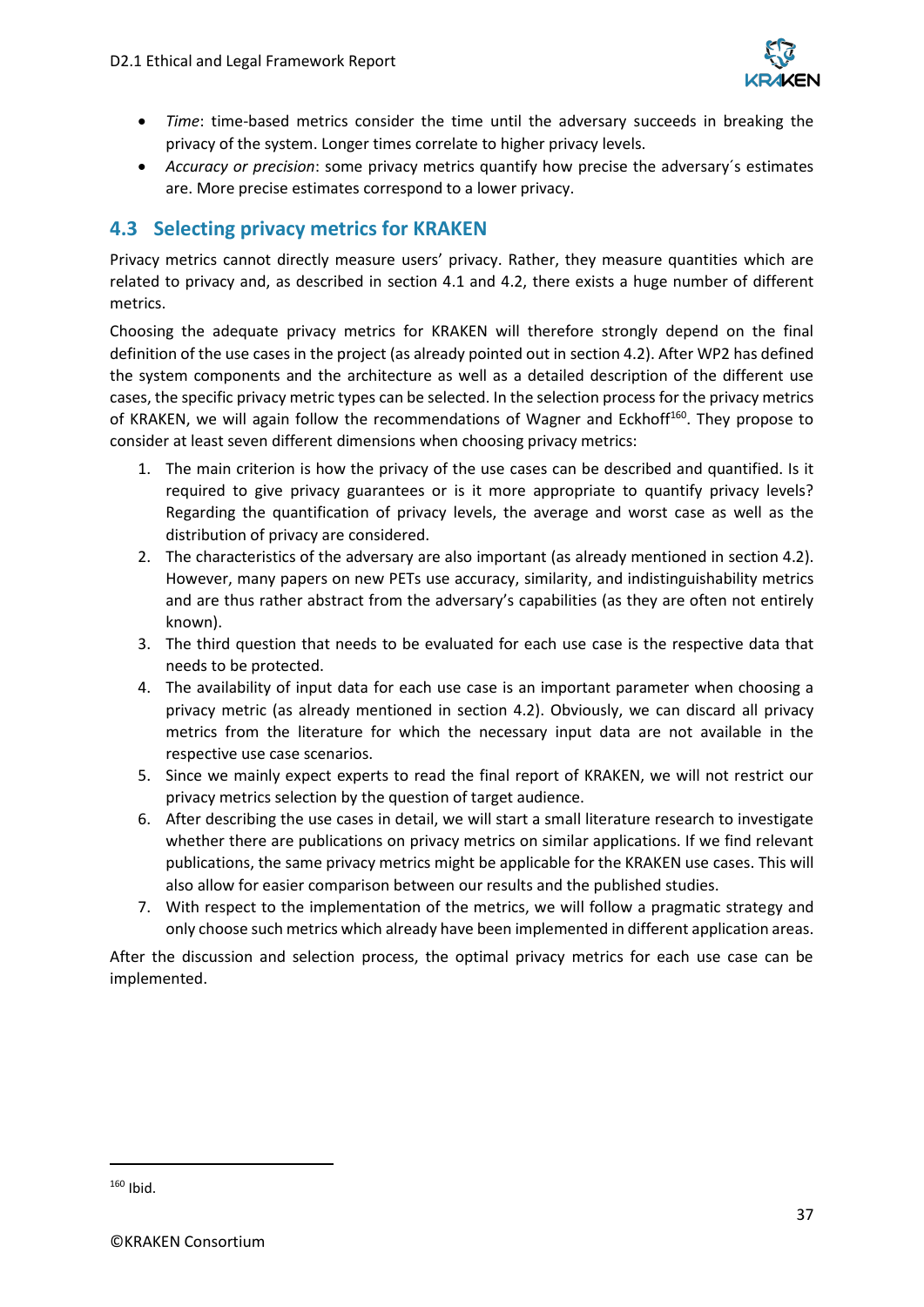

## <span id="page-37-0"></span>5 Conclusion

This deliverable provides a preliminary high-level overview and analysis of the legal frameworks applicable to KRAKEN. These legal frameworks (i.e. the privacy/data protection and electronic identification frameworks) contain numerous important concepts and principles which need to be taken into account in the course of the project and development of KRAKEN technologies.

As the main piece of legislation in the EU data protection regime, the GDPR plays an important role in KRAKEN. It lays down a number of essential data protection principles which have to be respected at all times; before, during, and after processing. One of these data protection principles states that processing must be lawful; meaning that the processing activities must be legitimate and rely on a valid legal basis. In KRAKEN, consent will be the most important legal basis. Although the most well-known legal basis, obtaining valid consent can be difficult considering the strict requirements for validity. According to the principle of accountability, the controller must also be able to provide evidence of consent, which can be achieved in various ways, for example through a dynamic consent application. Taking into account the risk-based approach of the GDPR, it is also important to always assess the potential risks of processing to the data subject and implement appropriate technical and organizational measures to prevent or minimize these risks. When processing sensitive personal data, such as medical or health data, additional attention should be given to these potential risks. The data subject must also be able to exercise its rights vis-à-vis the controller, which should be easily accessible. The application of the GDPR also brings with it a number of questions. Applying concepts such as 'identifiability', 'anonymization', 'controller', and 'processor' requires a factual assessment of the circumstances. In the context of a research project, these circumstances may not always be apparent or may be subject to change.

Although not analyzed in this deliverable, the possibility to monetize and transact personal data is a crucial element for the success of the KRAKEN project. The monetization of personal data is not explicitly prohibited under the international and EU data protection regime, as long as the applicable legislation (i.e. the GDPR) is complied with. The possibility to process personal data in such a way will therefore depend on national legislation, specifically national implementations of the GDPR and national contract law. This topic will be further explored in D7.2, which will also provide an overview of national rules covering the monetization of personal data.

Secondly, the eIDAS Regulation is an important piece of legislation for systems involving electronic identification. It also lays down specific rules and requirements for electronic signatures and certificates, including with regard to their legal effects.

Finally, the introduction of privacy metrics in a system contributes to the overall level of privacy enjoyed by the users. There are many different types of privacy metrics, each with their own objectives and requirements. Consequently, it is important to identify relevant considerations and parameters for the selection of appropriate privacy metrics in KRAKEN. The actual selection of privacy metrics is dependent on the specification of the system architecture and use cases. For this reason, the selection process will be further explored in future deliverables.

The current deliverable, D2.1, will feed into D7.2, which falls under T7.2. This task builds on the identified ethical and legal frameworks in order to provide a set of specific ethical and legal requirements and implementation guidelines. Furthermore, a deeper analysis of ethical and legal issues related to broader aspects of KRAKEN will be conducted. This task will be additionally fed by input from technical partners, where necessary.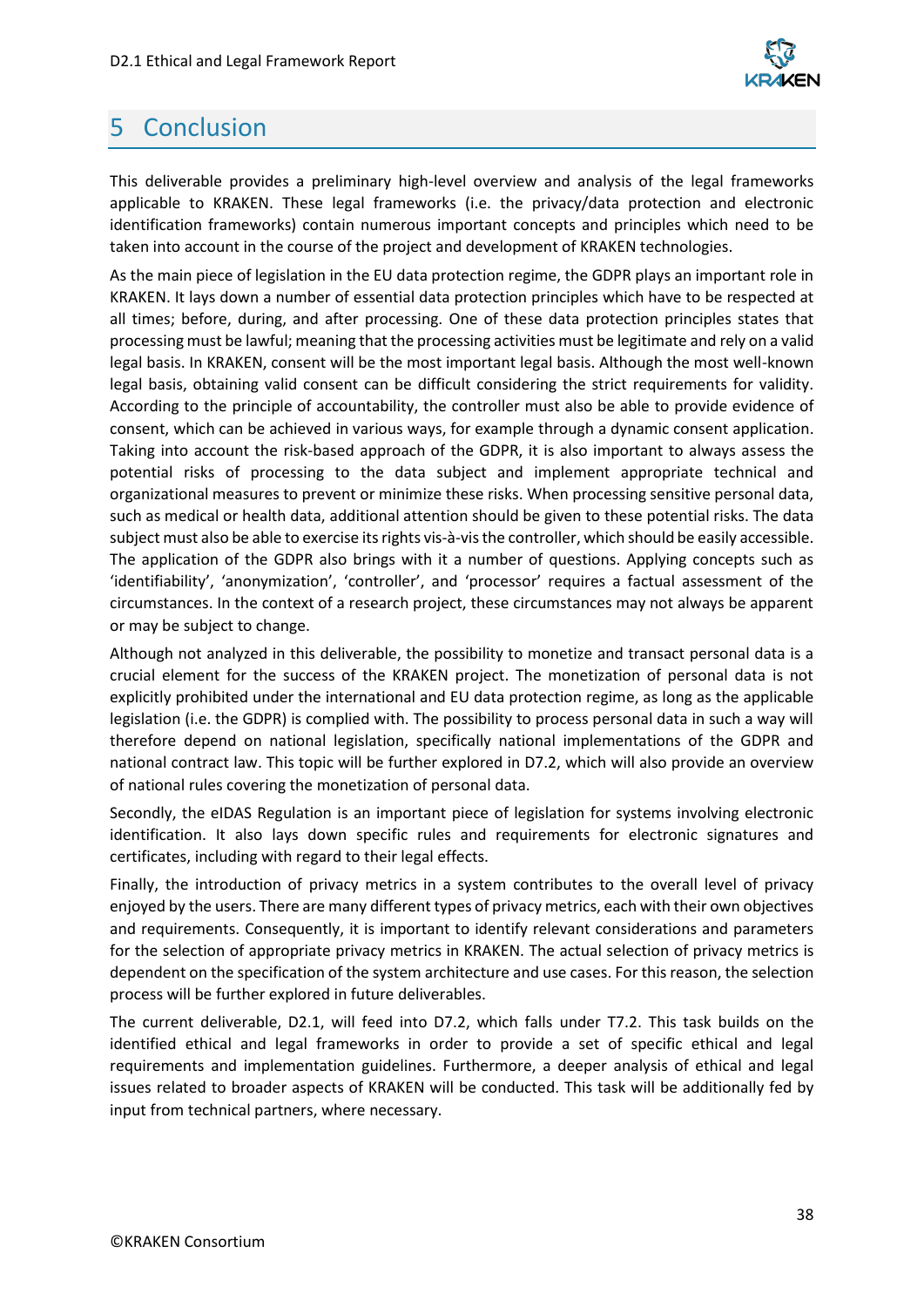

## <span id="page-38-0"></span>6 Bibliography

#### **Legislation**

#### *Primary sources*

Charter of Fundamental Rights of the European Union, OJ C 202/2, 7.6.2016, p. 389-405.

Council of Europe, Convention for the Protection of Human Rights and Fundamental Freedoms, 4 November 1950.

#### *Secondary sources*

Commission Implementing Decision (EU) 2015/1506 of 8 September 2015 laying down specifications relating to formats of advanced electronic signatures and advanced seals to be recognised by public sector bodies pursuant to Articles 27(5) and 37(5) of Regulation (EU) No 910/2014 of the European Parliament and of the Council on electronic identification and trust services for electronic transactions in the internal market.

Directive 95/46/EC of the European Parliament and of the Council of 24 October 1995 on the protection of individuals with regard to the processing of personal data and on the free movement of such data.

Directive (EU) 2015/1535 of the European Parliament and of the Council of 9 September 2015 laying down a procedure for the provision of information in the field of technical regulations and of rules on Information Society services.

Regulation (EU) 2016/679 of the European Parliament and of the Council of 27 April 2016 on the protection of natural persons with regard to the processing of personal data and on the free movement of such data, and repealing Directive 95/46/EC.

Regulation (EU) 910/2014 of the European Parliament and of the Council of 23 July 2014 on electronic identification and trust services for electronic transactions in the internal market and repealing Directive 1999/93/EC.

#### **Jurisprudence**

#### *European Court of Human Rights*

European Court of Human Rights, *Airey v. Ireland*, Judgement of 9 October 1979, no. 6289/73.

European Court of Human Rights, *Costello-Roberts v. the United Kingdom,* Judgement of 25 March 1993, no. 13134/87.

European Court of Human Rights, *Dudgeon v. The United Kingdom*, Judgement of 22 October 1981, no. 7525/76.

European Court of Human Rights, *Leander v. Sweden*, Judgement of 26 March 1987, no. 9248/81.

European Court of Human Rights, *S and Marper v. the United Kingdom*, Judgement of 25 August 1997, no. 20837/92.

European Court of Human Rights, *Silver and Others v. the United Kingdom,* Judgement of 25 March 1983.

European Court of Human Rights, *Von Hannover v. Germany (no. 2)*, Judgement of 7 February 2012.

European Court of Human Rights*, Z. and Others v. the United Kingdom*, Judgement of 10 May 2001, no.29392/95.

European Court of Human Rights, *Z v. Finland*, Judgement of 25 February 1997, no. 22009/93.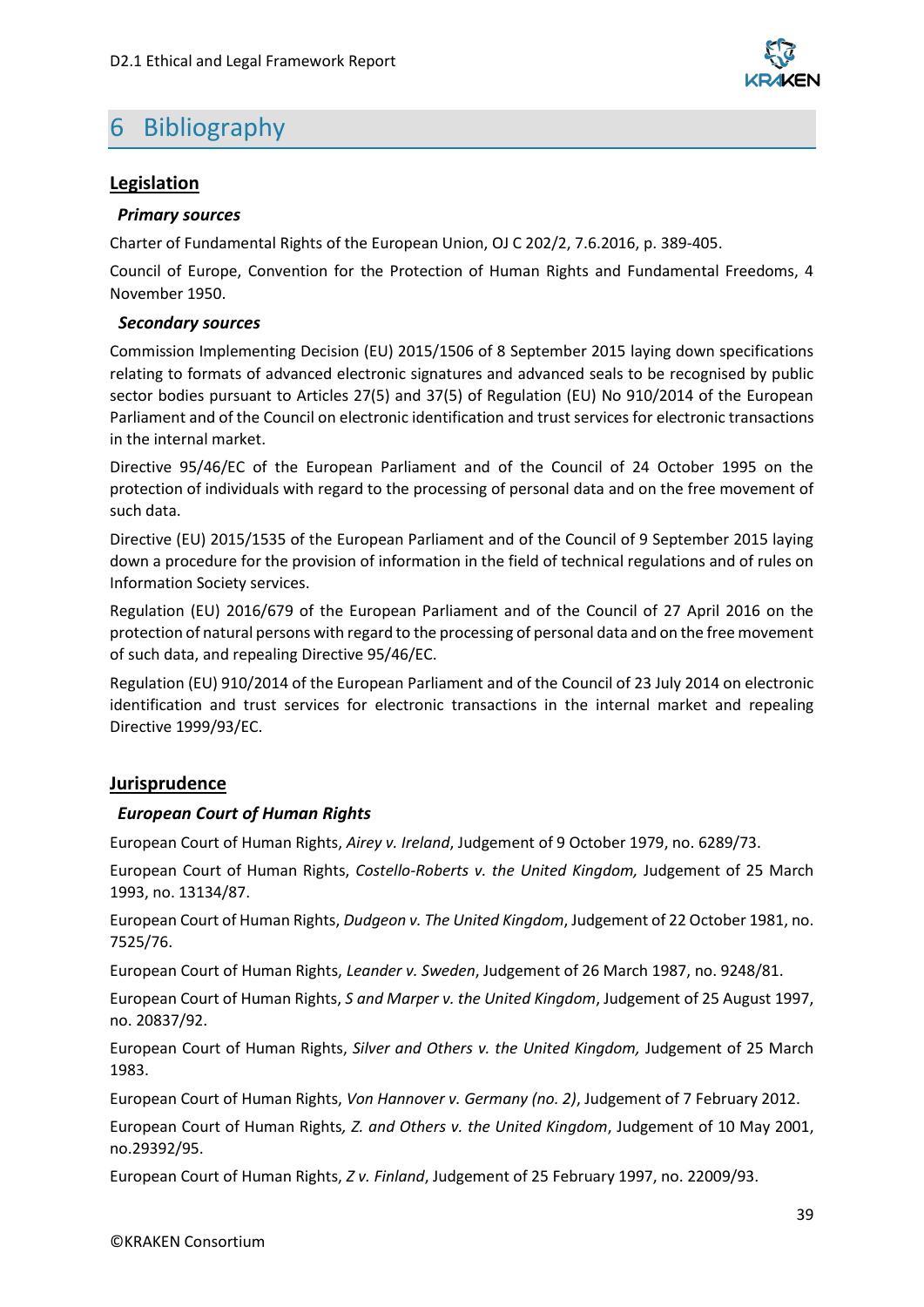

#### *Court of Justice of the European Union*

Court of Justice of the European Union, *Fashion ID GmbH & Co. KG v Verbraucherzentrale NRW eV,*  Judgement of 29 July 2019, C-40/17.

Court of Justice of the European Union, *Patrick Breyer v. Bundesrepublik Deutschland*, Judgement of 19 October 2016, C-582/14.

Court of Justice of the European Union, *Stauder*, Judgement of 12 November 1969, C-29/69.

Court of Justice of the European Union, *Unabhängiges Landeszentrum für Datenschutz Schleswig-Holstein v Wirtschaftsakademie Schleswig-Holstein GmbH,* Judgement of 5 June 2018, C-210/16.

#### **Doctrine**

#### *Books and articles*

CLIFFORD, D. and AUSLOOS, J.,Data Protection and the Role of Fairness, KU Leuven Centre for IT & IP Law, CiTiP Working Paper 29/2017, 3 August 2017, 44 p.

CLIFTON, C., "Privacy Metrics*"* In: LIU, L. and ÖZSU, M.T. (eds) *Encyclopedia of Database Systems*, *Springer,* Boston, MA, 2009, 2137–2139, available at http://link.springer.com/10.1007/978-0-387- 39940-9\_272 (last accessed on 21 July 2020).

DÍAZ, C., SEYS, S., CLAESSENS, J. and PRENEEL, B., "Towards Measuring Anonymity" In: DINGLEDINE, R. and SYVERSON, P. (eds) Privacy Enhancing Technologies (PET 2002), Lecture Notes in Computer Science, *Springer*, Berlin, 2003, Vol. 2482, 54-68.

NISSENBAUM, H., "Privacy as contextual integrity," *Wash. L. Rev.*, 2004, Vol. 79, 119.

The European Union Agency for Fundamental Rights, the Council of Europe, and the European Data Protection Supervisor, Handbook on European data protection law, 2018, 397 p.

The European Union Blockchain Observatory and Forum, Thematic Report on Blockchain and Digital Idenitity, 2019, 27 p.

The European Union Blockchain Observatory and Forum, Thematic Report on Blockchain and the GDPR, 2018, 36 p.

WAGNER, I. and ECKHOFF, D., "Technical privacy metrics: a systematic survey," *ACM Computing Surveys (CSUR)*, 2018, Vol. 51, No. 3, 1–38.

WESTIN, A.F., "Privacy and freedom", *New York: Atheneum*, 1967, Vol. 7, 431 – 453.

#### *Article 29 Data Protection Working Party*

Article 29 Data Protection Working Party, Guidelines on consent under Regulation 2016/679, 28 November 2017 and last revised and adopted on 10 April 2018, 17/EN, WP259 rev.01, 31 p.

Article 29 Data Protection Working Party, Opinion 03/2013 on purpose limitation, 2 April 2013, 00569/13/EN, WP203, 70 p.

Article 29 Data Protection Working Party, Opinion 05/2014 on Anonymization Techniques, 10 April 2014, 0829/14/EN WP216, 37 p.

Article 29 Working Party, Opinion 06/2014 on the notion of legitimate interests of the data controller under article 7 of Directive 95/46/EC, adopted on 9 April 2014, 68 p.

#### *European Data Protection Board*

European Data Protection Board, Guidelines 05/2020 on consent Under Regulation 2016/679, 4 May 2020, 33 p.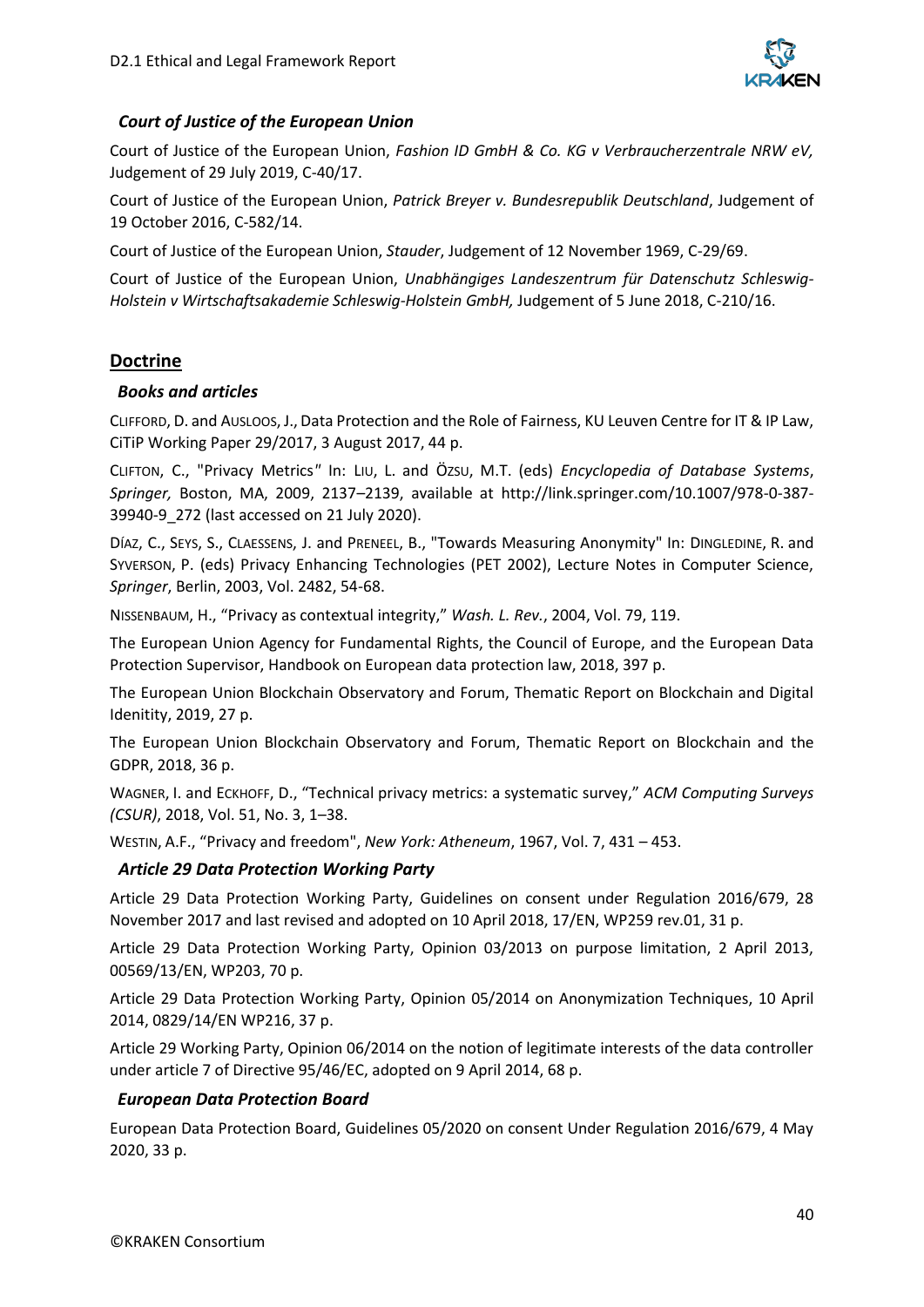

European Data Protection Board, Guidelines 2/2019 on the processing of personal data under Article 6 (1) (b) GDPR in the context of the provision of online services to data subjects, 9 April 2019, 16 p.

#### *European Data Protection Supervisor*

European Data Protection Supervisor, A preliminary Opinion on data protection and scientific research, 6 January 2020, 35 p.

European Data Protection Supervisor, Guidelines on the concepts of controller, processor and joint controllership under Regulation (EU) 2018/1725, 7 November 2019, 34 p.